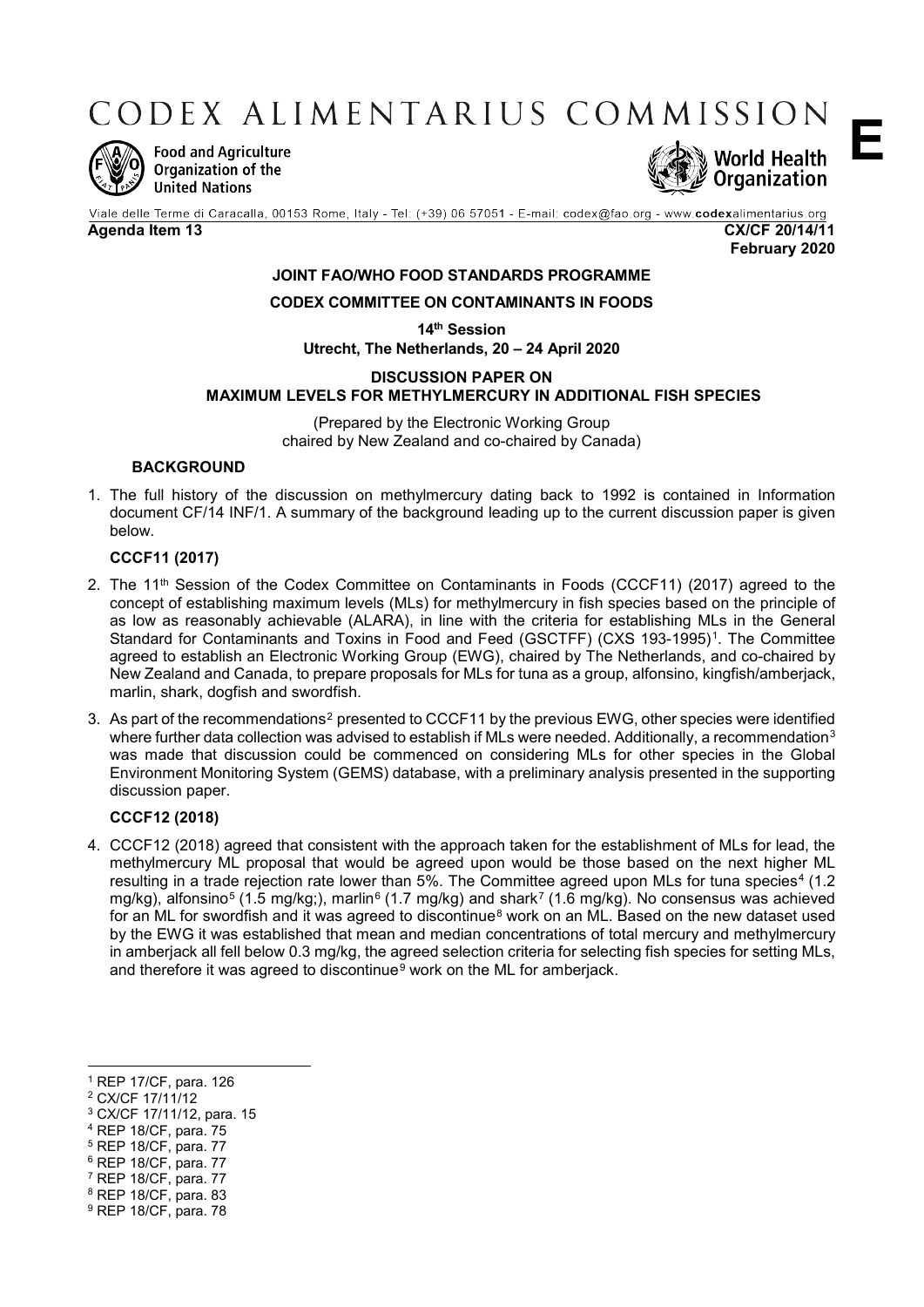- 5. CCCF12 also noted<sup>[10](#page-1-0)</sup> that for future ML development, data on both methylmercury and total mercury would need to be available, as it was shown that for certain fish species the ratio of methylmercury to total mercury was very low and for the data analysis it could not always be assumed that total mercury would be mostly present as methylmercury.
- 6. With the agreement of the MLs for tuna, alfonsino, marlin and shark, there was an established framework to apply an ALARA approach in the setting of future MLs for methylmercury in fish.
- 7. Noting the recommendation made in CX/CF 17/11/12 for discussion on considering MLs for other species CCCF12 agreed[11](#page-1-1) to establish an EWG chaired by New Zealand and co-chaired by Canada to prepare a discussion paper presenting a proposal for establishment of MLs for additional fish species. The paper was to clearly identify the fish species for which MLs should be established.

## **CCCF13 (2019)**

- 8. The resulting discussion paper<sup>[12](#page-1-2)</sup> from the EWG was considered by CCCF13. The limited availability of methylmercury concentration data for additional fish species precluded establishing appropriate MLs. However a number of species or taxonomic groups were identified where further data collection would be necessary to confirm ALARA or exceedance of the selection criteria.
- 9. CCCF[13](#page-1-3) considered<sup>13</sup> a staggered timeline for ML derivation of species or taxonomic groups identified for further data collection, however it was recognized that the recommended program was ambitious and contingent on data submission.
- 10. CCCF13 agreed[14](#page-1-4) to request the FAO/WHO Secretariats of the Joint Expert Committee on Food Additives (JECFA) to issue a call for new data to be submitted to GEMS/Food that would support revision of the discussion paper to consider whether it is feasible to proceed with establishment of MLs for additional fish species.
- 11. CCCF13 also agreed to consider issues related to sampling plans for methylmercury in fish as part of the re-established EWG examining the feasibility of MLs for additional fish species.
- 12. Following the agreements at CCCF13, an EWG was established, the participants of which are listed in Appendix V.
- 13. The recommendations of the EWG for consideration by CCCF14 are described in paragraphs 40 to 44 below. A project document on proposals for new work based on these recommendations is provided in Appendix II.
- 14. The full discussion paper on establishing MLs for additional fish species is provided in Appendix III. The full discussion paper on developing a sampling plan is provided in Appendix IV. The discussion papers detail the work process followed as well as all the data and information considered by the EWG to arrive at the recommendations in paragraphs 40-44.

## **Discussions and conclusion - Establishing MLs for additional fish species:**

#### Use of total mercury datasets

- 15. The EWG provided comments on the interpretation of selection criteria and potential ML options based on total mercury. Although CCCF12 had confirmed <sup>[15](#page-1-5)</sup> that both methylmercury and total mercury were necessary for future ML development, the role both datasets would present in establishing the ML was not specifically defined, particularly where paired analysis was available to confirm the proportion of methylmercury present.
- 16. Options were presented to the EWG applying both total mercury and methylmercury datasets to the selection criteria and potential MLs. There was support from members of the EWG for either dataset being used to elucidate the need for MLs and the potential values.

- <span id="page-1-1"></span><sup>11</sup> REP 18/CF, para. 93
- <span id="page-1-2"></span><sup>12</sup> CX/CF 19/13/13

<u>.</u>

- <span id="page-1-3"></span><sup>13</sup> REP 19/CF para. 116
- <span id="page-1-5"></span><span id="page-1-4"></span><sup>14</sup> REP19/CF para. 127 <sup>15</sup> REP18/CF para. 88

<span id="page-1-0"></span><sup>10</sup> REP 18/CF, para. 88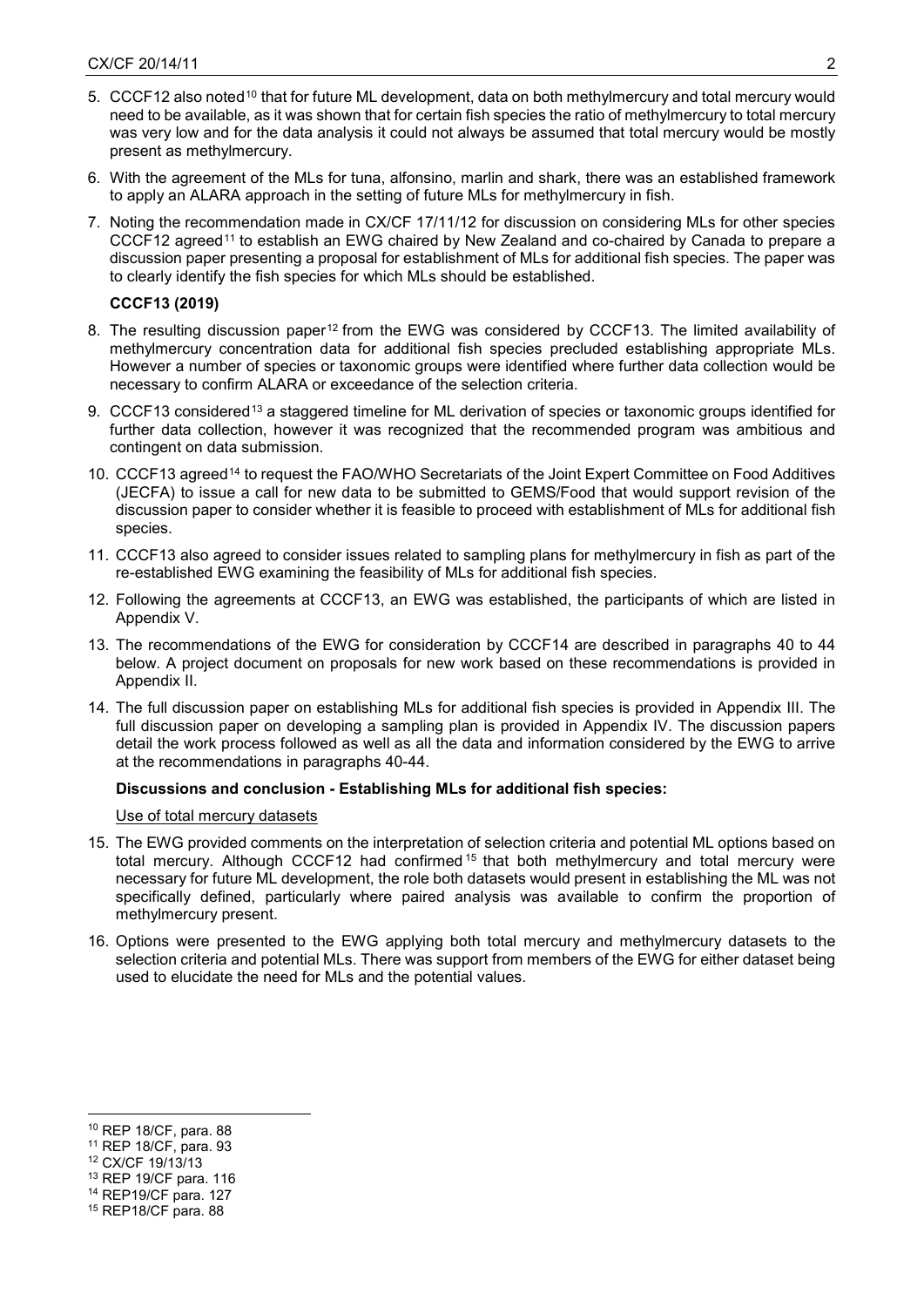17. One member recommended the use of the ratio of methylmercury to total mercury to inform the interpretation. Taking on board this recommendation the datasets were re-reviewed to consider an option for combining methylmercury and unpaired total mercury data. Where paired analysis was deemed to be significantly correlated a regression equation was calculated to model the relationship between methylmercury and total mercury. By applying this equation to any unpaired total mercury for that species it was possible to adjust the data from which it can be modelled with the methylmercury dataset. This approach has the benefit of generating a larger dataset giving greater confidence in the interpretation against the selection criteria and the ML options available.

## Interpretation of anglerfish dataset

- 18. The EWG were asked to consider how the anglerfish dataset should be interpreted and whether it should remain a species targeted for further data collection. The mean for total mercury falls below the selection criteria, however the mean of the much smaller methylmercury dataset exceeds the selection criteria. Members commented that use of the larger total mercury dataset would be beneficial, and that substantial numbers of methylmercury results may be necessary to resolve the difference seen. One member also noted that additional data collection for anglerfish was underway and would be submitted in 2020.
- 19. To enable the anglerfish datasets to be reconciled will require paired total mercury and methylmercury to be available to confirm the ratio. A conservative calculation indicates that it is unlikely the selection criteria would be exceeded with a combined dataset.

## Minimum sample numbers

20. The previous discussion paper<sup>[16](#page-2-0)</sup> had used a simple screening method to identify minimum sample numbers to have confidence in identifying the need for MLs and the potential ML value that could be established. One member provided information on a statistical test to identify the sample number required to have confidence in certain rejection rates. The outputs of this model were incorporated to identify that a minimum of 74 samples were necessary to establish a 4% rejection rate.

## Trade information

21. One member noted the need to identify the significance of the species in trade. Export tonnage and monetary value recorded for each identified species for 2017 were extracted from the FAO yearbook Fishery and Aquaculture Statistics 2017. For reference, export tonnage and monetary value were also obtained for tuna, marlin and shark, these data were not available for alfonsino.

#### Selection criteria

- 22. One member noted that the selection criteria (of 0.3 mg/kg) should not be relied upon to identify additional fish species for ML setting as fish containing methylmercury below this concentration could contribute to overall dietary exposure. As a result, MLs should be established for all species where the data are sufficient.
- 23. The present discussion paper has been developed through aligning with the selection criteria accepted by CCCF12 to identify species where ML setting was not required<sup>[17](#page-2-1)</sup>. Review of this selection criterion has been considered out of scope of identifying whether it is feasible to proceed with establishment of MLs for additional fish species.

#### Proposed MLs

- 24. One member noted that the Committee has previously used a violation rate of 2-3% in developing MLs. As minor fish species are expected to have an insignificant impact on health and could have limited fishing quotas available to enter into trade a lower violation rate would ensure no unnecessary economic loss. Violation rates of lower than 5% would require larger datasets to ensure confidence in the ML value being established.
- 25. For fish species/grouping identified to exceed the selection criteria the present discussion document identifies hypothetical MLs covering a range of violation rates. For those species identified to be appropriate to proceed with establishment of MLs the specific violation rate applied could form part of the proposed new work.

 $\overline{a}$ 

<span id="page-2-0"></span><sup>16</sup> CX/CF 19/13/13

<span id="page-2-1"></span><sup>17</sup> REP18/CF para. 78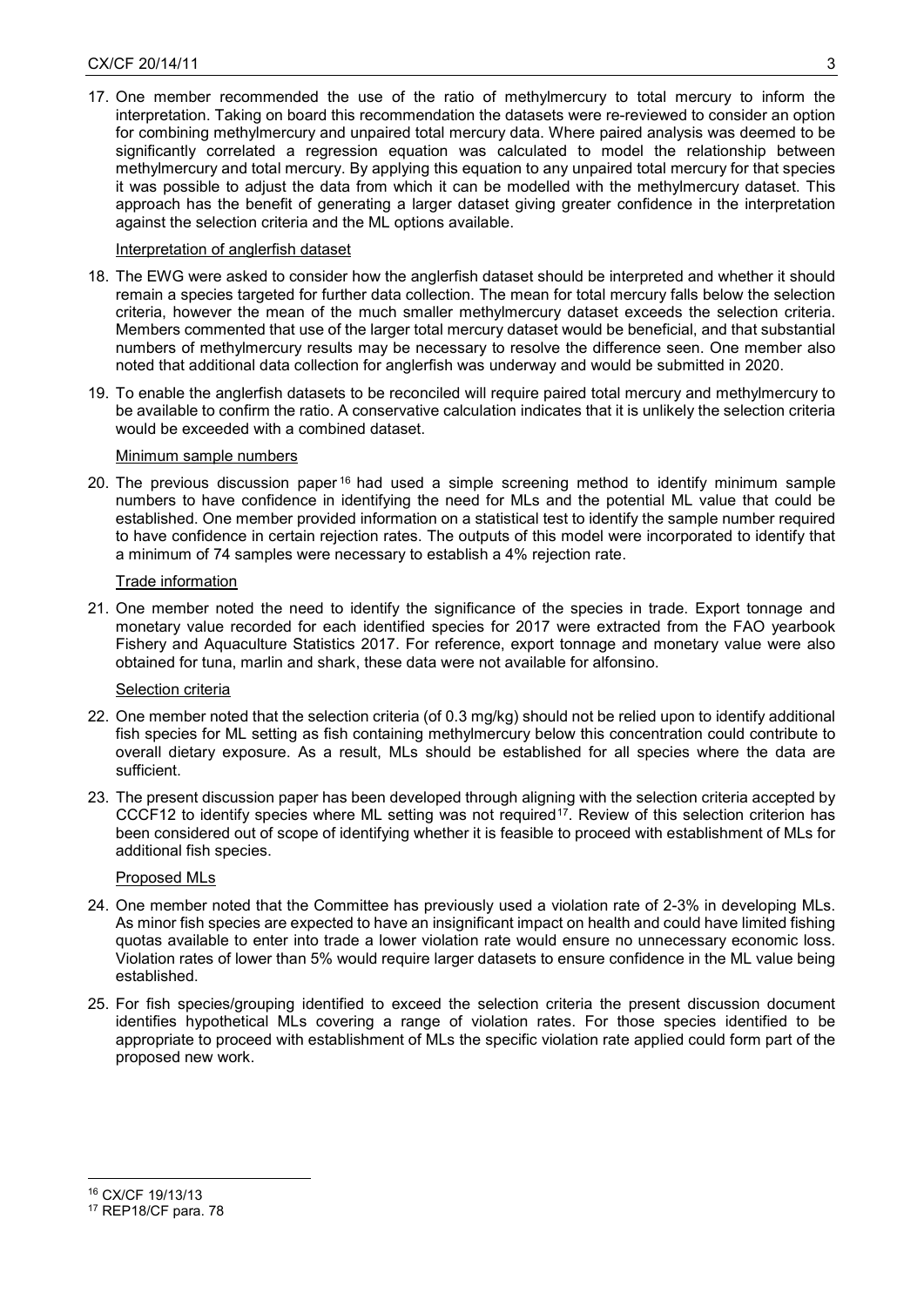## **Discussions and conclusion – Sampling plan:**

#### Variation of methylmercury within fish sampled at the same time

- 26. The EWG was asked to consider information presented to define methylmercury variation in the lot as a function of fish size (length or weight) and recommend samples drawn be representative of the size range in the lot. It was noted that the data had only been considered for orange roughly and pink cusk-eel and the extent of variability in other species could be different.
- 27. While members agreed that size was a factor in variation of methylmercury levels they noted the difficulty an approach to draw representative samples might have, notably in processed portions where inherent variation may not be controlled by size. One member commented that applying this criterion would likely require further information to define how to draw size representative samples. Two members recommended an approach to focus only on larger fish in a lot to establish ML compliance. Another member suggested that if the samples are truly representative of the size range then it would be likely that the methylmercury concentration from a size representative sample would reflect the midpoint of the range of methylmercury concentrations given the relationship with size. One member noted that fish traded internationally would be graded by size so variation would already be addressed.
- 28. The differences in sizes amongst the four species/groupings of fish for which MLs have been established is considerable (alfonsino typically <50 cm; Atlantic blue marlin up to 500cm) and even within the groupings the variability in size may also be large (bullet tuna: ~50 cm; bluefin tuna ~ 200 cm). Defining typical size variation of the lot to encompass the species with MLs would therefore be difficult. Because of these differences using a general sampling plan to encompass the four species/groupings of fish with MLs may not be fit for purpose. An approach to develop specific annexes for each of the four species/groupings of fish with MLs is proposed to ensure that the species specific variation is captured. The annexes would also consider sampling of processed portions of the fish species with MLs, where there is evidence for these in trade.
- 29. A member noted that for farmed fish the control of methylmercury in the feed would be more consistent than that for wild caught fish thus there would be reduced variation in the content of methylmercury.

Should the whole fish be analyzed or only specific fractions of edible portions

- 30. The EWG was asked to consider information presented on total mercury and methylmercury concentrations in different lateral fractions of fish and the options to take a representative sample for a large fish. Two members provided further scientific studies around bluefin tuna which were added to the interpretation (Appendix IV: Paragraphs 18-20). One member provided a scientific study on Atlantic halibut (Appendix IV: Paragraph 24)
- 31. There was support from most members for using a fraction of a large fish for sampling, one member noted that further data should be collected before agreeing on this point. Two members noted variability in the distribution of methylmercury in the carcass was minimal and any fraction could be used, which would limit economic loss. One member supported a composite of head and tail fractions. One member noted that additional information to support the sampling would be beneficial, such as presence/absence of skin and sample depth; as well as clarifying the exact location on the fish carcass the cuts would be made.
- 32. One member also noted that information on methylmercury distribution in small fish would also be useful.
- 33. As per paragraph 28 the use of a single approach to cover all of the fish species with MLs is unlikely to be fit for purpose. Development of a database to support identification of the most appropriate sampling fraction based on the properties of each of the species with MLs would be beneficial. The capture of such data would support the development of species specific annexes of the sampling plan.

#### Draft sampling plan

- 34. The EWG was invited to comment on a draft of a sampling plan presented to the 13<sup>th</sup> CCCF (CF13/CRD15) reformatted to ensure harmonization with other sampling plans in the *General Standard for Contaminants and Toxins in Food and Feed.*
- 35. Members commented that the language in the sampling plans for mycotoxins, which was used as a reference to develop the sampling plan for mercury in fish, would need changing to better reflect terminology around trade in fish. There was agreement from members that sampling at retail was not appropriate within the sampling plan, as a result this section was removed.

#### Further work

36. Three members noted that further scientific interpretation or collection of a valid database to inform the sampling plan should be undertaken. One member noted that obtaining the evidence base and findings of sampling plans adopted by national authorities would also be of value.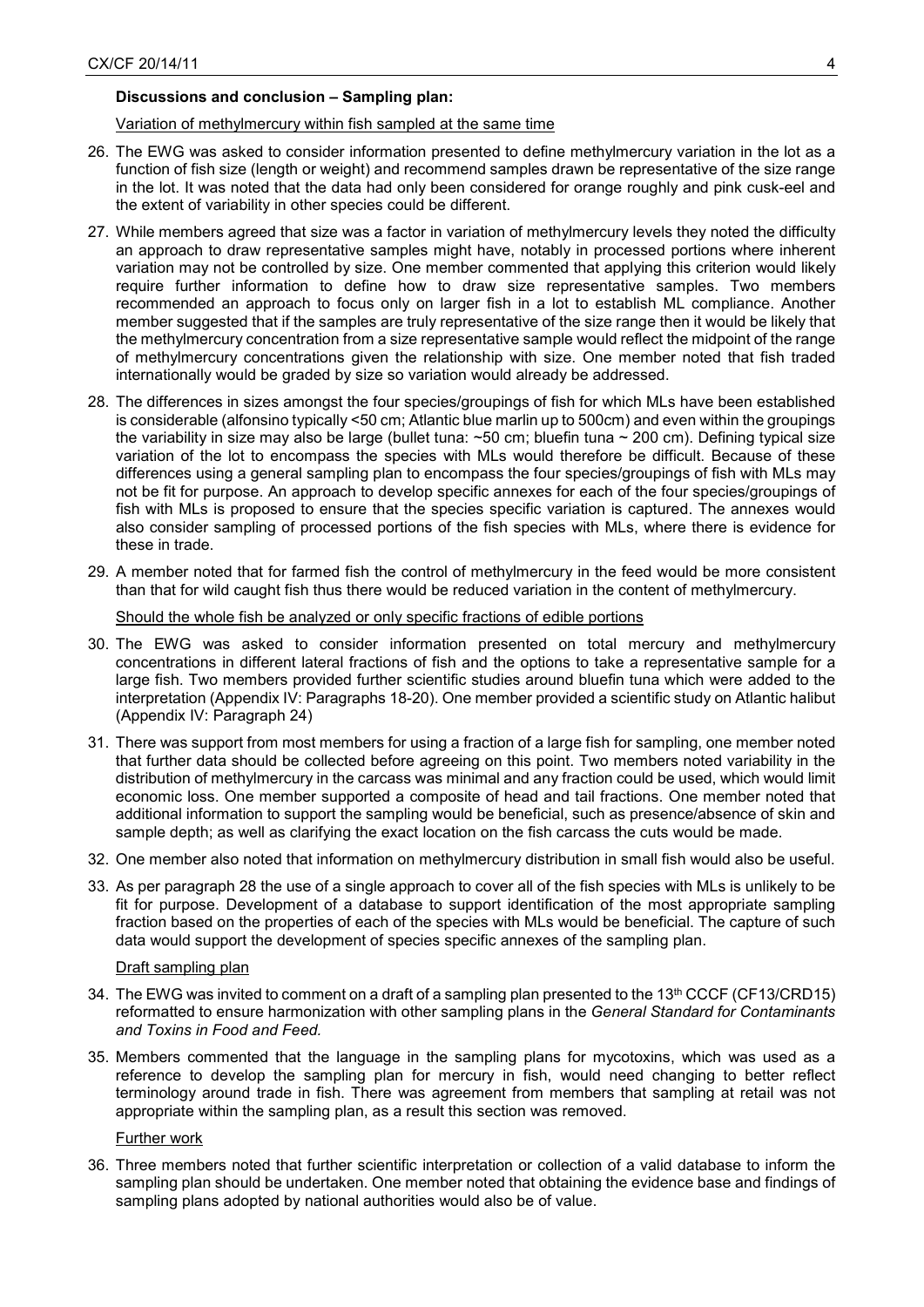37. It is concluded that further data collection will be essential to develop a robust sampling plan that covers the requirements of all of the fish species/groupings with MLs. A recommendation over the specific aspects required is recorded in paragraph 44 below.

## Other discussions

- 38. A member questioned whether focusing testing on larger fish in the lot would be consistent with reconditioning a lot by removing the larger fish rather than discarding the entire lot. This aspect could be considered within the species specific information as it may not be feasible for some fish species if the larger fish were not easily identifiable in the lot.
- 39. It has also been noted that there is no consolidated source of risk management recommendations at the catch, sorting, and processing for methylmercury in fish, for example to cover reconditioning options. A cursory literature review suggested that there may be benefit in considering if a guidance paper would be feasible to develop. A note in the General Standard recommends that countries should consider developing nationally relevant consumer advice for women of childbearing age and young children to supplement the ML. Although specific risk communication guidance is therefore not necessary there may be benefit in providing case studies on how consumer advice has been developed, to support countries in implementing this recommendation.

## **Recommendations:**

CCCF is invited to focus its discussions in the recommendations below taking into account the discussion and conclusions on MLs, sampling plans and other risk management recommendations as summarized above and fully described in Appendices III and IV.

## **Establishing MLs for additional fish species**

- 40. An updated analysis of total mercury and methylmercury data in GEMS/Food for orange roughy and pink cusk-eel identifies the average methylmercury concentration in these species exceeds the selection criteria. Consequently new work could commence to establish MLs for methylmercury in these two species. A new work proposal document is presented in Appendix II to support this program of work.
- 41. Analysis of the updated total mercury and methylmercury data in GEMS/Food for other species indicates there may be further species or taxonomic groups for which MLs could be derived, specifically anglerfish, snake mackerel, toothfish, sablefish, catfish and greenling. Continued data collection for these species would be beneficial to elucidate the need for MLs
- 42. A summary table of the recommendations for each species from the present analysis and CX/CF 19/13/13 is presented in Appendix I.

#### **Sampling Plan**

- 43. The consideration of the issues related to sampling plans for methylmercury in fish has identified that species specific consideration could be a preferred approach to ensure the utility of the sampling plan However, generation of databases is required to support species specific annexes in the sampling plan. It is recommend to continue development of the sampling plan at the EWG and present a draft to the plenary in 2021. A proposed draft format for the sampling plan is presented in Appendix IV.
- 44. A call for data would be necessary to support generation of the database on species specific considerations for methylmercury, aspects to include in the call for data would be:
	- a. Results of national sampling plans for tuna, shark, alfonsino and marlin, including, where possible, indication on how the material has been sampled.
	- b. Data on correlation of fish length or weight with methylmercury concentration for shark, alfonsino, marlin; and tuna species aside from bluefin.
	- c. Data on tissue distribution of methylmercury for shark, alfonsino and marlin

#### **Other Matters: Risk management recommendations**

- 45. The Committee is invited to consider the following additional matter in relation to methylmercury in fish.
- 46. At present it has been noted that there is no consolidated source of guidance for methylmercury to capture risk management recommendations at the catch, sorting, and processing level. A thorough review of the available literature could be undertaken to identify if there is sufficient information available to support the development of such a guidance paper and provide a scope for what it might contain.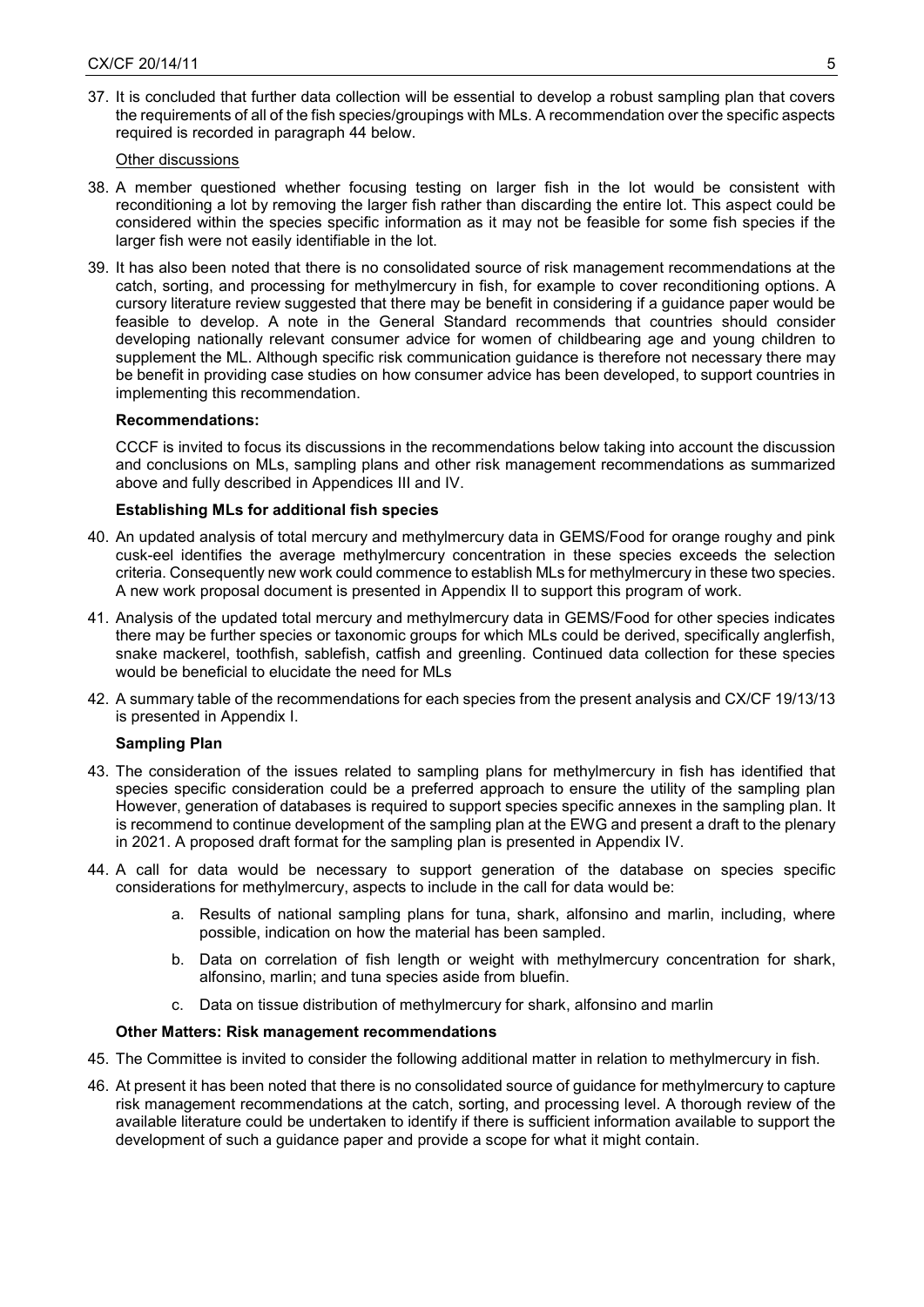# **APPENDIX I**

# **SUMMARY TABLE OF RECOMMENDATIONS (FOR CONSIDERATION BY CCCF)**

| Common<br>name    | <b>Scientific name</b>  | <b>Taxonomic</b><br>grouping | <b>FAO</b><br>taxonomic<br>code | <b>Mean methylmercury</b><br>[total mercury]<br>concentration (mg/kg) | Date of review and recommendation                                                                                           |
|-------------------|-------------------------|------------------------------|---------------------------------|-----------------------------------------------------------------------|-----------------------------------------------------------------------------------------------------------------------------|
| Anchovies         | Engraulidae sp.         | Family                       | 1,21(06) xxx, xx                | $0.05$ [0.07]                                                         | 2019: No ML required                                                                                                        |
| Anglerfish        | Lophius sp.             | Genus                        | 1,95(01)001,xx                  | $0.60$ [0.18]                                                         | 2020: Data collection- low sample numbers and wide disparity<br>between methylmercury and total mercury                     |
| <b>Barracuda</b>  | Sphyraena sp.           | Genus                        | 1,77(10)001,xx                  | [0.69]                                                                | 2019: Data collection - low sample numbers and no<br>methylmercury results                                                  |
| Blue moki         | Latridopsis ciliaris    | Species                      | 1,70(71)309,01                  | [0.12]                                                                | 2019: No ML required                                                                                                        |
| <b>Butterfish</b> | Odax pullus             | Species                      | 1,70(64)003,01                  | [0.02]                                                                | 2019: No ML required                                                                                                        |
| Cardinalfish      | Epigonus<br>telescopus  | <b>Species</b>               | 1,70(96)373,01                  | [1.27]                                                                | 2019: Data collection- no methylmercury results                                                                             |
| Carp              | Cyprinidae              | Family                       | 1,40(02) xxx, xx                | $0.03$ [0.13]                                                         | 2019: No ML required                                                                                                        |
| Catfish           | Siluriformes sp.        | Order                        | 1,41(xx)xxx,xx                  | [0.41]                                                                | 2020: Data collection - wide disparity in means for species, low<br>sample numbers and no methylmercury results             |
| Codfish           | Gadinae sp.             | Sub-family                   | $1,48(04)$ xxx,xx               | $0.05$ [0.07]                                                         | 2019: No ML required                                                                                                        |
| Cusk-eel          | Ophidiidae              | Family                       | $1,58(02)$ xxx,xx               | $0.46$ [0.46]                                                         | 2020: Average methylmercury exceeds selection criteria;<br>proposed for ML setting                                          |
| Cutlassfish       | Trichiuridae sp.        | Family                       | 1,75(06)xxx,xx                  | [0.16]                                                                | 2019: Data collection - wide disparity in means for species, low<br>sample numbers and no methylmercury results             |
| Eels              | Anguilliformes sp.      | Order                        | $1,43$ (xx) $xx$ , $xx$         | $0.18$ [0.19]                                                         | 2019: No ML required                                                                                                        |
| Greenling         | Hexagrammidae           | Family                       | $1,78(07)$ xxx,xx               | [0.28]                                                                | 2020: Data collection - low sample numbers and no<br>methylmercury results                                                  |
| Grouper           | Epinephelus sp.         | Genus                        | 1,70(02)042,xx                  | [0.27]                                                                | 2019: No ML required<br>Data collection - limited geographic distribution and average<br>approaching the selection criteria |
| Hapuku            | Polyprion<br>oxygeneios | <b>Species</b>               | 1,70(05)058,02                  | [0.33]                                                                | 2019: Data collection - low sample numbers and no<br>methylmercury results                                                  |
| Herring           | Cupeidae sp.            | Family                       | $1,21(05)$ xxx, xx              | $0.04$ [0.04]                                                         | 2019: No ML required                                                                                                        |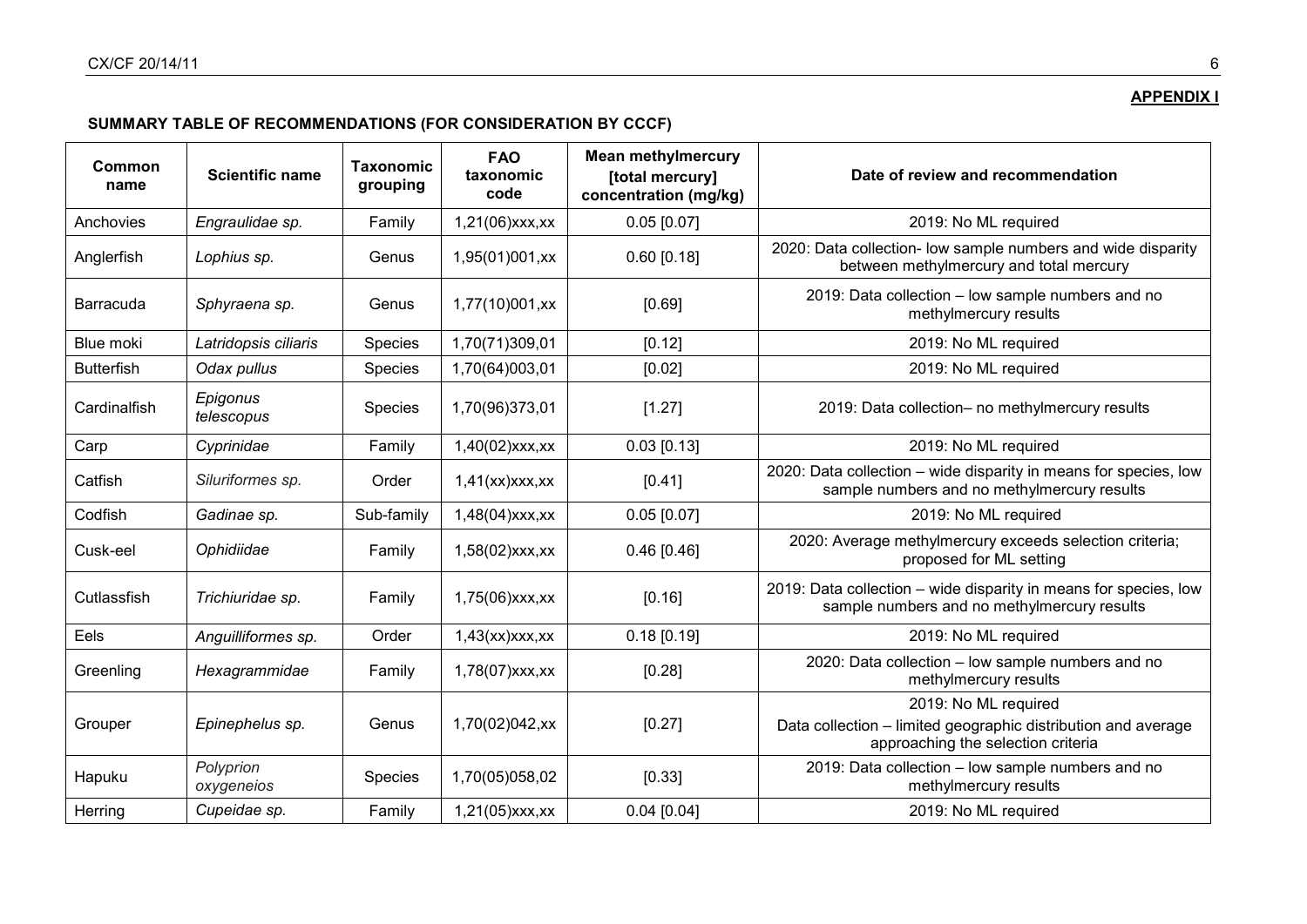| Common<br>name                | <b>Scientific name</b>             | <b>Taxonomic</b><br>grouping | <b>FAO</b><br>taxonomic<br>code             | <b>Mean methylmercury</b><br>[total mercury]<br>concentration (mg/kg) | Date of review and recommendation                                                                                           |
|-------------------------------|------------------------------------|------------------------------|---------------------------------------------|-----------------------------------------------------------------------|-----------------------------------------------------------------------------------------------------------------------------|
| Kahawai                       | Arripis trutta                     | Species                      | 1,70(29)051,02                              | [0.24]                                                                | 2019: No ML required                                                                                                        |
| Ling                          | Lotidae sp.                        | Sub-family                   | $1,48(04)$ xxx,xx                           | [0.28]                                                                | 2019: Data collection for individual species - cusk and blue ling                                                           |
| Mahi-mahi                     | Coryphaena<br>hippurus             | Species                      | 1,70(28)071,01                              | [0.23]                                                                | 2019: No ML required                                                                                                        |
| Medusafish                    | Centrolophidae sp.                 | Family                       | 1,769(08) xxx, xx                           | [0.11]                                                                | 2019: No ML required                                                                                                        |
| Merluccid<br>hake             | Merlucciidae sp.                   | Family                       | $1,48(05)$ xxx, xx                          | $0.20$ [0.13]                                                         | 2019: No ML required                                                                                                        |
| <b>Mullet</b>                 | Muglidae sp                        | Family                       | 1,65(01) xxx, xx                            | $0.02$ [0.14]                                                         | 2019: No ML required                                                                                                        |
| Orange<br>Roughy              | Hoplostethus<br>atlanticus         | Species                      | 1,61(05)002,02                              | $0.43$ [0.56]                                                         | 2020: Average methylmercury exceeds selection criteria;<br>proposed for ML setting                                          |
| Pacific red<br>gurnard        | Chelidonichthys<br>kumu            | Species                      | 1,78(02)003,01                              | [0.11]                                                                | 2019: No ML required                                                                                                        |
| Perch                         | Percidae sp.                       | Family                       | $1,70(14)$ xxx,xx                           | [0.20]                                                                | 2019: No ML required                                                                                                        |
| Phycid hake                   | Phycidae                           | Sub-family                   | 1,48(04) xxx, xx                            | [0.13]                                                                | 2019: No ML required<br>Data collection for individual species - white hake                                                 |
| Pike                          | Escoidae sp.                       | Family                       | 1,24(03) xxx, xx                            | [0.29]                                                                | 2019: No ML required<br>Data collection - limited geographic distribution and average<br>approaching the selection criteria |
| Pomfrets                      | Brama sp.                          | Genus                        | 1,70(27)003,xx                              | [0.07]                                                                | 2019: No ML required                                                                                                        |
| Porgies                       | Sparidae sp.                       | Family                       | $1,70(39)$ xxx,xx                           | [0.17]                                                                | 2019: No ML required                                                                                                        |
| Rays and<br>skate             | Rajiformes sp.                     | Order                        | $1,10$ (xx) $xx$ x, $xx$                    | [0.18]                                                                | 2019: No ML required                                                                                                        |
| Red cod                       | Pseudophycis<br>bachus             | Species                      | 1,48(02)014,01                              | [0.06]                                                                | 2019: No ML required                                                                                                        |
| Redbait                       | Emmelichthys<br>nitidus            | Species                      | 1,70(30)010,01                              | [0.15]                                                                | 2019: No ML required                                                                                                        |
| Right eyed<br>flounder & sole | Pleuronectidae sp./<br>Soleidae sp | Family                       | 1,83(02) xxx, xx<br>and<br>1,83(03) xxx, xx | $0.11$ [0.21]                                                         | 2019: No ML required                                                                                                        |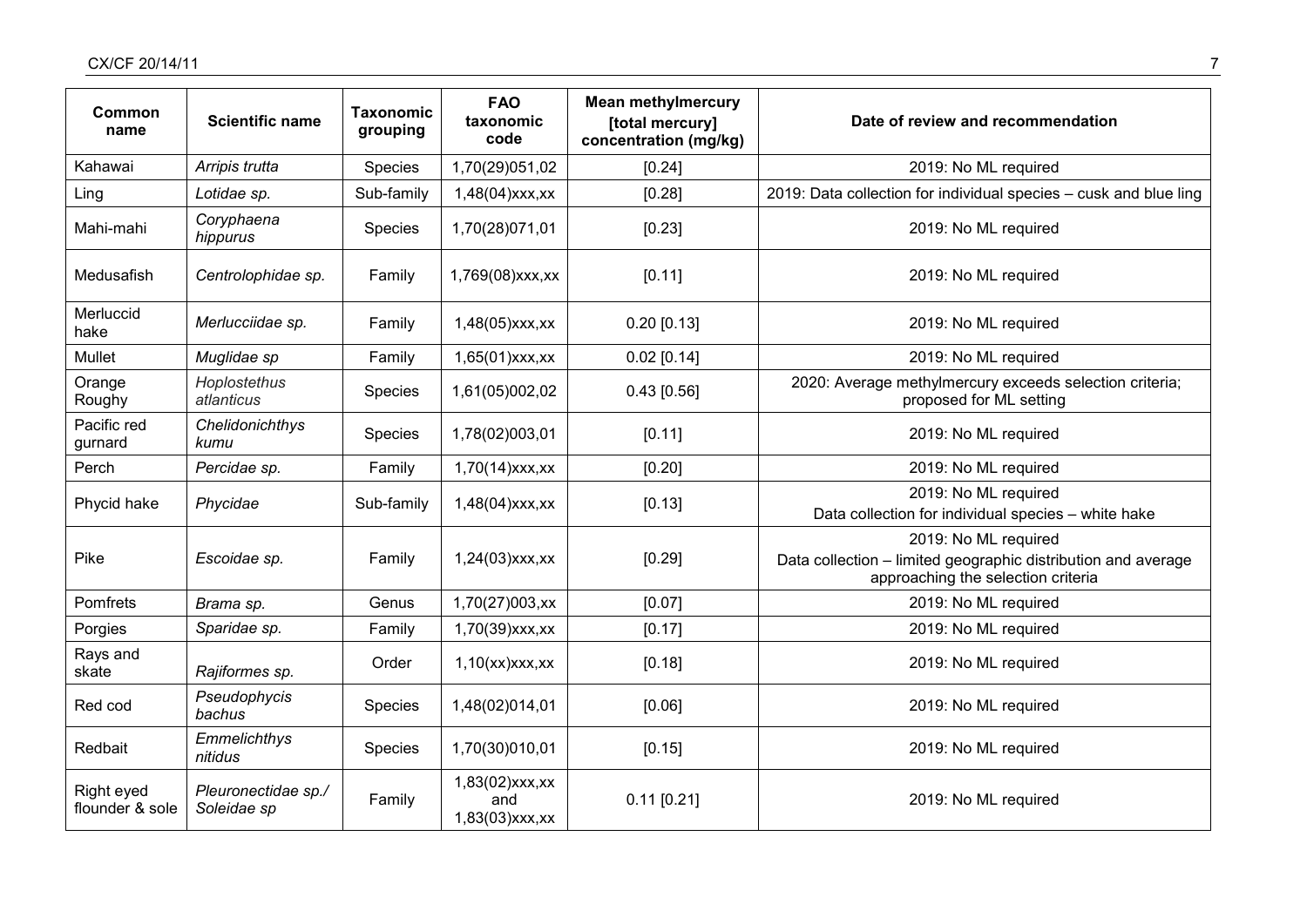| Common<br>name         | <b>Scientific name</b> | <b>Taxonomic</b><br>grouping | <b>FAO</b><br>taxonomic<br>code | <b>Mean methylmercury</b><br>[total mercury]<br>concentration (mg/kg) | Date of review and recommendation                                          |
|------------------------|------------------------|------------------------------|---------------------------------|-----------------------------------------------------------------------|----------------------------------------------------------------------------|
| Rockfish               | Sebastes sp.           | Genus                        | 1,78(01)001,xx                  | [0.19]                                                                | 2019: No ML required                                                       |
| Sablefish              | Anoplopoma fimbria     | <b>Species</b>               | 1,78(08)004,01                  | [0.43]                                                                | 2020: Data collection- no methylmercury results                            |
| Salmonids              | Salmonidae sp.         | Family                       | 1,23(01) xxx, xx                | $0.03$ [0.04]                                                         | 2019: No ML required                                                       |
| Sea bass               | Unknown                | Unknown                      | Unknown                         | [0.21]                                                                | 2019: No ML required<br>Data collection - species not clearly identifiable |
| Short nosed<br>chimera | Chimaeridae sp.        | Family                       | 1,12(01) xxx, xx                | [0.38]                                                                | 2019: Data collection - no methylmercury results                           |
| Snake<br>mackerel      | Gempylidiae sp.        | Family                       | $1,75(05)$ $xxx,xx$             | [0.39]                                                                | 2020: Data collection- no methylmercury results                            |
| Snapper                | Lutjanus sp.           | Genus                        | 1,70(32) xxx, xx                | [0.30]                                                                | 2019: Data collection- low sample numbers and no<br>methylmercury results  |
| Sturgeon               | Acipenseridae sp.      | Family                       | $1,17(01)$ xxx, xx              | [0.08]                                                                | 2020: No ML required                                                       |
| Temperate<br>bass      | Moronidae sp.          | Family                       | $1,70(04)$ xxx,xx               | $0.04$ [0.18]                                                         | 2019: No ML required                                                       |
| Tilapia                | Oreochromis sp.)       | Genus                        | 1,70(59)051,xx                  | [0.01]                                                                | 2020: No ML required                                                       |
| Toothfish              | Dissostichus sp.       | Genus                        | 1,70(92)015,xx                  | [0.41]                                                                | 2020: Data collection- no methylmercury results                            |
| Turbot                 | Psetta maxima          | Species                      | 1,83(05)092,01                  | [0.08]                                                                | 2019: No ML required                                                       |
| <b>Typical smelt</b>   | Osmeridae sp.          | Family                       | 1,23(04) xxx, xx                | $0.07$ [0.06]                                                         | 2019: No ML required                                                       |
| Wolffish               | Anarhichas sp          | Genus                        | 1,71(02)001,xx                  | $0.12$ [0.10]                                                         | 2019: No ML required                                                       |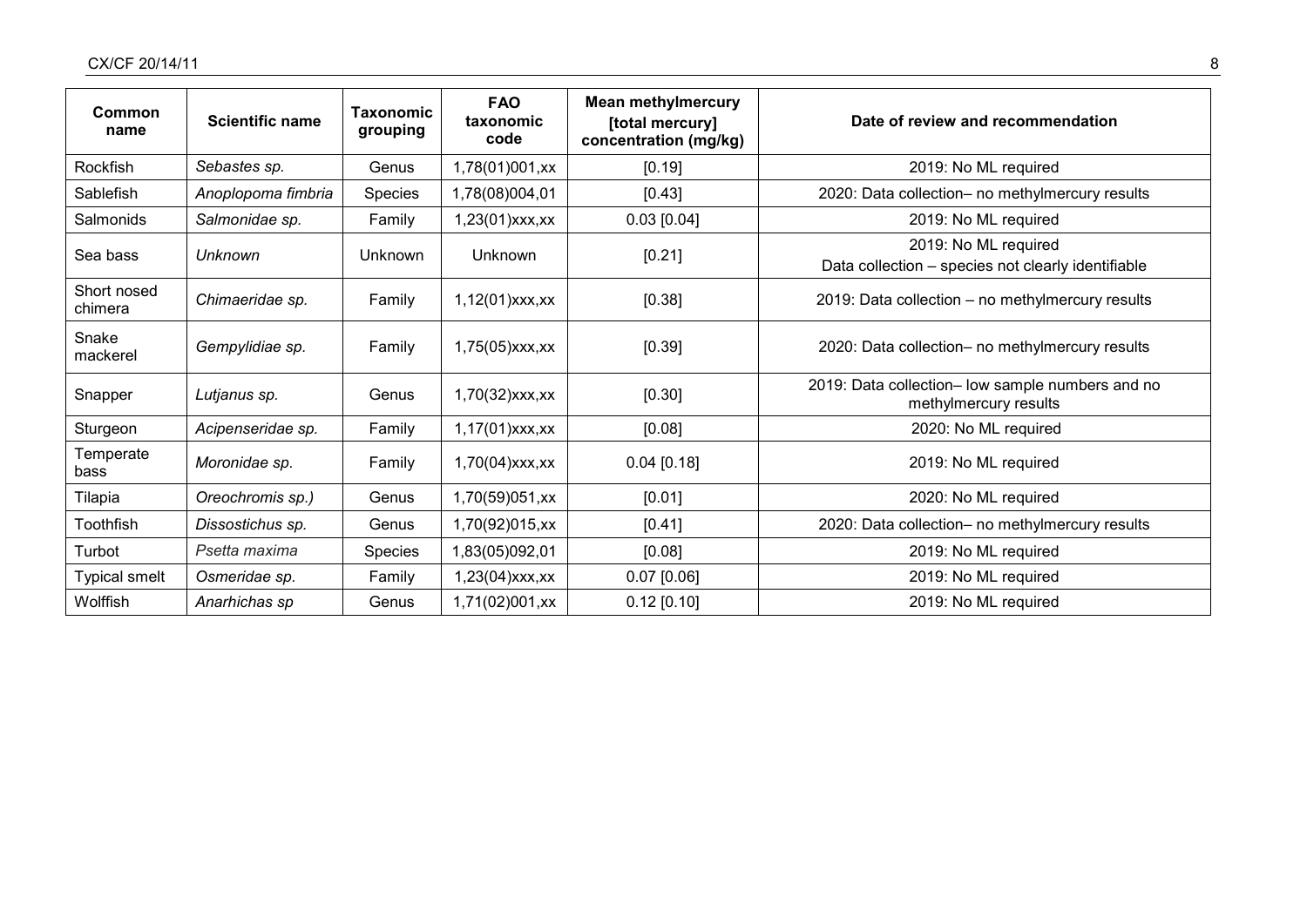## **PROJECT DOCUMENT FOR NEW WORK ON MAXIMUM LEVELS FOR METHYLMERCURY IN CUSK-EEL AND ORANGE ROUGHY**

## **(For consideration by CCCF)**

## **1. Purpose and Scope of the new work**

This work aims to establish Maximum Levels (MLs) for methylmercury in cusk-eel and orange roughy.

## **2. Relevance and timeliness**

The current MLs for methylmercury in fish (tuna: 1.2 mg/kg, alfonsino: 1.5 mg/kg, marlin: 1.7 mg/kg and shark: [1](#page-8-0).6 mg/kg) were adopted<sup>1</sup> by the 41<sup>st</sup> Session of the Codex Alimentarius Commission (CAC41) in 2018 and included in the General Standard for Contaminants and Toxins in Food and Feed (GSCTFF) (CXS 193-1995). These MLs replaced Guideline Levels (GLs) encompassing all predatory and non-predatory fish species, in line with the recommendation of CAC that consideration should be given to establishment of MLs rather than GLs[2](#page-8-1). Discussion could be commenced on considering MLs for other species in the GEMS database, with a preliminary analysis contained in the supporting discussion papers<sup>[3](#page-8-2)</sup> submitted to the Committee. With the establishment of an agreed upon framework at CCCF12 to apply the Principle of As Low As Reasonably Achievable (ALARA) in the establishment of MLs for methylmercury in fish, it is timely to undertake work to derive MLs for additional fish species.

## **3. Main aspects to be covered**

ML(s) for methylmercury in additional fish species, taking into account the following:

- a. Results of discussions at CCCF on the establishment of MLs for methylmercury in fish species
- b. Risk assessments by the Joint Expert Committee on Food Additives (JECFA)
- c. Conclusions of the Joint FAO/WHO Expert Consultation on the Risks and Benefits of Fish **Consumption**
- d. Achievability of the MLs

The following species of fish have been identified as having average levels of methylmercury sufficient to exceed the selection criterion of 0.3 mg/kg.



## **4. Assessment against the criteria for the establishment of work priorities**

## **Consumer protection from the point of view of health, food safety, ensuring fair practices in the food trade and taking into account the identified needs of developing countries.**

The new work will derive Maximum Level(s) for methylmercury in fish species identified as having average levels of methylmercury sufficient to exceed the selection criterion of 0.3 mg/kg.

## **Diversification of national legislation and actual or potential impediments to international trade.**

The international trade of fish and fishery products is increasing, and the new work will provide internationallyharmonized standards.

## **Work already undertaken by other international organizations in this field and/or suggested by the relevant international intergovernmental body(ies).**

The proposed work to establish MLs for methylmercury in the identified fish species globally has not been undertaken by any other international organizations nor suggested by any relevant international intergovernmental bodies.

## **Consideration of the global magnitude of the problem or issue**

The consumption and international trade of fish and fishery products are increasing globally, thus this work is of worldwide interest and becoming increasingly significant.

<sup>&</sup>lt;u>.</u> <sup>1</sup> REP18/CAC, Appendix III

<span id="page-8-1"></span><span id="page-8-0"></span><sup>2</sup> REP18/CF para. 81; CXS 193, Footnote 1

<span id="page-8-2"></span><sup>3</sup> CX/CF 17/11/12, para. 15; CX/CF 19/13/13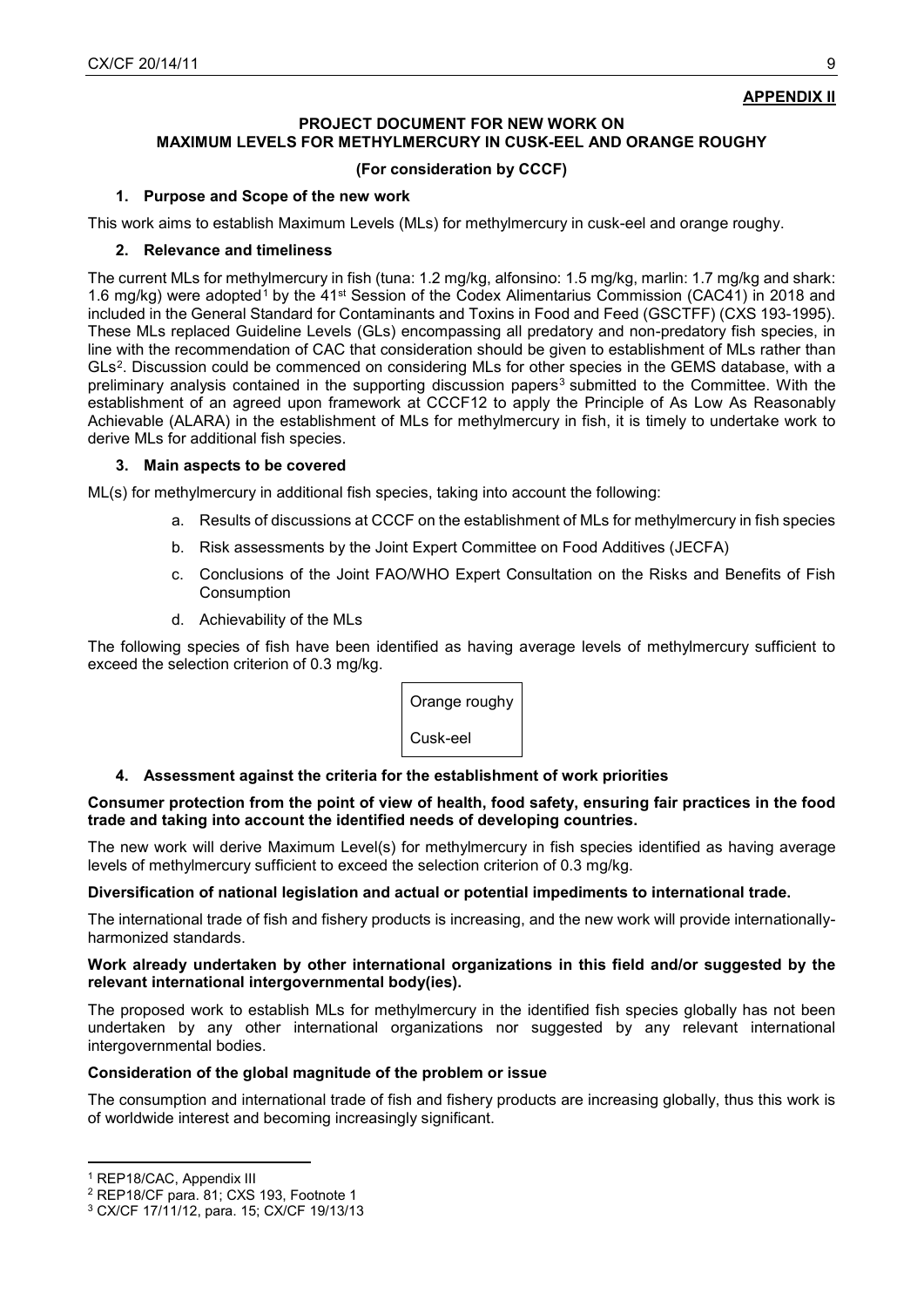## **5. Relevance to Codex Strategic Goals**

The proposed work falls under the following Codex Strategic Goals of the Codex Strategic Plan 2020-25

## **Strategic goal 1: Address current, emerging and critical issues in a timely manner**

This work was proposed in response to needs identified by Members in relation to food safety, nutrition and fair practices in the food trade. There is already significant trade in fish species which potentially have methylmercury levels that exceed the selection criterion of 0.3 mg/kg.

## **Strategic goal 2: Develop standards based on science and Codex risk-analysis principles**

This work will use the scientific advice of the joint FAO/WHO expert bodies to the fullest extent possible. Also, all relevant factors will be fully considered in exploring risk management options.

## **Strategic goal 4: Facilitate the participation of all Codex Members throughout the standard setting process**

Due to the international interest in the trade and consumption of fish, this work will support and embrace all aspects of this objective by requiring participation of both developed and developing countries to conduct the work.

## **6. Information on the relationship between the proposal and other existing Codex documents**

This new work is recommended following the criteria for establishing MLs in food and feed as outlined in the General Standard for Contaminants and Toxins in Food and Feed (GSCTFF).

## **7. Identification of any requirement for and availability of expert scientific advice**

Expert scientific advice has been already provided by JECFA and the Joint FAO/WHO Expert Consultation on the Risks and Benefits of Fish Consumption.

## **8. Identification of any need for technical input to the standard from external bodies**

A need for additional technical input from external bodies has not been identified.

**9. The proposed timeline for completion of the new work( timeframe for developing a standard should not normally exceed 5 years)**

| Grouping (identified species) | <b>Timeframe</b>              |
|-------------------------------|-------------------------------|
| Cusk-eel                      | Final adoption by CAC in 2023 |
| Orange roughy                 | or earlier                    |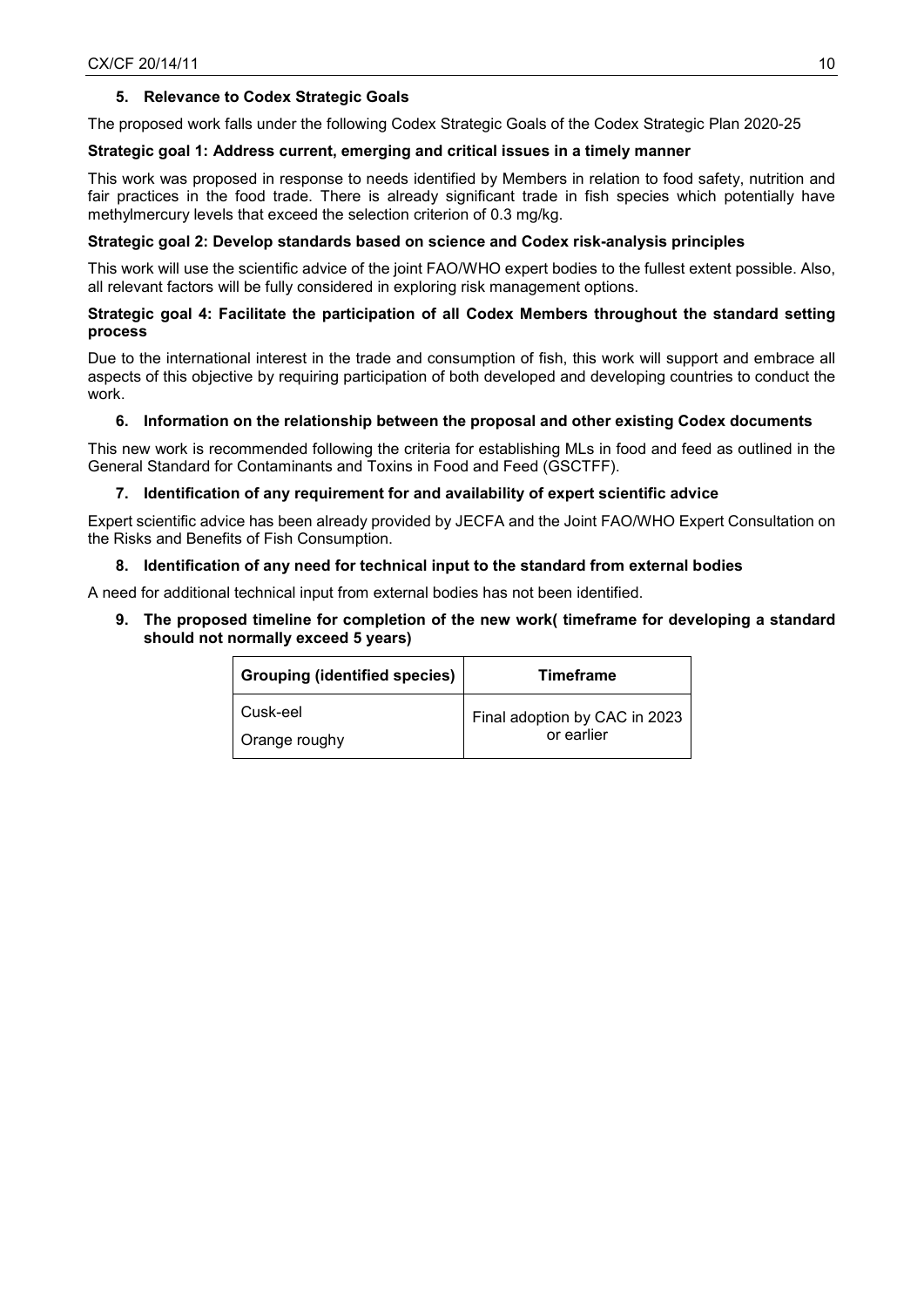#### **DISCUSSION PAPER ON**

## **ESTABLISHING FURTHER MAXIMUM LEVELS FOR METHYLMERCURY IN FISH (For information)**

#### **Introduction**

 $\overline{a}$ 

- 1. The current maximum levels (MLs) for methylmercury in the General Standard for Contaminants and Toxins in Food and Feed (GCSTFF) (CXS 193-1995) are 1.2 mg/kg for tuna, 1.5 mg/kg for alfonsino, 1.7 mg/kg for marlin and 1.6 mg/kg for shark. These MLs address the majority of the species of concern identified by the Joint FAO/WHO Expert Consultation on the Risks and Benefits of Fish Consumption[1.](#page-10-0) An As Low As Reasonably Achievable (ALARA) approach was used for deriving these MLs, with the established limits set at the concentration value, reported to one significant figure, where the rejection rate was less than 5% (REP18/CF para 71).
- 2. The agreed upon framework for identifying the selected species for possible ML elaboration was to use a screening concentration of 0.3 mg/kg average methylmercury (CX/CF 17/11/12).
- 3. For species with average methylmercury concentrations below this screening concentration, the benefits of fish consumption are expected to outweigh the risks when the fish was consumed (CX/CF 17/11/12). Using this screening concentration, CCCF agreed on a recommendation that amberjack did not require an ML (CX/CF 18/12/7).
- 4. A review of the GEMS/Food database was undertaken in November 2018 of total mercury and methylmercury for those fish species for which MLs were not adopted by CAC41 (2018). The review was to identify further species that would meet the criteria for ML establishment. The full findings of the review were recorded in CX/CF 19/13/13. In brief, the limited availability of methylmercury concentration data for these fish species precluded establishing appropriate MLs. However, a number of species or taxonomic groups were identified where further data collection would be necessary to establish whether ML setting may be necessary (Table 1). Additionally, based on total mercury data falling below 0.3 mg/kg a broader range of fish species and groupings were confirmed to be unlikely to require MLs (CX/CF 19/13/13, Appendix I).

| <b>Grouping (identified species)</b> |                                          |  |  |  |  |  |
|--------------------------------------|------------------------------------------|--|--|--|--|--|
| Anglerfish                           | Pike                                     |  |  |  |  |  |
| Barracuda                            | Sablefish                                |  |  |  |  |  |
| Cardinalfish                         | <b>Seabass</b>                           |  |  |  |  |  |
| Catfish (Channel catfish)            | Short nosed chimera (Rat fish)           |  |  |  |  |  |
| Cusk-eel (Pink Cusk-eel, Kingklip)   | Snake mackerel (Escolar)                 |  |  |  |  |  |
| Cutlassfish (Scabbardfish)           | Snapper (Russell's snapper, unspecified) |  |  |  |  |  |
| Grouper (Yellowfin)                  | Sturgeon                                 |  |  |  |  |  |
| Hapuku                               | Toothfish (Patagonian toothfish)         |  |  |  |  |  |
| Ling (Cusk, Blue ling)               | White hake                               |  |  |  |  |  |
| Orange roughy                        |                                          |  |  |  |  |  |

*Table 1: Identified fish species or taxonomic groupings for further data collection* (*As presented in* CX/CF 19/13/13)*.*

- 5. CCCF13 considered a staggered timeline for ML derivation of species or taxonomic groups identified for further data collection, however it was recognized that the recommended program was ambitious and contingent on data submission (REP 19/CF para 116).
- 6. As a result, CCCF13 agreed to request that JECFA issue a call for new data to be submitted to GEMS/Food that would support revision of the discussion paper to consider whether it is feasible to proceed with establishment of MLs for additional fish species (REP19/CF para 127).
- 7. With an agreed framework for selecting and deriving methylmercury MLs for fish species established, the GEMS/Food database was examined for new data for total mercury and methylmercury in fish to consider whether it is feasible to proceed with establishment of MLs for additional fish species.

<span id="page-10-0"></span><sup>&</sup>lt;sup>1</sup> Report of the Joint FAO/WHO Expert Consultation on the Risks and Benefits of Fish Consumption. Rome, Food and Agriculture Organization of the United Nations; Geneva, World Health Organization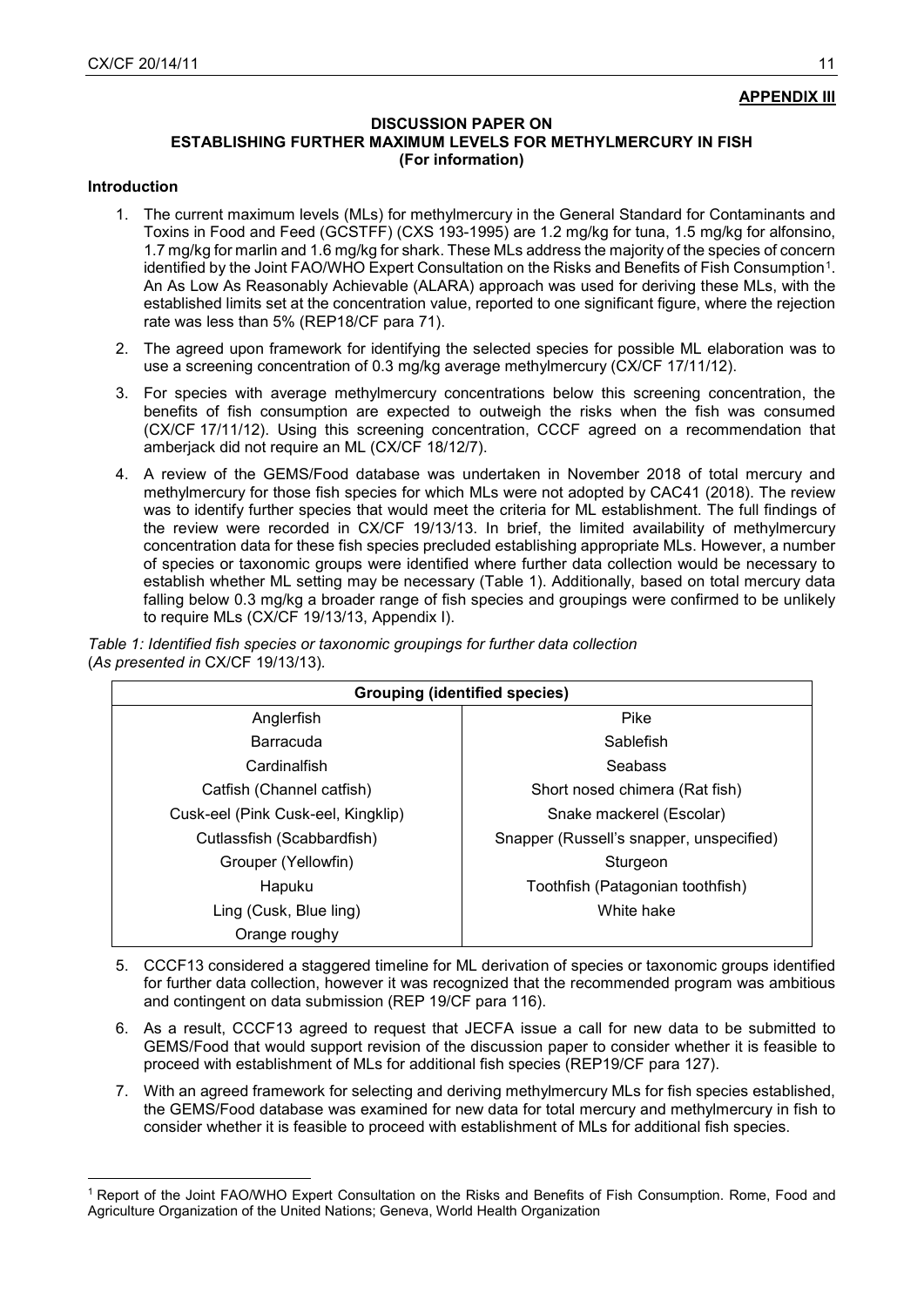## **Work Process**

#### **Selection criteria**

- 8. A process to derive selection criteria for fish species of concern requiring MLs for methylmercury was reported on in CX/CF 17/11/12.
- 9. The selection criterion was derived through consideration of weekly fish consumption amounts, in g/person per week, that would be required to reach the PTWI of 1.6 µg/kg bw/day (Table 2).

*Table 2: Weekly fish consumption amounts required to reach PTWI of 1.6 µg/kg bw/day at various methylmercury concentrations (As presented in CX/CF 17/11/12).*

| <b>Methylmercury</b><br>concentration<br>(mg/kg) | <b>Fish consumption</b><br>to reach PTWI<br>(g/person per week) | <b>GEMS Cluster Diets potentially exceeding</b><br>PTWI (fresh/frozen fish) |
|--------------------------------------------------|-----------------------------------------------------------------|-----------------------------------------------------------------------------|
| 0.1                                              | 960                                                             | ი                                                                           |
| 0.2                                              | 480                                                             | $\Omega$                                                                    |
| 0.3                                              | 320                                                             | $\Omega$                                                                    |
| 0.4                                              | 240                                                             | G14, G17                                                                    |
| 0.5                                              | 192                                                             | G10, G14, G17                                                               |
| 0.6                                              | 160                                                             | G10, G14, G17                                                               |
| 0.7                                              | 137                                                             | G10, G11, G14, G17                                                          |
| 0.8                                              | 120                                                             | G04, G07, G08, G10, G11, G14, G17                                           |
| 0.9                                              | 107                                                             | G02, G03, G04, G07, G08, G10, G11, G14,<br>G15, G17                         |
| 1.0                                              | 96                                                              | G02, G03, G04, G07, G08, G09, G10, G11,<br>G12, G14, G15, G17               |

- 10. Through comparison of the calculated fish consumption amounts to the 95<sup>th</sup> percentile fresh fish consumption rate of 285 g/person per week for all GEMS/Food, and to fish consumption amounts in the individual WHO GEMS cluster diets, it was considered that a methylmercury concentration of greater than 0.3 mg/kg would be required to present a risk of exposures exceeding the PTWI (CX/CF 17/11/12). As a result, an average methylmercury concentration of 0.3 mg/kg was adapted as the selection criteria for identifying fish species that would present a concern for methylmercury (REP 17/CF).
- 11. It is important to note that fish containing an average of less than 0.3 mg/kg methylmercury may still contribute to overall dietary exposure to methylmercury and therefore contribute to a cumulative exceedance of the PTWI if fish with high methylmercury concentrations are also consumed.
- 12. The 0.3 mg/kg selection criterion for methylmercury has been used in the present consideration to identify further species or taxonomic groupings where MLs could be established.

#### **Review of new data submitted to GEMS/Food (November 2018 – November 2019)**

- 13. The GEMS/Food dataset for total mercury and methylmercury were reviewed to identify results uploaded in the period of 01 November 2018 to 15 November 2019, these being the results newly uploaded since the previous consideration of the data (CX/CF 19/13/13).
- 14. The review of new data identified a total of 35,636 mercury results for seafood, 1291 of which were for methylmercury. The new results covered a sampling period of 2008-2019 and were representative of data from Australia, Canada, New Zealand and Norway; as well as from the broader European region.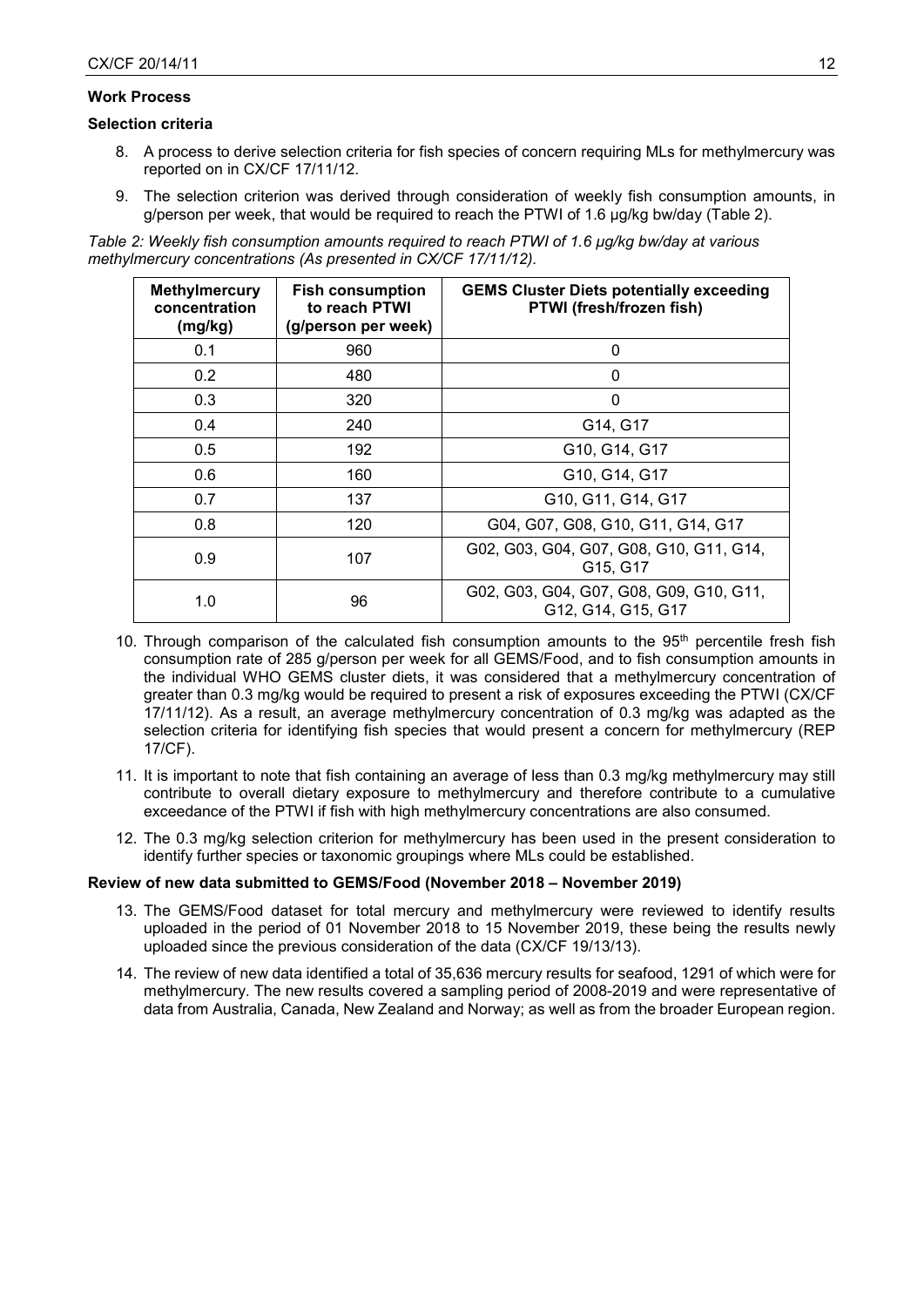- 15. Data were excluded that were not for fish species<sup>[2](#page-12-0)</sup>, were aggregated data, were unspecific categories, or were not for whole fish or muscle[3.](#page-12-1) To ensure the data analysis remained consistent with that of CX/CF 19/13/13, data points for cooked fish were included, with the exception of fish cooked with other ingredients (including batter, breading, glazes, salting and use of spices/herbs) or stored/marinated in oils or sauce. All data from tuna and bonito, alfonsino, kingfish/amberjack, sharks and selachoidae, marlin, dogfish and swordfish were excluded as the conclusions on these species were not being reconsidered.
- 16. Data were only considered if they were clearly identifiable to a species or taxonomic grouping of fish, either through provision of a binomial name or a sufficiently unique common name[4](#page-12-2). Aligning with the grouping of "all tuna" and "all shark" results to generate group MLs for these species, where possible results for species were grouped within appropriate taxonomic groups (CX/CF 18/12/7).
- 17. Data for species/taxonomic grouping of fish for which CX/CF 19/13/13 had identified that MLs were not required, were also excluded as they were outside of the scope of the present consideration, namely the suitability to proceed with establishment of MLs for additional fish species.
- 18. New data for each species was combined with the results considered previously within CX/CF 19/13/13 to provide an updated dataset for each fish species. Species<sup>[5](#page-12-3)</sup> where previously insufficient sample size (≤10 results) existed for analysis (CX/CF 19/13/13) were re-examined to determine if new data resulted in the total dataset meeting the criterion for further evaluation of 10 results or more. The previous results were combined with the newest data to generate a dataset with as many samples as possible for each fish species or taxonomic grouping.
- 19. To avoid any potential for duplication where samples in a survey have been analyzed for both methylmercury and total mercury, survey results for mercury and methylmercury were analyzed separately.
- 20. Where available paired data were considered to confirm the ratio of methylmercury to total mercury. To establish if there was confidence in the calculated ratio the paired datasets were analyzed for correlation (Pearson Correlation Coefficient) and confirmed for statistical significance (*p*= <0.05). Where the ratio of methylmercury to total mercury was statistically correlated, the unpaired total mercury dataset was adjusted by the calculated linear regression equation from the paired data to estimate the methylmercury concentration.
- 21. All datasets were statistically analyzed for each fish species, with mean, standard deviation,  $95<sup>th</sup>$ percentile and maximum results calculated.
- 22. The summary statistics were interpreted to provide recommendations as for which species/groups of fish MLs could potentially be set. To ensure the dataset used to establish an ML was sufficiently robust, a minimum sample number of 74 was required. This was determined based on a binomial distribution, where at a probability of detection of 95%, the required sample size to obtain one analytical value above the 96%ile (i.e. a 4% rejection rate) was 74 samples.
- 23. Determination of a clear exceedance of the selection criterion was determined only from average methylmercury concentrations. If the average total mercury value fell below the selection criterion it was considered sufficiently indicative to establish that the average methylmercury concentration would not exceed the selection criteria.

 $\overline{a}$ 

<span id="page-12-0"></span><sup>2</sup> Clams, Crabs, Crustaceans, Lobsters, Marine Mammals, Molluscs, Mussels, Octopi, Oysters, Scallops, Shrimp and Prawns, Squid, Urchins and Sea Cucumber.

<span id="page-12-1"></span><sup>3</sup> For example fish paste, fish roe and fish livers.

<span id="page-12-2"></span><sup>4</sup> For example "Snapper- Unspecified species" was excluded as being generic of fish from multiple families, while "catfish –unspecified species" was incorporated into the consideration of catfish

<span id="page-12-3"></span><sup>5</sup> Atlantic smelt (1 sample) Barracudina (2 samples), Barramundi (4 samples), Black crappie (2 samples), Black sea bass (1 sample), Bluegill (1 sample), Buffalofish (1 sample), Chela pata (2 samples), Climbing perch (1 sample), Croaker (3 samples), Dories and allies (Zeomorphii; 6 samples), Featherback (1 sample), Goldeye (2 samples), Large-mouth bass ( 3 samples), Lingcod ( 9 samples), Lumpfish ( 2 samples), Nile perch ( 2 samples), Sailfish (1 sample), Snakehead (2 samples), Spearfish (1 sample), Tigerfish (2 samples), Tilapia (4 samples), Tilefish (2 samples) and White sucker ( 4 sample).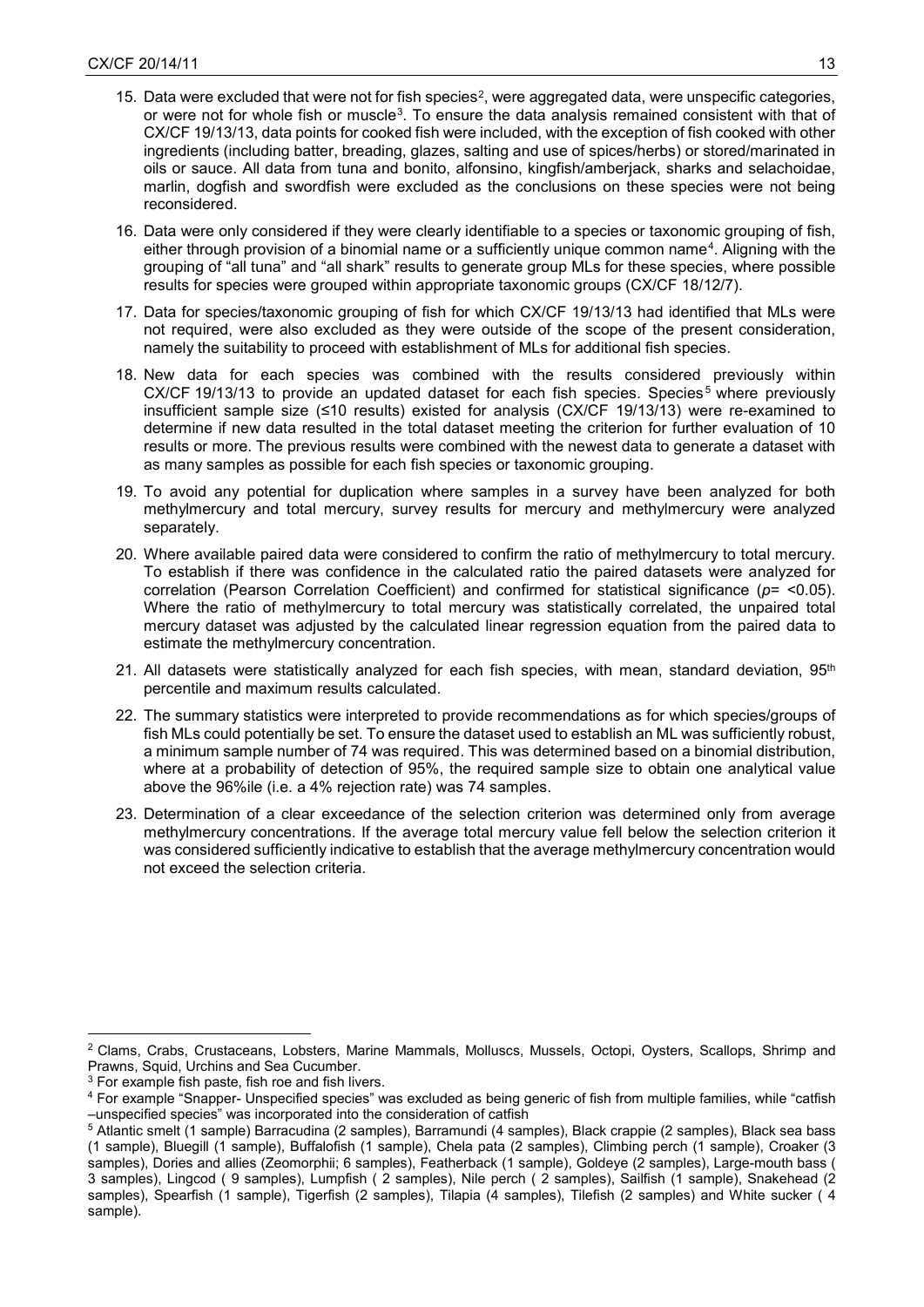24. To appraise the significance in trade of the additional species under consideration, their FAO export quantity and value for 2017 were obtained<sup>[6](#page-13-0)</sup>. As a reference, the 2017 export quantity and values for whole fresh, chilled and frozen fish of the species currently assigned a methylmercury ML are recorded in Table 3. Alfonsino is not recorded as is not individually listed in the export statistics, however the total catch tonnage was 9996 tonnes for 2017. Whole fresh, chilled and frozen fish data were used as these offered the best comparability between the species and avoided any potential for double counting of whole fish being processed and then re-exported. Exports of prepared forms of shark and tuna were also noted as being appreciable. This approach differs from the use of the 9000 tonne selection criteria applied in CX/CF 19/13/13 by using the export tonnage rather than production tonnage, given the former is more reflective of the trade in the species.

*Table 3: 2017 Global export quantity and values for whole fresh, chilled and frozen fish of the species with methylmercury MLs* 

| <b>Species</b> | <b>Export quantity</b><br>(tonnes) | <b>Export value</b><br>(US\$, 000, 000) |  |  |
|----------------|------------------------------------|-----------------------------------------|--|--|
| Marlin         | 4753                               | 9                                       |  |  |
| Tuna           | 1,872,517                          | 5.018                                   |  |  |
| Shark          | 78,635                             | 178                                     |  |  |

## **ML options**

 $\overline{a}$ 

- 25. The currently established MLs for fish species have been set at the concentration value, reported to one significant figure, where the rejection rate was less than 5% (REP18/CF para 71, 74 and 77). MLs were established for closely related groupings of species (e.g. all tuna, all marlin, all shark).
- 26. Hypothetical MLs were calculated applying the above principle to the total mercury and methylmercury datasets. A third option using the combined dataset of methylmercury values and regression equationadjusted unpaired total mercury values was also calculated to derive options for methylmercury MLs.

## **Species for which MLs could be established**

- 27. Analysis identified two species or taxonomic groupings of fish, orange roughy (a species in the slimehead family; *Trachichthyidae*) and cusk-eel (*Ophidiidae*; a family grouping containing the species pink cusk-eel and kingklip), for which there was sufficient confidence that average methylmercury concentrations would exceed the 0.3 mg/kg selection criteria.
- 28. Data for a number of other species had total mercury concentrations exceeding 0.3 mg/kg but the methylmercury data for these species were lacking, and as a result, there was insufficient information on the ratio of methylmercury to total mercury for these species to identify if the screening criteria for methylmercury would be exceeded.

## **Orange roughy (***Hoplostethus atlanticus)*

- 29. Data for orange roughy were extracted from GEMS/Food (Table 4). No other species in the slimehead family (*Trachichthyidae*) were identified, as a result no grouping along taxonomic lines was possible.
- 30. Total mercury results for orange roughy (47 results) had been considered previously within CX/CF 19/13/13. Although the average total mercury result for orange roughy exceeded the selection criteria for establishing an ML, the limited sample numbers and absence of methylmercury data meant an ML could not be identified at that time.
- 31. The review of new data in GEMS/Food identified that an additional 202 total mercury and 101 methylmercury results were available for orange roughy. These encompassed sampling results from 2017 (101 results, total mercury only) and 2019 (101 results, paired total mercury and methylmercury). Samples were recorded as total (edible + inedible) when the fillets were not deboned.

<span id="page-13-0"></span><sup>6</sup> FAO. 2019. FAO yearbook. Fishery and Aquaculture Statistics 2017/FAO annuaire. Statistiques des pêches et de l'aquaculture 2017/FAO anuario. Estadísticas de pesca y acuicultura 2017. Rome/Roma.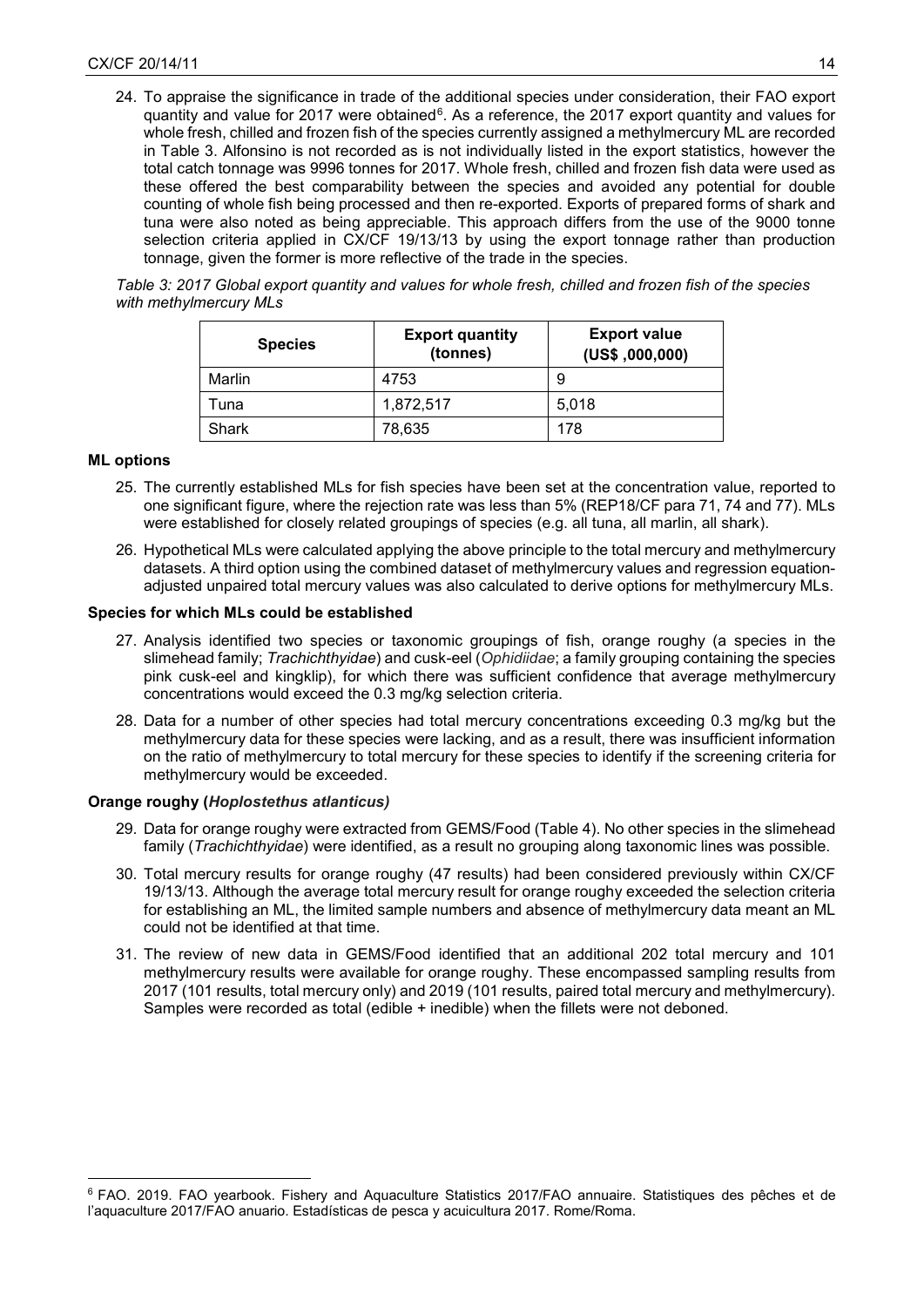$\overline{a}$ 

*Table 4: Updated summary of occurrence data on total mercury and methylmercury in mg/kg in orange roughy samples, data taken from GEMS/Food.*

| Common name                 | <b>Species</b>             | <b>Total or</b><br>methyl<br>mercury | <b>Includes</b><br>data points<br>without<br><b>LOQs</b> | Region                   | Total<br>records | Non-<br>detects | <b>Mean</b> | <b>SD</b> | <b>P95</b> | Max  |
|-----------------------------|----------------------------|--------------------------------------|----------------------------------------------------------|--------------------------|------------------|-----------------|-------------|-----------|------------|------|
| Orange roughy<br>(new data) | Hoplostethus<br>atlanticus | Total                                | No                                                       | G10<br>(201)             | 202              | 0               | 0.57        | 0.20      | 0.93       | 1.30 |
| Orange roughy<br>(all data) | Hoplostethus<br>atlanticus | Total                                | No                                                       | G10<br>(248)             | 249              | 0               | 0.56        | 0.19      | 0.92       | 1.30 |
| Orange roughy<br>(new data) | Hoplostethus<br>atlanticus | Methyl                               | No                                                       | G <sub>10</sub><br>(101) | 101              | 0               | 0.43        | 0.16      | 0.74       | 0.92 |

32. Samples were confirmed with the submitting country to have been caught from one fishery region within that country and one adjacent fishery region in international waters. The FAO fishing region (81) the samples were caught from represented 92% of the global capture production in 2017[7.](#page-14-0) The majority of the findings were supplemented with information on fish length and weight.





33. In 101 paired orange roughy samples the average concentration ratio of methylmercury to total mercury was 83% (range: 65-96%; Figure 1). The average concentration ratio of methylmercury to total mercury was significantly positively correlated (Pearson Correlation Coefficient: 0.97; p <0.05). A linear regression equation was calculated from the paired dataset of: methylmercury = 0.7983 x total mercury + 0.01603. The regression equation was applied to the unpaired total mercury data (n= 148) to estimate methylmercury. Descriptive statistics for the regression model adjusted total mercury dataset; and a modelled dataset of the methylmercury and unpaired regression model adjusted total mercury dataset are presented in table 5.

<span id="page-14-0"></span><sup>7</sup> FAO. 2019. FAO yearbook. Fishery and Aquaculture Statistics 2017/FAO annuaire. Statistiques des pêches et de l'aquaculture 2017/FAO anuario. Estadísticas de pesca y acuicultura 2017. Rome/Roma.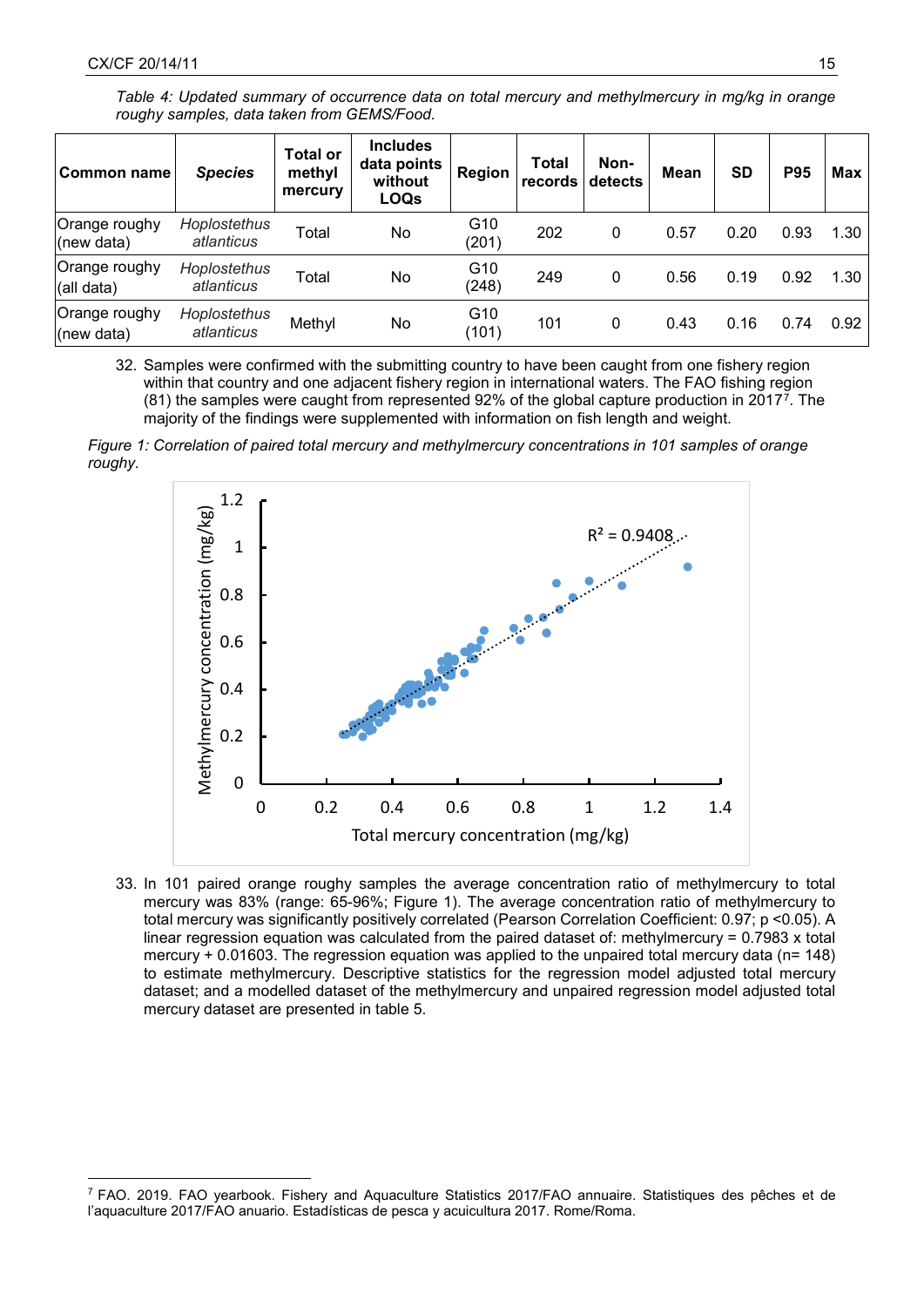*Table 5: Comparisons of descriptive statistics for methylmercury; regression model-adjusted unpaired total mercury and modelled datasets for orange roughy.*

| <b>Dataset</b>                                     | Total<br>records | Mean | <b>SD</b> | <b>P95</b> | Max  |
|----------------------------------------------------|------------------|------|-----------|------------|------|
| Methylmercury                                      | 101              | 0.43 | 0.16      | 0.74       | 0.92 |
| Regression model<br>adjusted total mercury         | 148              | 0.49 | 0.15      | 0.76       | 0.89 |
| Modelled dataset<br>(Regression model<br>adjusted) | 249              | 0.46 | 0.16      | 0.76       | 0.92 |

34. The average concentration of methylmercury in orange roughy (0.43 mg/kg) exceeds the selection criteria (0.3 mg/kg). There are sufficient sample numbers (101 samples for methylmercury) to be confident in proposing an ML. Analysis of the modelled dataset gives additional confidence to this decision: 0.46 mg/kg methylmercury (Table 5) for the 249 samples.

35. Based on a less than 5% rejection rate, hypothetical MLs were derived for orange roughy (Table 6).

*Table 6: Hypothetical MLs for orange roughy*

|                           | Total Mercury (n=249)                                                                                                                                                                                                                                                                                         |                                                                                                                                                                                                                                                   |                                                                                                                                                                                                  | Methylmercury (n=101)                                                                                                                        | Modelled dataset <sup>®</sup><br>(n=249)                                                 |                                      |  |
|---------------------------|---------------------------------------------------------------------------------------------------------------------------------------------------------------------------------------------------------------------------------------------------------------------------------------------------------------|---------------------------------------------------------------------------------------------------------------------------------------------------------------------------------------------------------------------------------------------------|--------------------------------------------------------------------------------------------------------------------------------------------------------------------------------------------------|----------------------------------------------------------------------------------------------------------------------------------------------|------------------------------------------------------------------------------------------|--------------------------------------|--|
| <b>Hypothetical</b><br>ML | Number of<br>samples <ml< th=""><th><math>%</math> of<br/>samples<br/><ml< th=""><th>Number of<br/>samples<br/><ml< th=""><th>Number of<br/>samples<br/><ml< th=""><th>Number of<br/>samples<br/><ml< th=""><th>% of<br/>samples<br/><ml< th=""></ml<></th></ml<></th></ml<></th></ml<></th></ml<></th></ml<> | $%$ of<br>samples<br><ml< th=""><th>Number of<br/>samples<br/><ml< th=""><th>Number of<br/>samples<br/><ml< th=""><th>Number of<br/>samples<br/><ml< th=""><th>% of<br/>samples<br/><ml< th=""></ml<></th></ml<></th></ml<></th></ml<></th></ml<> | Number of<br>samples<br><ml< th=""><th>Number of<br/>samples<br/><ml< th=""><th>Number of<br/>samples<br/><ml< th=""><th>% of<br/>samples<br/><ml< th=""></ml<></th></ml<></th></ml<></th></ml<> | Number of<br>samples<br><ml< th=""><th>Number of<br/>samples<br/><ml< th=""><th>% of<br/>samples<br/><ml< th=""></ml<></th></ml<></th></ml<> | Number of<br>samples<br><ml< th=""><th>% of<br/>samples<br/><ml< th=""></ml<></th></ml<> | % of<br>samples<br><ml< th=""></ml<> |  |
| 0.7                       | 192                                                                                                                                                                                                                                                                                                           | 77                                                                                                                                                                                                                                                | 93                                                                                                                                                                                               | 92                                                                                                                                           | 225                                                                                      | 90                                   |  |
| 0.8                       | 219                                                                                                                                                                                                                                                                                                           | 88                                                                                                                                                                                                                                                | 97                                                                                                                                                                                               | 96                                                                                                                                           | 241                                                                                      | 97                                   |  |
| 0.9                       | 232                                                                                                                                                                                                                                                                                                           | 93                                                                                                                                                                                                                                                | 100                                                                                                                                                                                              | 99                                                                                                                                           | 248                                                                                      | 99                                   |  |
| 1.0                       | 242                                                                                                                                                                                                                                                                                                           | 97                                                                                                                                                                                                                                                | 101                                                                                                                                                                                              | 100                                                                                                                                          | 249                                                                                      | 100                                  |  |

*\* Based upon use of methylmercury data points and any non-paired total mercury data points adjusted with a linear regression model to estimate methylmercury.*

36. The FAO recorded that 3246 tonnes of frozen or chilled whole orange roughy were traded internationally in 2017, with a value of US\$19.3 million<sup>[8](#page-15-0)</sup>.

## **Pink Cusk Eel/ New Zealand Ling (***Genypterus blacodes***), Kingklip** (*Genypterus capensis*), **and all Cusk-eels (***Ophidiidae sp.).*

- 37. Data for pink cusk-eel (New Zealand Ling) were extracted from GEMS/Food (Table 7). Pink cusk-eel are within the cusk-eel family *(Ophidiidae*; taxonomic code: 1,58(02)) and have previously been considered at a grouping level with Kingklip and unspecified cusk-eel (CX/CF 19/13/13)*.*
- 38. Total mercury results for all cusk-eels (127 results) had been considered previously within CX/CF 19/13/13. Although the average total mercury result for cusk-eel exceeded the selection criteria for establishing an ML, the limited sample numbers and absence of methylmercury data meant an ML could not be identified at that time.
- 39. The review of new data in GEMS/Food identified 120 new total mercury and 120 new methylmercury results were available for pink cusk-eel. These encompassed sampling results from 2019 (120 results, paired total mercury and methylmercury).
- 40. Samples were confirmed with the submitting country to have been caught from two fishery regions within that nation. The FAO fishing region (81) the samples were caught from represented 66% of the pink cusk-eel global capture production in 2017[9](#page-15-1). All results were supplemented with information on fish length and weight. Samples were recorded as total (edible+inedible) when the fillets were not deboned.

<span id="page-15-0"></span> $\overline{a}$ <sup>8</sup> FAO. 2019. FAO yearbook. Fishery and Aquaculture Statistics 2017/FAO annuaire. Statistiques des pêches et de l'aquaculture 2017/FAO anuario. Estadísticas de pesca y acuicultura 2017. Rome/Roma.

<span id="page-15-1"></span><sup>9</sup> FAO. 2019. FAO yearbook. Fishery and Aquaculture Statistics 2017/FAO annuaire. Statistiques des pêches et de l'aquaculture 2017/FAO anuario. Estadísticas de pesca y acuicultura 2017. Rome/Roma.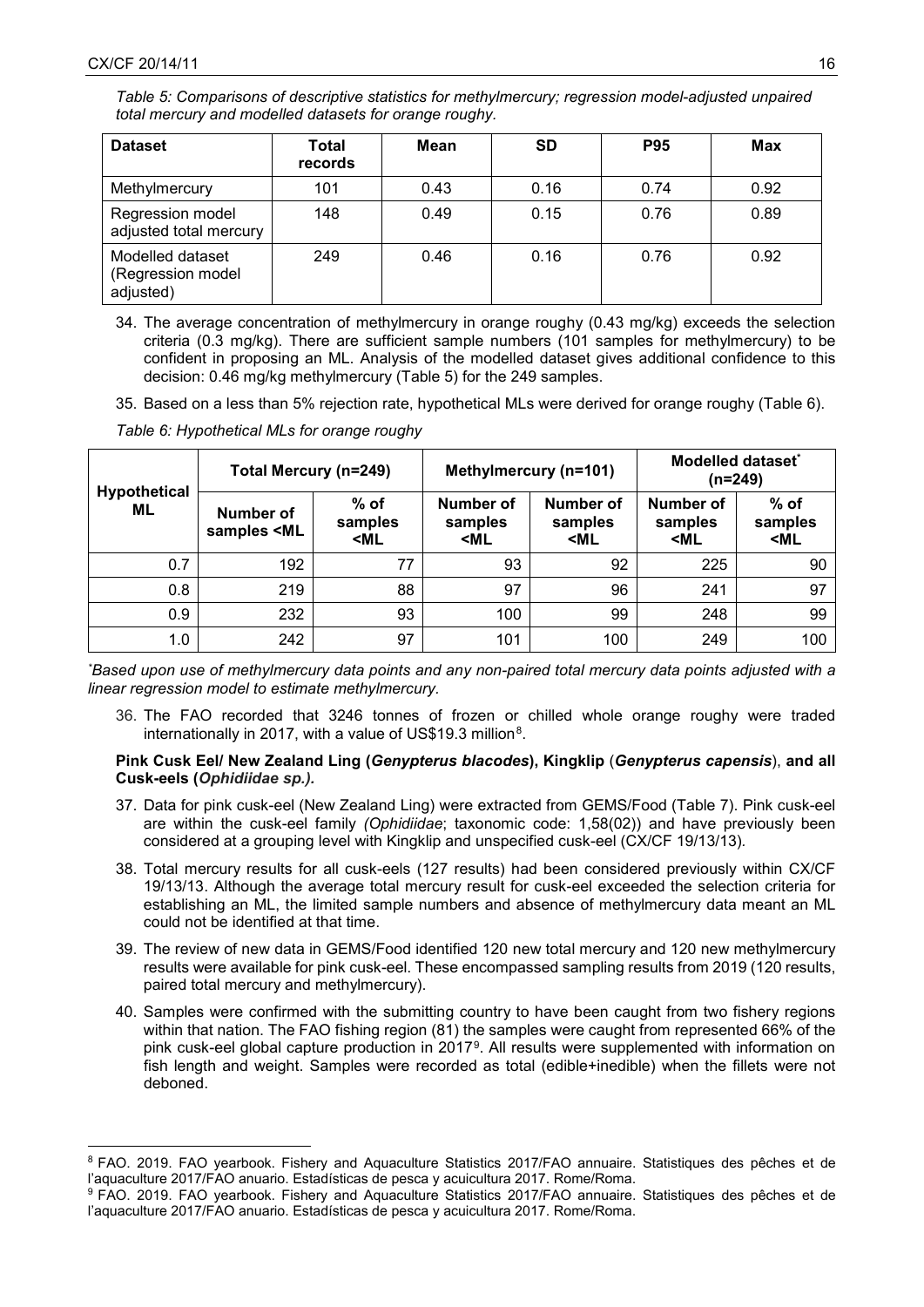*Table 7: Updated summary of occurrence data on total mercury and methylmercury in mg/kg in cusk-eel samples, data taken from GEMS/Food.*

| Common<br>name                           | <b>Species</b>         | <b>Total or</b><br>methyl<br>mercury | <b>Includes</b><br>data<br>points<br>without<br><b>LOQs</b> | <b>Region</b> | <b>Total</b><br>records | Non-<br>detects | <b>Mean</b> | <b>SD</b> | <b>P95</b> | Max  |
|------------------------------------------|------------------------|--------------------------------------|-------------------------------------------------------------|---------------|-------------------------|-----------------|-------------|-----------|------------|------|
| Cusk-eel<br>(unspecified<br>) (all data) | Ophidiidae<br>sp.      | Total                                | No                                                          | G10(3)        | 3                       | $\pmb{0}$       | 0.45        | 0.23      | 0.64       | 0.66 |
| Kingklip (all<br>data)                   | Genypterus<br>capensis | Total                                | No                                                          | G10<br>(10)   | 10                      | $\mathbf 0$     | 0.62        | 0.25      | 1.07       | 1.16 |
| IPink cusk-eel<br>(new data)             | Genypterus<br>blacodes | Total                                | No                                                          | G10<br>(120)  | 120                     | 0               | 0.54        | 0.34      | 1.20       | 1.70 |
| lPink cusk-eel<br>(all data)             | Genypterus<br>blacodes | Total                                | No                                                          | G10<br>(234)  | 234                     | $\mathbf 0$     | 0.45        | 0.36      | 1.12       | 1.98 |
| lPink cusk-eel<br>(new data)             | Genypterus<br>blacodes | Methyl                               | No                                                          | G10<br>(120)  | 120                     | $\mathbf 0$     | 0.46        | 0.29      | 0.99       | 1.40 |
| All cusk-eels<br>(all data)              | Ophidiiae<br>sp.       | Total                                | No                                                          | G10<br>(247)  | 247                     | 0               | 0.46        | 0.35      | 1.14       | 1.98 |

*Figure 2: Correlation of paired total mercury and methylmercury concentrations in 120 samples of Pink cuskeel.*



41. In 120 paired Pink cusk-eel samples the average concentration ratio of methylmercury to total mercury was 86% (range: 67-100%; Figure 2). The average concentration ratio of methylmercury to total mercury was significantly positively correlated (Pearson Correlation Coefficient: 0.9896; p <0.05). A linear regression equation was calculated from the paired dataset of: methylmercury = 0.82904 x total mercury + 0.01681. The regression equation was applied to the unpaired total mercury data for pink cusk-eel (n= 114); and for all cusk-eel (n= 127) to estimate methylmercury. Descriptive statistics for the ratio adjusted total mercury dataset; and a combined dataset of the methylmercury and unpaired ratio adjusted total mercury dataset are presented in table 8.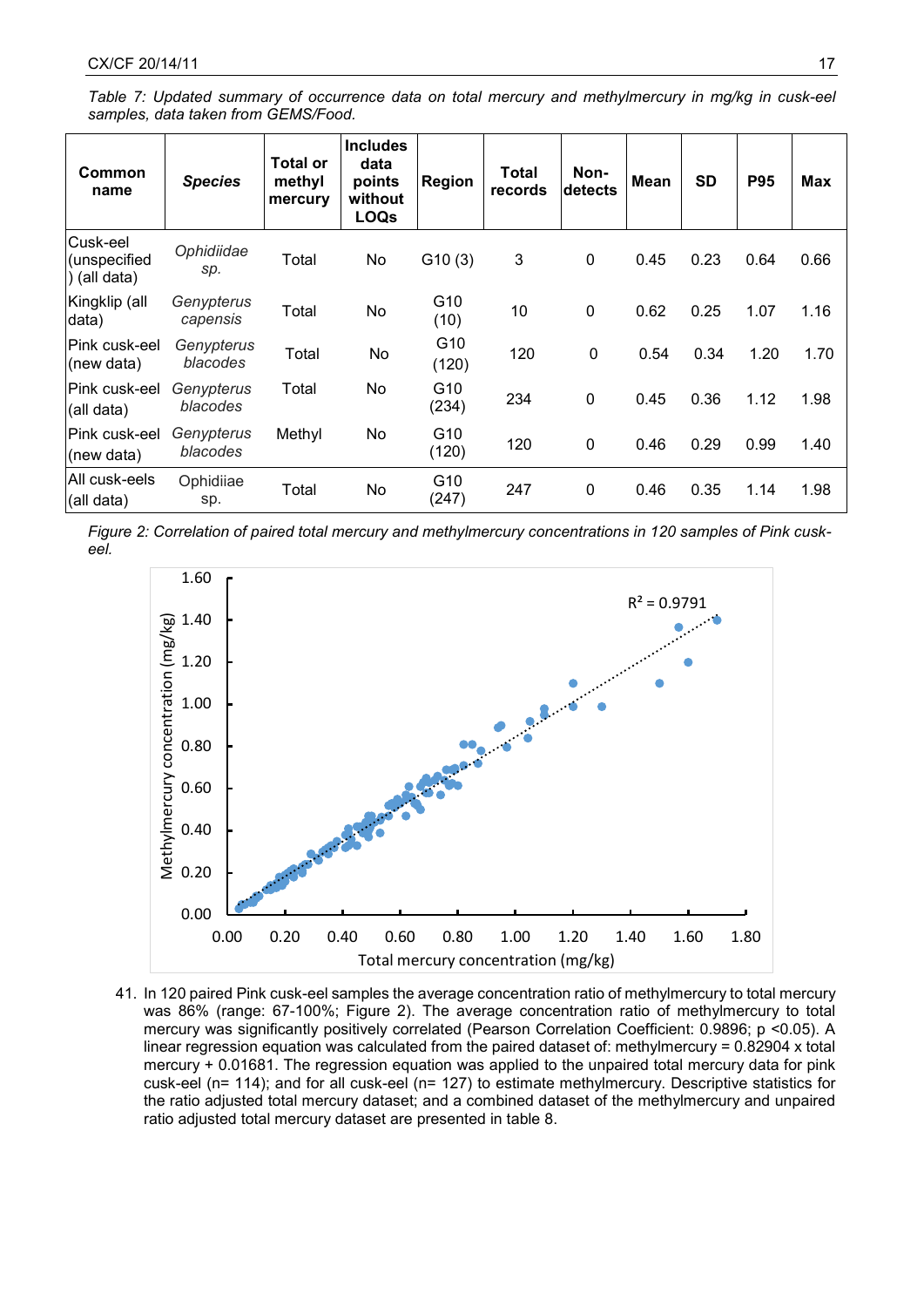| Table 8: Comparisons of descriptive statistics for methylmercury; regression equation-adjusted unpaired |  |  |
|---------------------------------------------------------------------------------------------------------|--|--|
| total mercury and modelled datasets for pink cusk-eel and all cusk-eel.                                 |  |  |

| <b>Dataset</b>                                                      | Total<br>records | Mean | <b>SD</b> | <b>P95</b> | Max  |
|---------------------------------------------------------------------|------------------|------|-----------|------------|------|
| Methylmercury-<br>Pink cusk-eel                                     | 120              | 0.46 | 0.29      | 0.99       | 1.40 |
| Regression model<br>adjusted total<br>mercury-<br>Pink cusk-eel     | 114              | 0.31 | 0.29      | 0.83       | 1.66 |
| Modelled dataset<br>(Regression model<br>adjusted)<br>Pink cusk-eel | 234              | 0.39 | 0.30      | 0.98       | 1.66 |
| Regression model<br>adjusted total<br>mercury-all cusk-eel          | 127              | 0.33 | 0.29      | 0.84       | 1.66 |
| Modelled dataset<br>(Regression model<br>adjusted)<br>All cusk-eel  | 247              | 0.39 | 0.30      | 0.98       | 1.66 |

- 42. The average concentration of methylmercury in pink cusk-eel (methylmercury: 0.46 mg/kg); exceed the selection criterion (0.3 mg/kg). There are sufficient sample numbers (n=120) to be confident in identifying an ML. Analysis of the modelled dataset gives additional confidence to this decision and indicates it could be applied to all cusk eel: Pink cusk-eel modelled dataset: 0.39 mg/kg (n=234); all cusk-eel modelled dataset 0.39 mg/kg (n = 247).
- 43. Based on a less than 5% rejection rate, hypothetical MLs were derived for pink cusk-eel (Table 9) and all cusk-eels (Table 10).

**Hypothetical ML Total Mercury (n= 234) Methylmercury (n=120) Modelled dataset\* (n=234) Number of samples <ML % of samples <ML Number of samples <ML % of samples <ML Number of samples <ML % of samples <ML** 0.9 | 211 | 90 | 110 | 92 | 218 | 93 1.0 | 218 | 93 | 116 | 97 | 225 | 96 1.1 | 220 | 94 | 116 | 97 | 227 | 97 1.2 | 223 | 95 | 118 | 98 | 229 | 98 1.3 | 226 | 97 | 119 | 99 | 231 | 99

*Table 9: Hypothetical MLs for Pink cusk-eel*

*\* Based upon use of methylmercury data points and any non-paired total mercury data points adjusted with a linear regression model to estimate methylmercury.*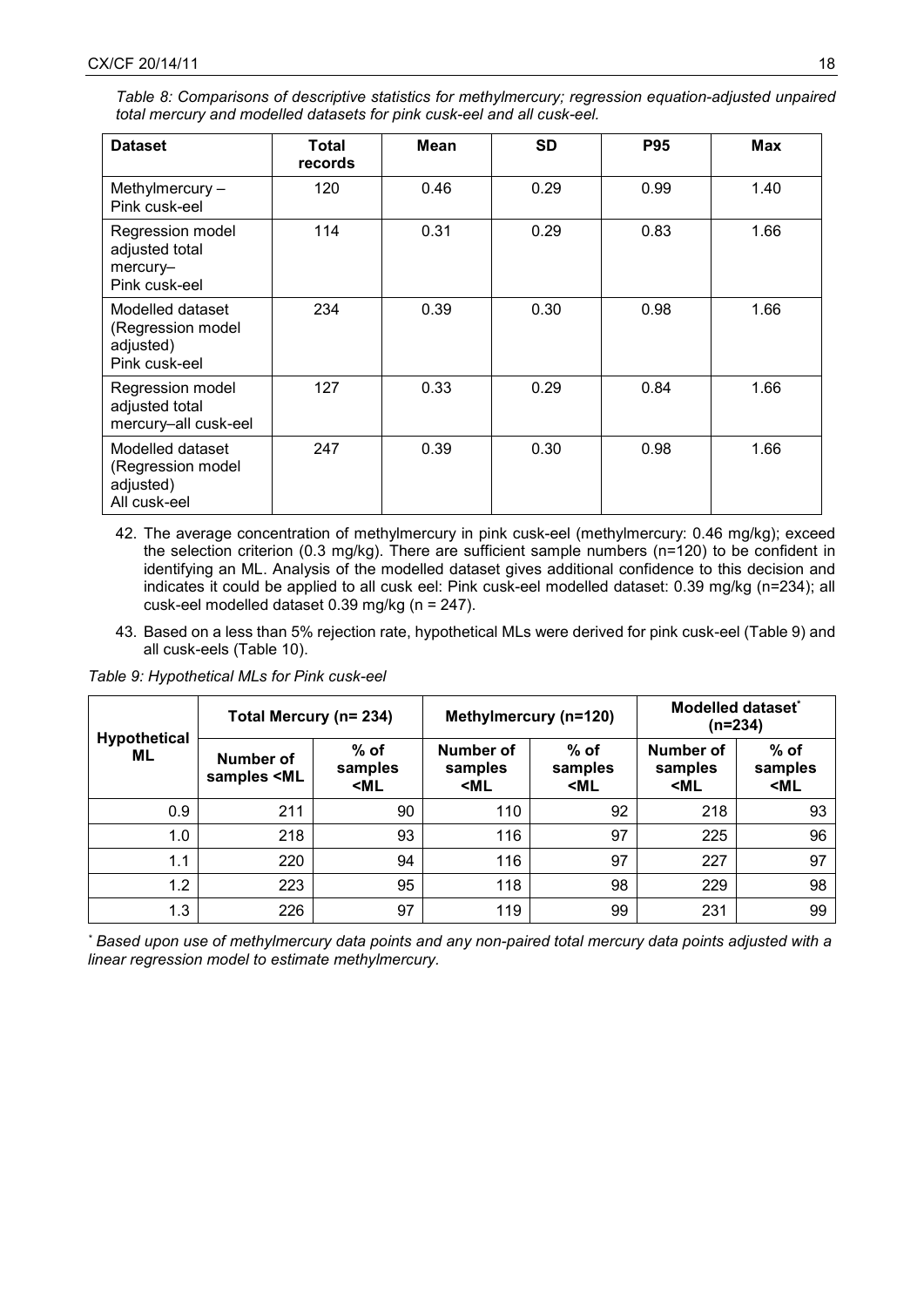*Table 10: Hypothetical MLs for All cusk-eels#*

|                            | Total Mercury (n=247)                                                                                                                                                                                                     |                                                                                                                                                               | Modelled dataset * (n=247)                                                                                   |                                        |  |  |  |
|----------------------------|---------------------------------------------------------------------------------------------------------------------------------------------------------------------------------------------------------------------------|---------------------------------------------------------------------------------------------------------------------------------------------------------------|--------------------------------------------------------------------------------------------------------------|----------------------------------------|--|--|--|
| <b>Hypothetical</b><br>ML. | Number of<br>samples <ml< th=""><th><math>%</math> of<br/>samples<br/><ml< th=""><th><b>Number of</b><br/>samples<br/><ml< th=""><th><math>%</math> of<br/>samples<br/><ml< th=""></ml<></th></ml<></th></ml<></th></ml<> | $%$ of<br>samples<br><ml< th=""><th><b>Number of</b><br/>samples<br/><ml< th=""><th><math>%</math> of<br/>samples<br/><ml< th=""></ml<></th></ml<></th></ml<> | <b>Number of</b><br>samples<br><ml< th=""><th><math>%</math> of<br/>samples<br/><ml< th=""></ml<></th></ml<> | $%$ of<br>samples<br><ml< th=""></ml<> |  |  |  |
| 0.9                        | 222                                                                                                                                                                                                                       | 90                                                                                                                                                            | 230                                                                                                          | 93                                     |  |  |  |
| 1.0                        | 230                                                                                                                                                                                                                       | 93                                                                                                                                                            | 238                                                                                                          | 96                                     |  |  |  |
| 1.1                        | 232                                                                                                                                                                                                                       | 94                                                                                                                                                            | 240                                                                                                          | 97                                     |  |  |  |
| 1.2                        | 236                                                                                                                                                                                                                       | 96                                                                                                                                                            | 242                                                                                                          | 98                                     |  |  |  |
| 1.3                        | 239                                                                                                                                                                                                                       | 97                                                                                                                                                            | 244                                                                                                          | 99                                     |  |  |  |

*# Methylmercury data were only available for pink cusk-eels.*

*\* Based upon use of methylmercury data points and any non-paired total mercury data points adjusted with a linear regression model to estimate methylmercury.*

44. The FAO recorded that 5202 tonnes of fresh, frozen or chilled whole cusk-eel were traded internationally in 2017, with a value of US \$27.5 million<sup>10</sup>. Four species of cusk-eel (pink, red, black and kingklip) were reported in the FAO capture statistics for 2017, however 80% of the tonnage was pink cusk-eel and 16% kingklip.

## **Species recommended for continued data collection**

- 45. Analysis of the dataset in GEMS/Food identified that new results were available for six of the species or taxonomic groupings identified for further data collection (Table 1). These were anglerfish, snake mackerel, toothfish, sablefish, sturgeon and catfish. With the exception of sturgeon the updated datasets for these species had insufficient data on methylmercury concentrations for identifying an ML and continued data collection would still be necessary. For sturgeon the updated dataset was sufficient to conclude the average methylmercury concentration was unlikely to exceed the selection criteria and an ML would not be required.
- 46. One result was available for unidentified snapper. Given snapper is a common name applied across multiple unrelated fish species, without taxonomic information there was insufficient confidence to assign it to the Snapper (*Lutjanus*) family.
- 47. For other species or taxonomic groupings identified for further data collection (barracuda, cardinalfish, cutlassfish, grouper, hapuku, pike, seabass, short nosed chimera, snapper and white hake), there were no new data submitted to GEMS/Food to allow for an updated review.

#### **Anglerfish/ monkfish (***Lophius sp.***)**

 $\overline{a}$ 

- 48. Data for anglerfish (also commonly termed monkfish) were extracted from GEMS/Food (Table 11). The interpretation of results in CX/CF 19/13/13 had included the broader *lophiiformes* data as only *lophius* species (taxonomic code: 1,95(01)001) were expected to be commercially harvested.
- 49. Total mercury (92 results) and methylmercury results (18 results) for anglerfish had been considered previously within CX/CF 19/13/13. Although the average total mercury result for anglerfish exceeded the selection criteria for establishing an ML, the absence of methylmercury data meant an ML could not be identified at that time.
- 50. The review of new data in GEMS/Food identified 105 total mercury results and 1 methylmercury result were available for anglerfish. The new data was recorded in GEMS/Food as being of domestic and imported provenance.
- 51. Considering the updated dataset the mean for total mercury in anglerfish is below 0.3 mg/kg. However, when the smaller methylmercury dataset is reviewed it can be seen the mean values are greater than double the selection criteria. Interpretation of the methylmercury dataset shows 12 out of the 19 results exceed the selection criteria (range 0.37- 3.0 mg/kg). Although the 3.0 mg/kg results is an outlier from the rest of the data (all  $\leq 1$  mg/kg) even when this outlier is excluded the average methylmercury concentration (0.46 mg/kg) would exceed the selection criteria.

<span id="page-18-0"></span><sup>10</sup> FAO. 2019. FAO yearbook. Fishery and Aquaculture Statistics 2017/FAO annuaire. Statistiques des pêches et de l'aquaculture 2017/FAO anuario. Estadísticas de pesca y acuicultura 2017. Rome/Roma.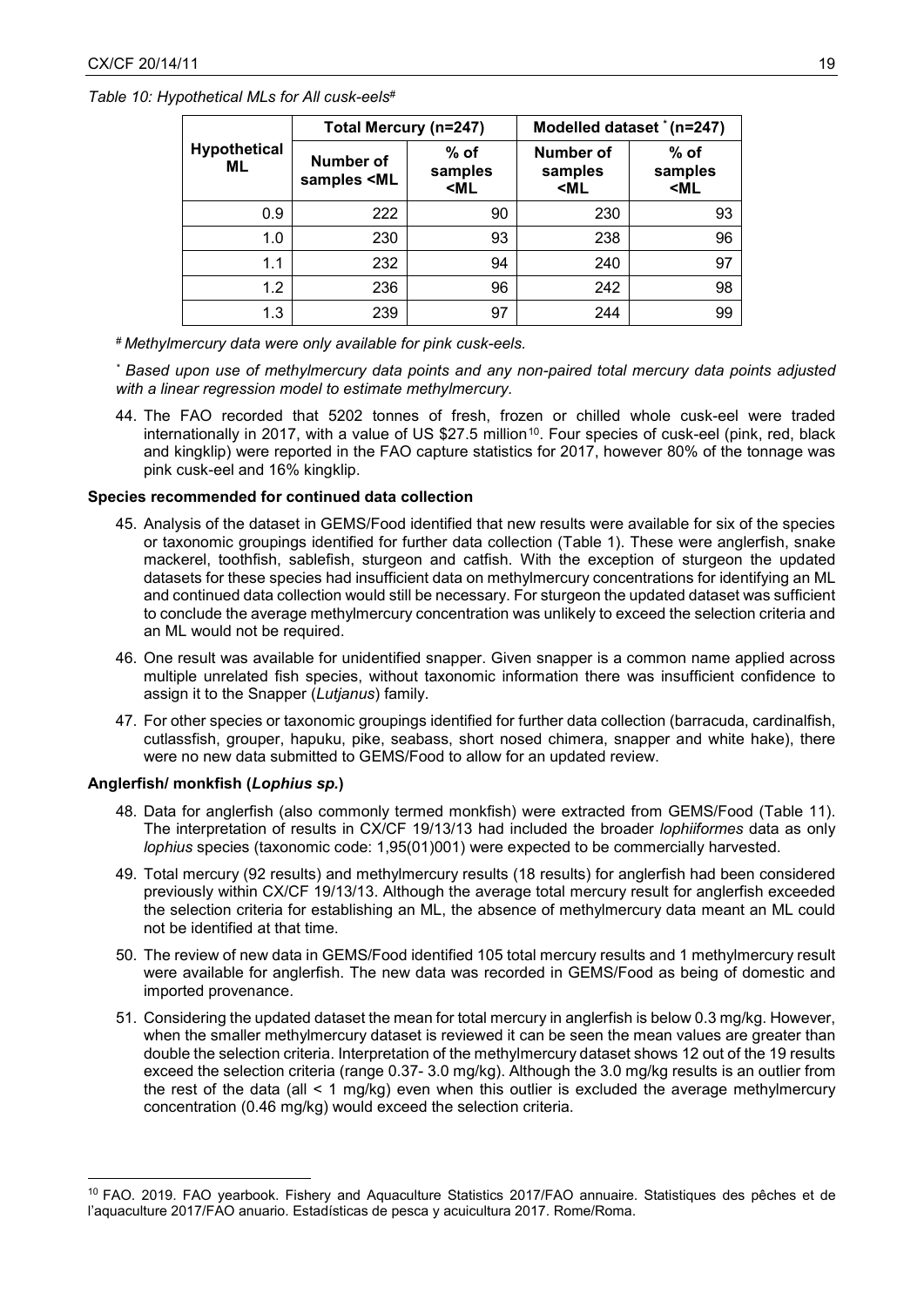$\overline{a}$ 

| Common<br>name           | <b>Species</b> | <b>Total or</b><br>methyl<br>mercury | <b>Includes</b><br>data points<br>without<br><b>LOQs</b> | Region                                                 | <b>Total</b><br>records | Non-<br>detects | <b>Mean</b> | <b>SD</b> | <b>P95</b> | <b>Max</b> |
|--------------------------|----------------|--------------------------------------|----------------------------------------------------------|--------------------------------------------------------|-------------------------|-----------------|-------------|-----------|------------|------------|
| Anglerfish<br>(new data) | Lophius<br>sp. | Total                                | Yes                                                      | ER<br>(105)                                            | 105                     | 18              | 0.21        | 0.35      | 0.74       | 3.00       |
| Anglerfish<br>(all data) | Lophius<br>sp. | Total                                | Yes                                                      | G07(6)<br>G08 (45)<br>G10(33)<br>G15(8)<br>ER<br>(105) | 197                     | 37              | 0.18        | 0.34      | 0.66       | 3.00       |
| Anglerfish<br>(new data) | Lophius<br>sp. | Methyl                               | No                                                       | ER(1)                                                  | 1                       | $\mathbf 0$     | 0.17        |           |            |            |
| Anglerfish<br>(all data) | Lophius<br>sp. | Methyl                               | Yes                                                      | G08(3)<br>ER (16)                                      | 19                      | 1               | 0.60        | 0.66      | 1.19       | 3.00       |

52. As a conservative estimate the datasets could be combined, assuming total mercury would be present as 100% methylmercury. The resulting average for the combined datasets (n= 216) is 0.22 mg/kg which indicates the selection criteria is unlikely to be exceeded.

- 53. Further data collection for methylmercury occurrence, or ratios of methylmercury to total mercury, in anglerfish would be beneficial to confirm if mean methylmercury concentrations will exceed the selection criteria.
- 54. The FAO recorded that 40,034 tonnes of fresh, frozen or chilled whole anglerfish were traded internationally in 2017, with a value of US \$259 million<sup>11</sup>.

## **Antarctic toothfish (***Dissostichus mawsoni***), Patagonian toothfish (***Dissostichus eleginoides***), and all Toothfish (***Dissostichus sp.***)**

- 55. Data for toothfish (Antarctic and Patagonian) were extracted from GEMS/Food (Table 12). Both species can be grouped to a genus level (*Dissostichus*; taxonomic code: 1,70(92)015) .
- 56. Total mercury results for Patagonian toothfish (159 results) and all toothfish (201 results) had been considered previously within CX/CF 19/13/13. Although the average total mercury result for Patagonian toothfish exceeded the selection criteria for establishing an ML, the absence of methylmercury data meant an ML could not be identified at that time. The review of new data in GEMS/Food identified an additional 28 total mercury results were available for Antarctic and Patagonian toothfish. The new data were recorded in GEMS/Food as being of domestic and imported provenance.
- 57. Between the two toothfish species a clear difference continues to be seen in the average total mercury levels, with the level in the Antarctic species being below the selection criteria, and those of the Patagonian species above. As a grouped fish type, which includes any samples not specified between the two species, the average for all toothfish would be above the selection criteria.

<span id="page-19-0"></span><sup>11</sup> FAO. 2019. FAO yearbook. Fishery and Aquaculture Statistics 2017/FAO annuaire. Statistiques des pêches et de l'aquaculture 2017/FAO anuario. Estadísticas de pesca y acuicultura 2017. Rome/Roma.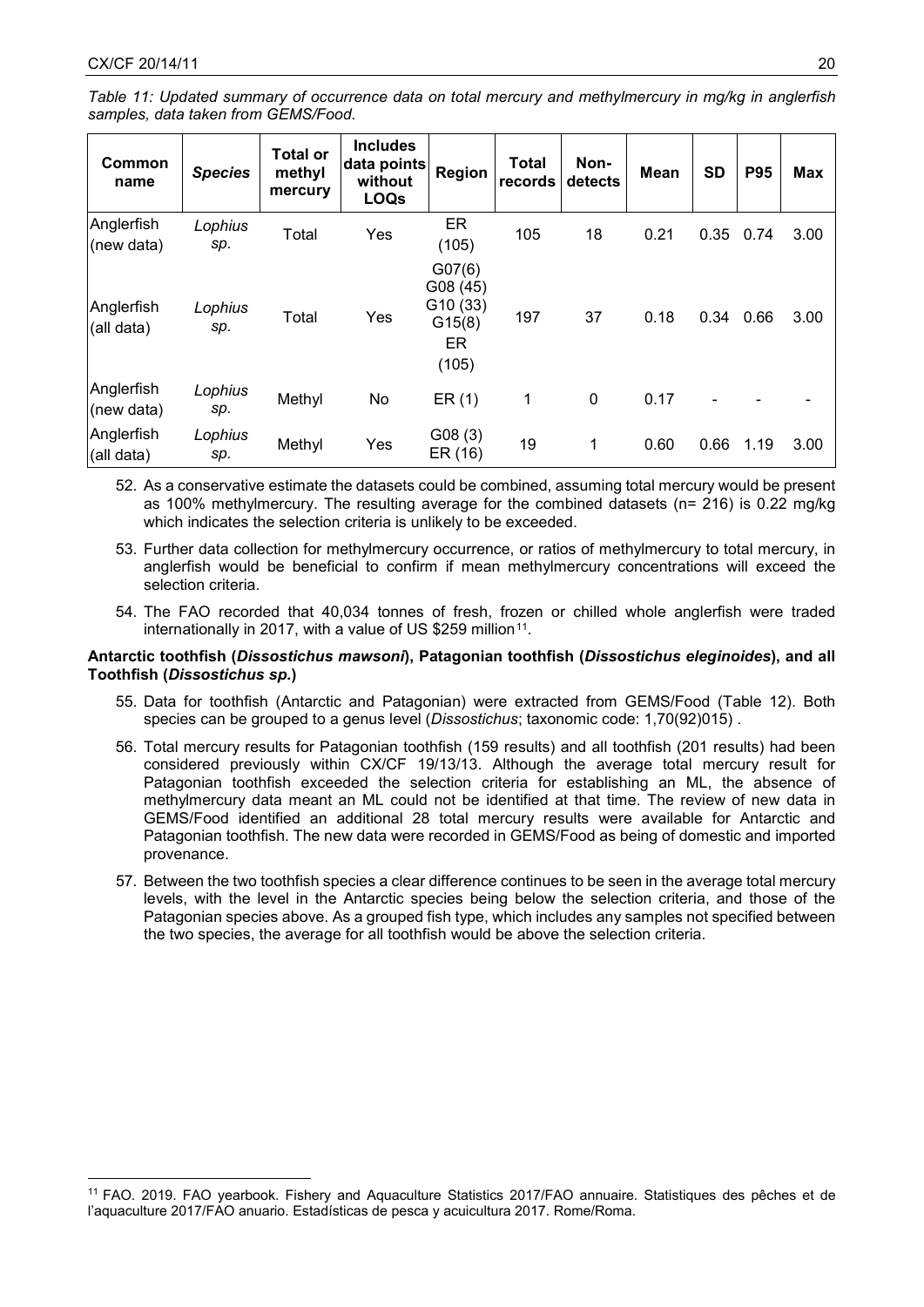$\overline{a}$ 

58. No data on methylmercury was available in GEMS/Food to confirm the ratios of methylmercury to total mercury. However, a study by Yoon and colleagues undertaken on Antarctic toothfish identified the proportion of methylmercury to total mercury was  $29.8-51.3\%$  (n=102)<sup>[12](#page-20-0)</sup>. On the assumption that the biokinetics of methylmercury accumulation would be consistent within the genus the methylmercury ratio range could be applied to the dataset for total mercury for Patagonian and all toothfish. This results in average methylmercury concentration estimates of 0.15-0.26 mg/kg and 0.12-0.21 mg/kg, respectively. As both results are below the selection criteria it is indicative that confirmation of the ratios of methylmercury to total mercury in Patagonian toothfish will address whether ML setting may be necessary.

| Table 12: Updated summary of occurrence data on total mercury in mg/kg in toothfish samples, data taken |  |  |  |  |  |
|---------------------------------------------------------------------------------------------------------|--|--|--|--|--|
| from GEMS/Food.                                                                                         |  |  |  |  |  |

| Common<br>name                           | <b>Species</b>                     | <b>Total or</b><br>methyl<br>mercury | <b>Includes</b><br>data<br>points<br>without<br><b>LOQs</b> | <b>Region</b>                        | <b>Total</b><br>records | Non-<br>detects | <b>Mean</b> | <b>SD</b> | <b>P95</b> | Max  |
|------------------------------------------|------------------------------------|--------------------------------------|-------------------------------------------------------------|--------------------------------------|-------------------------|-----------------|-------------|-----------|------------|------|
| Toothfish<br>(Antarctic)<br>(new data)   | <b>Dissostichus</b><br>mawsoni     | Total                                | Yes                                                         | G07<br>(15)                          | 15                      | $\mathbf 0$     | 0.13        | 0.06      | 0.21       | 0.25 |
| Toothfish<br>(Antarctic)<br>(all data)   | <b>Dissostichus</b><br>mawsoni     | Total                                | Yes                                                         | G07<br>(15)<br>G10<br>(31)           | 46                      | $\mathbf 0$     | 0.11        | 0.06      | 0.23       | 0.33 |
| Toothfish<br>(Patagonian)<br>(new data)  | <b>Dissostichus</b><br>eleginoides | Total                                | Yes                                                         | G07 (10)<br>G10(3)                   | 13                      | $\mathbf 0$     | 0.32        | 0.17      | 0.64       | 0.80 |
| Toothfish<br>(Patagonian)<br>(all data)  | <b>Dissostichus</b><br>eleginoides | Total                                | Yes                                                         | G07 (10)<br>G <sub>10</sub><br>(162) | 172                     | $\mathbf 0$     | 0.50        | 0.39      | 1.08       | 2.52 |
| Toothfish<br>(unspecified)<br>(all data) | <b>Dissostichus</b><br>sp.         | Total                                | No                                                          | G10<br>(11)                          | 11                      | $\mathbf 0$     | 0.34        | 0.28      | 0.82       | 0.82 |
| <b>All Toothfish</b><br>(all data)       | <b>Dissostichus</b><br>sp.         | Total                                | No                                                          | G07 (25)<br>G10<br>(204)             | 229                     | 0               | 0.41        | 0.38      | 1.05       | 2.52 |

59. Further data collection for methylmercury occurrence in Patagonian toothfish would be beneficial to confirm the ratios of methylmercury to total mercury and establish whether ML setting may be necessary.

60. The FAO recorded that 18,407 tonnes of fresh, frozen or chilled whole toothfish were traded internationally in 2017, with a value of US \$333 million<sup>13</sup>.

## **Barracouta (***Thyrsites atun***), Escolar (***Lepidocybium flavobrunneum***), and all snake mackerel (***Gempylidiae sp.)*

- 61. Data for escolar were extracted from GEMS/Food (Table 13). This species and barracouta are within the snake mackerel family (*Gempylidiae*; taxonomic code 1,75(05)) so can be grouped.
- 62. Total mercury results for barracouta (59 results) and escolar (62 results) had been considered previously within CX/CF 19/13/13. Although the average total mercury result for escolar, and all snake mackerel exceeded the selection criterion for establishing an ML, the limited sample numbers and absence of methylmercury data meant an ML could not be identified at that time.

<span id="page-20-0"></span><sup>12</sup> Yoon, M., Jo, M.R., Kim, P.H. et al. Total and Methyl Mercury Concentrations in Antarctic Toothfish (Dissostichus mawsoni): Health Risk Assessment. Bull Environ Contam Toxicol 100, 748–753 (2018)

<span id="page-20-1"></span><sup>13</sup> FAO. 2019. FAO yearbook. Fishery and Aquaculture Statistics 2017/FAO annuaire. Statistiques des pêches et de l'aquaculture 2017/FAO anuario. Estadísticas de pesca y acuicultura 2017. Rome/Roma.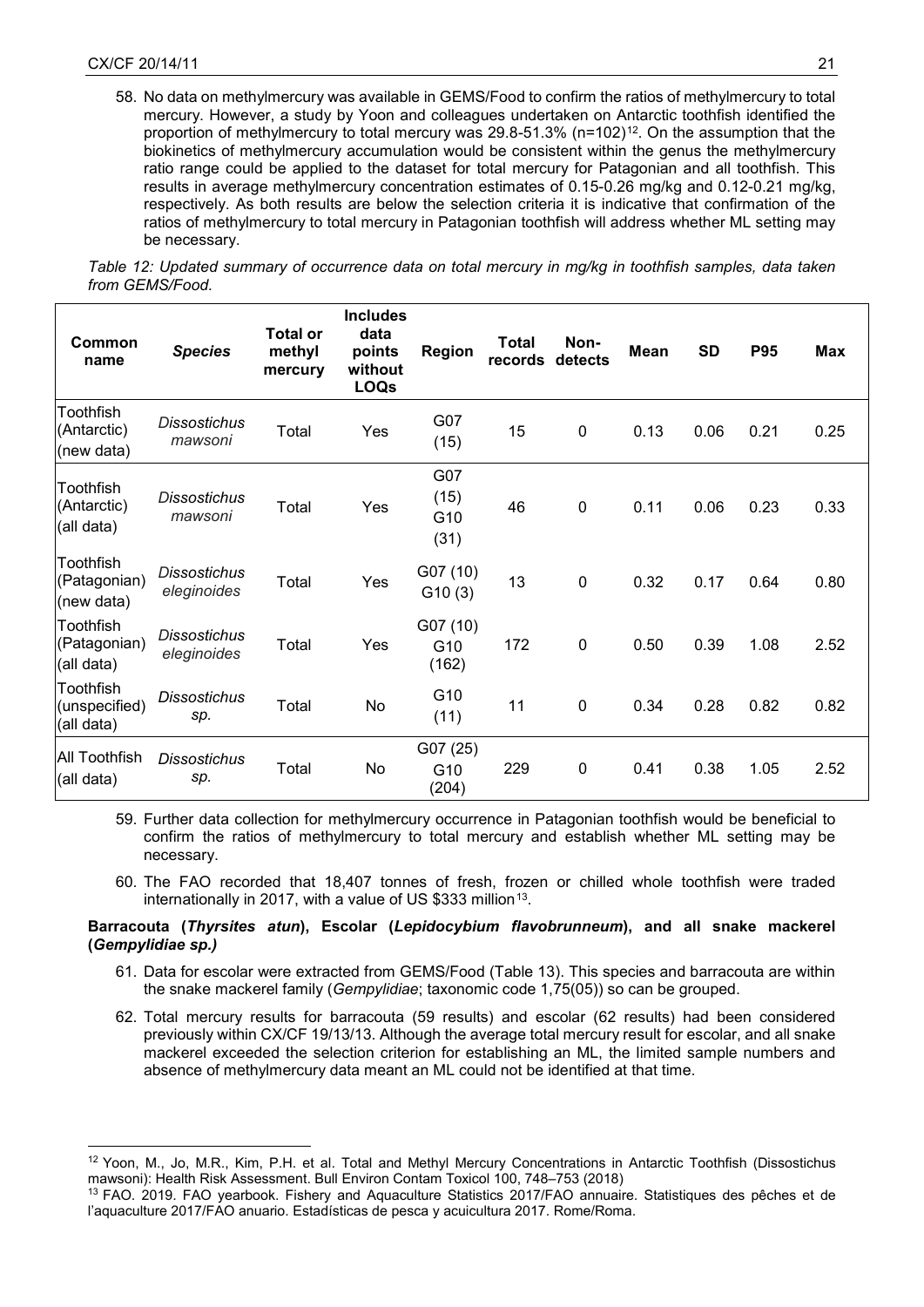- 63. The review of new data in GEMS/Food identified an additional two total mercury results were available for escolar. The new data were recorded in GEMS/Food as being of imported provenance. In the previously considered data all barracouta results had been of domestic provenance and all escolar data of imported or unknown provenance.
- 64. Between the escolar and barracouta a clear difference can be seen in the average total mercury levels. As a grouping at the snake mackerel family level, the average concentration of total mercury for all snake mackerel indicates the average concentration methylmercury could be above the selection criteria. No data on methylmercury were available to confirm the ratios of methylmercury to total mercury.
- 65. Certain species of snake mackerel (escolar and oilfish; *Ruvettus pretiosus*) contain high proportions of indigestible wax esters in the flesh, termed gempylotoxin, which can cause adverse gastrointestinal effects in some consumers. The presence of gempylotoxin may limit consumption and consequently the potential methylmercury exposure. Gempylotoxin has not been identified as a hazard in other snake mackerel species<sup>[14](#page-21-0)</sup>.

| Table 13: Summary of occurrence data on total mercury in mg/kg in snake mackerel samples, data taken from |  |
|-----------------------------------------------------------------------------------------------------------|--|
| GEMS/Food.                                                                                                |  |

| Common<br>name                       | <b>Species</b>                | <b>Total or</b><br>methyl<br>mercury | <b>Includes</b><br>data<br>points<br>without<br><b>LOQs</b> | Region                   | Total<br>records detects | Non- | <b>Mean</b> | <b>SD</b> | <b>P95</b> | <b>Max</b> |
|--------------------------------------|-------------------------------|--------------------------------------|-------------------------------------------------------------|--------------------------|--------------------------|------|-------------|-----------|------------|------------|
| Barracouta<br>(all data)             | Thyrsites atun                | Total                                | No                                                          | G10<br>(59)              | 59                       | 0    | 0.18        | 0.17      | 0.62       | 0.70       |
| Escolar<br>(new data)                | Lepidocybium<br>flavobrunneum | Total                                | No                                                          | G10(2)                   | 2                        | 0    | 0.55        | 0.11      | 0.60       | 0.61       |
| Escolar (all<br>data)                | Lepidocybium<br>flavobrunneum | Total                                | No                                                          | G10<br>(64)              | 64                       |      | 0.59        | 0.26      | 0.96       | 1.41       |
| All snake<br>Imackerel<br>(all data) | Gempylidiae<br>sp.            | Total                                | No                                                          | G <sub>10</sub><br>(121) | 123                      | 1    | 0.39        | 0.30      | 0.91       | 1.41       |

- 66. Further data collection for methylmercury occurrence in escolar would be beneficial to confirm the ratios of methylmercury to total mercury and establish whether ML setting may be necessary. Data collection for oilfish would also be of benefit as this is another species that represents a notable proportion (28%) of the 2017 total snake mackerel catch tonnage<sup>15</sup>.
- 67. The FAO recorded that 15,605 tonnes of frozen whole barracouta (termed 'snoek') were traded internationally in 2017, with a value of US \$24 million<sup>[16](#page-21-2)</sup>. Other species of snake mackerel were not identified in export statistics, however capture production for escolar in 2017 was 1048 tonnes.

## **Catfish (***Siluriformes***)**

**.** 

- 68. Data for yellow bullhead (*Ameiurus natalis*), basa catfish/pangasius (*Pangasius bocourti*) and unspecified catfish (*Siluriformes sp.*) were extracted from GEMS/Food (Table 14). The unspecified catfish samples could include fish from a wide number of families in the diverse catfish order (taxonomic code: 1,41), as the previous consideration in CX/CF 19/13/13 had grouped all catfish by order (*Siluriformes*).
- 69. Total mercury results for brown bullhead (6 results), basa catfish/pangasius (11 results), channel catfish (20 results), walking catfish (1 result) and unspecified catfish (17 results*)* had been considered previously in CX/CF 19/13/13. Although the average total mercury result for all catfish exceeded the selection criteria for establishing an ML, the large disparity between the species and absence of methylmercury data meant an ML could not be identified at that time.

<span id="page-21-1"></span><span id="page-21-0"></span><sup>14</sup> Food and Drug Administration: Fish and Fishery Products Hazards and Controls Guidance Fourth Edition – August 2019 <sup>15</sup> FAO. 2019. FAO yearbook. Fishery and Aquaculture Statistics 2017/FAO annuaire. Statistiques des pêches et de l'aquaculture 2017/FAO anuario. Estadísticas de pesca y acuicultura 2017. Rome/Roma.

<span id="page-21-2"></span><sup>16</sup> FAO. 2019. FAO yearbook. Fishery and Aquaculture Statistics 2017/FAO annuaire. Statistiques des pêches et de l'aquaculture 2017/FAO anuario. Estadísticas de pesca y acuicultura 2017. Rome/Roma.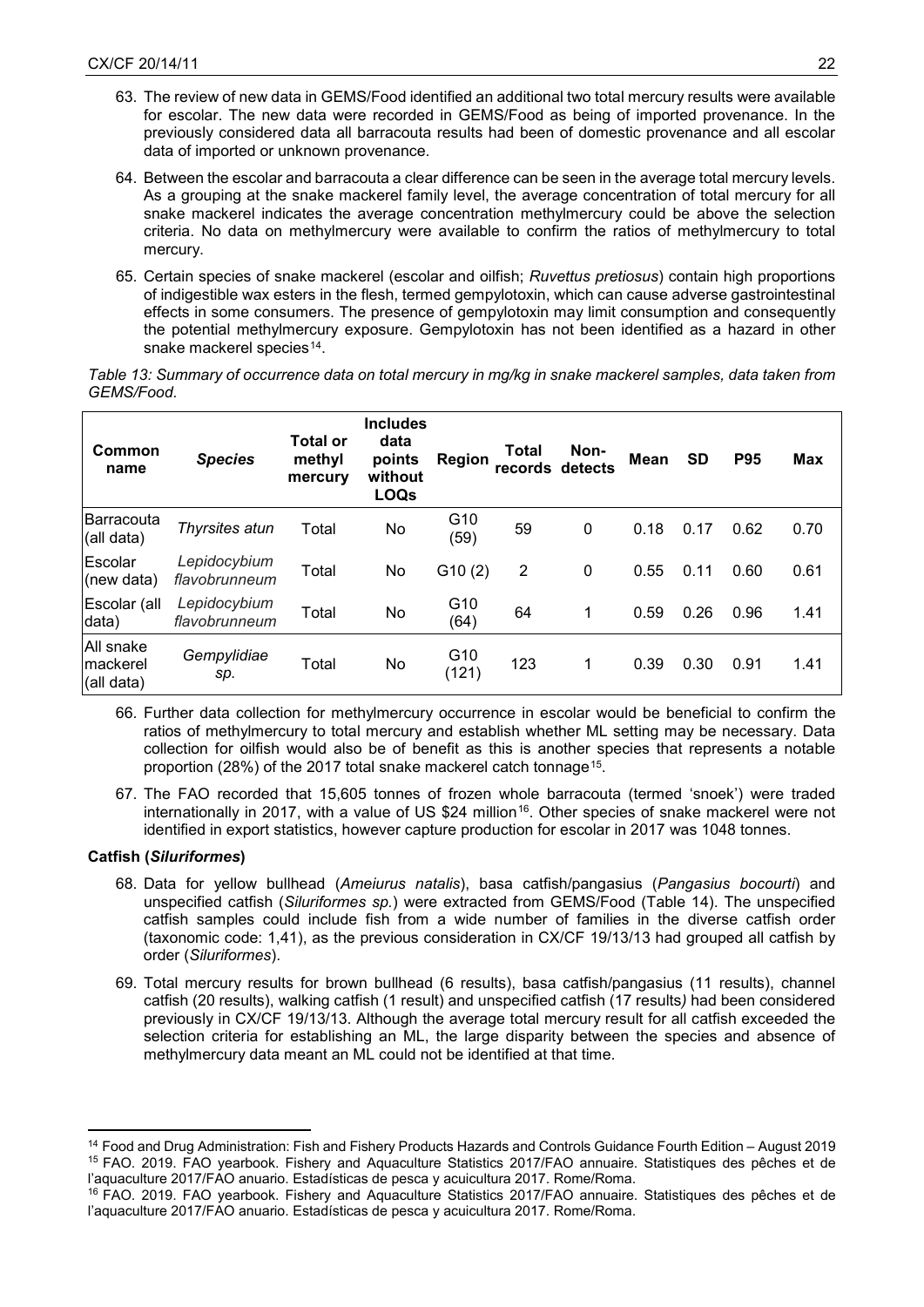- 70. The review of new data in GEMS/Food identified an additional ten total mercury results were available for catfish. The new data were recorded in GEMS/Food as all being of imported provenance.
- 71. The average total mercury values for all of the individual species, except channel catfish, and for the unspecified catfish samples fell below 0.3 mg/kg indicating the average methylmercury concentration was unlikely to exceed the selection criterion. The mean total mercury for channel catfish was far in excess of the selection criteria, however as noted in CX/CF 19/13/13, the dataset is notably bimodal with 11 out of 20 samples containing less than 0.06 mg/kg and 8 out of 20 samples ranging from 1.59 to 3.66 mg/kg mercury. No data on methylmercury was available to confirm the ratios of methylmercury to total mercury.

*Table 14: Summary of occurrence data on total mercury in mg/kg in catfish samples, data taken from GEMS/Food.*

| Common<br>name                       | <b>Species</b>                | <b>Total or</b><br>methyl<br>mercury | <b>Includes</b><br>data<br>points<br>without<br><b>LOQs</b> | <b>Region</b> | <b>Total</b><br>records | Non-<br>detects | Mean        | <b>SD</b> | <b>P95</b> | Max       |
|--------------------------------------|-------------------------------|--------------------------------------|-------------------------------------------------------------|---------------|-------------------------|-----------------|-------------|-----------|------------|-----------|
| Brown<br>bullhead (all<br>data)      | Ameiurus<br>nebulosus         | Total                                | No                                                          | G10(6)        | 6                       | $\mathbf 0$     | 0.12        | 0.07      | 0.23       | 0.25      |
| Catfish<br>(basa)<br>new data        | Pangasius<br>bocourti         | Total                                | No                                                          | G10(6)        | $\,6$                   | 1               | 0.01        | 0.01      | 0.01       | 0.01      |
| Catfish<br>(basa)<br>all data        | Pangasius<br>bocourti         | Total                                | No                                                          | G10<br>(11)   | 17                      | $6\phantom{1}6$ | 0.02        | 0.02      | 0.05       | 0.05      |
| Catfish<br>(channel)<br>all data     | <b>Ictalurus</b><br>punctatus | Total                                | No                                                          | G10<br>(20)   | 20                      | 4               | 0.98        | 1.22      | 3.17       | 3.66      |
| Catfish<br>(walking)<br>all data     | Clarias<br>batrachus          | Total                                | No                                                          | G10(1)        | 1                       | 1               | $\mathbf 0$ | $\pmb{0}$ | $\pmb{0}$  | $\pmb{0}$ |
| Yellow<br>bullhead new<br>data       | Ameiurus<br>natalis           | Total                                | No                                                          | G10(1)        | 1                       | $\mathbf 0$     | 0.01        |           |            |           |
| Catfish<br>(unspecified)<br>new data | <b>Siluriformes</b><br>sp.    | Total                                | No                                                          | G10(3)        | 3                       | $\overline{2}$  | 0.01        | 0.01      | 0.03       | 0.03      |
| Catfish<br>(unspecified)<br>all data | <b>Siluriformes</b><br>sp.    | Total                                | No                                                          | G10<br>(20)   | 20                      | $\overline{2}$  | 0.11        | 0.16      | 0.56       | 0.57      |
| All catfish<br>(all data)            | <b>Siluriformes</b><br>sp.    | Total                                | No                                                          | G10<br>(65)   | 65                      | 15              | 0.36        | 0.80      | 2.38       | 3.66      |

72. Further data collection of identified species of catfish in trade, in particular channel catfish, would be beneficial to further develop the catfish dataset and support identification and setting of MLs.

73. The FAO recorded that 177,334 tonnes of fresh, frozen or chilled whole catfish were traded internationally in 2017, with a value of US \$296 million<sup>17</sup>. Individual species of catfish are not reported on, however total wild catch of channel catfish in 2017 was 1454 tonnes.

## **Sablefish/ black cod** *(Anoplopoma fimbria)*

 $\overline{a}$ 

74. Data for sablefish were extracted from GEMS/Food (Table 15). No other species in the same family (*Anoplopomatidae;* taxonomic code 1,78(08)) were identified; as a result no grouping along taxonomic lines was possible.

<span id="page-22-0"></span><sup>17</sup> FAO. 2019. FAO yearbook. Fishery and Aquaculture Statistics 2017/FAO annuaire. Statistiques des pêches et de l'aquaculture 2017/FAO anuario. Estadísticas de pesca y acuicultura 2017. Rome/Roma.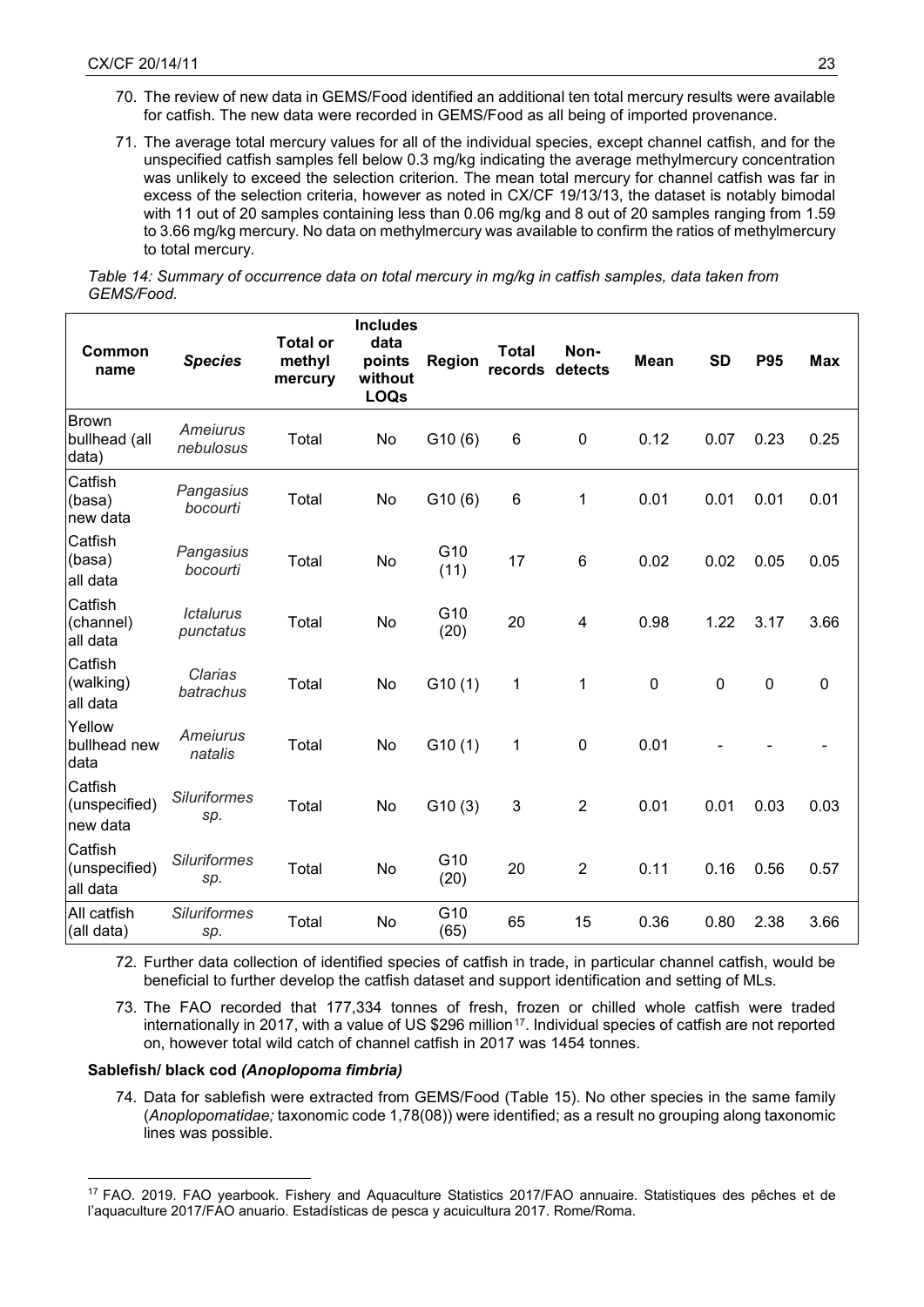- 75. Total mercury results for sablefish (352 results) had been considered previously within CX/CF 19/13/13. Although the average total mercury concentration was indicative that the selection criteria could be exceeded, the absence of methylmercury findings had meant an ML could not be identified.
- 76. The review of new data in GEMS/Food identified an additional 18 total mercury results were available for sablefish. The new data were recorded in GEMS/Food as being of domestic provenance, although the previously considered dataset for sablefish had also included samples of imported provenance.
- 77. The average total mercury concentration for sablefish was above the 0.3 mg/kg indicating that the average methylmercury concentration may exceed the selection criterion for ML setting. No data on methylmercury were available in GEMS/Food to confirm the ratios of methylmercury to total mercury. However, a study undertaken in Canada established the proportion of methylmercury to total mercury ranged between 80-94% (n=4)<sup>[18](#page-23-0)</sup>. Applying this methylmercury ratio range to the dataset for total mercury for sablefish results in an estimate of 0.34-0.40 mg/kg. As the estimated methylmercury range is above the selection criteria it is indicative that confirmation of the ratios of methylmercury to total mercury will address whether ML setting may be necessary.

*Table 15: Summary of occurrence data on total mercury in mg/kg in sablefish samples, data taken from GEMS/Food.*

| Common<br>name          | <b>Species</b>        | <b>Total or</b><br>methyl<br>mercury | <b>Includes</b><br>data<br>points<br>without<br><b>LOQs</b> | Region       | Total<br>records | Non-<br>detects | Mean | SD   | <b>P95</b> | Max  |
|-------------------------|-----------------------|--------------------------------------|-------------------------------------------------------------|--------------|------------------|-----------------|------|------|------------|------|
| Sablefish<br>(new data) | Anoplopoma<br>fimbria | Total                                | No                                                          | G10<br>(18)  | 18               | 0               | 0.36 | 0.21 | 0.69       | 0.94 |
| Sablefish<br>(all data) | Anoplopoma<br>fimbria | Total                                | No                                                          | G10<br>(370) | 370              | 0               | 0.43 | 0.25 | 0.88       | 2.33 |

78. Further data collection for methylmercury occurrence in sablefish would be beneficial to confirm the ratios of methylmercury to total mercury and establish whether ML setting may be necessary.

79. The FAO recorded that 8223 tonnes of fresh, frozen or chilled whole sablefish were traded internationally in 2017, with a value of US \$101 million<sup>19</sup>.

#### **Sturgeon** *(Acipenseridae)*

 $\overline{a}$ 

- 80. Data for sturgeon (species unspecified) was extracted from GEMS/Food (Table 16).
- 81. Total mercury results for Atlantic sturgeon (1 result), Shortnose sturgeon (3 results) and unspecified sturgeon (6 results) had been considered previously within CX/CF 19/13/13.
- 82. Although not prioritized for data collection, further data submission for sturgeon had been seen as beneficial given the limited number of results and potential for a wider inherent variation in the methylmercury levels (CX/CF 19/13/13).
- 83. The review of new data in GEMS/Food identified 29 total mercury results were available for sturgeon. The new data were recorded in GEMS/Food as being of domestic or unknown provenance.

<span id="page-23-0"></span><sup>&</sup>lt;sup>18</sup> Canadian Food Inspection Agency. 2003. Draft Sablefish Mercury Report - Investigation of mercury in B.C. Sablefish sampled between October 2002 and November 2003.

<span id="page-23-1"></span><sup>19</sup> FAO. 2019. FAO yearbook. Fishery and Aquaculture Statistics 2017/FAO annuaire. Statistiques des pêches et de l'aquaculture 2017/FAO anuario. Estadísticas de pesca y acuicultura 2017. Rome/Roma.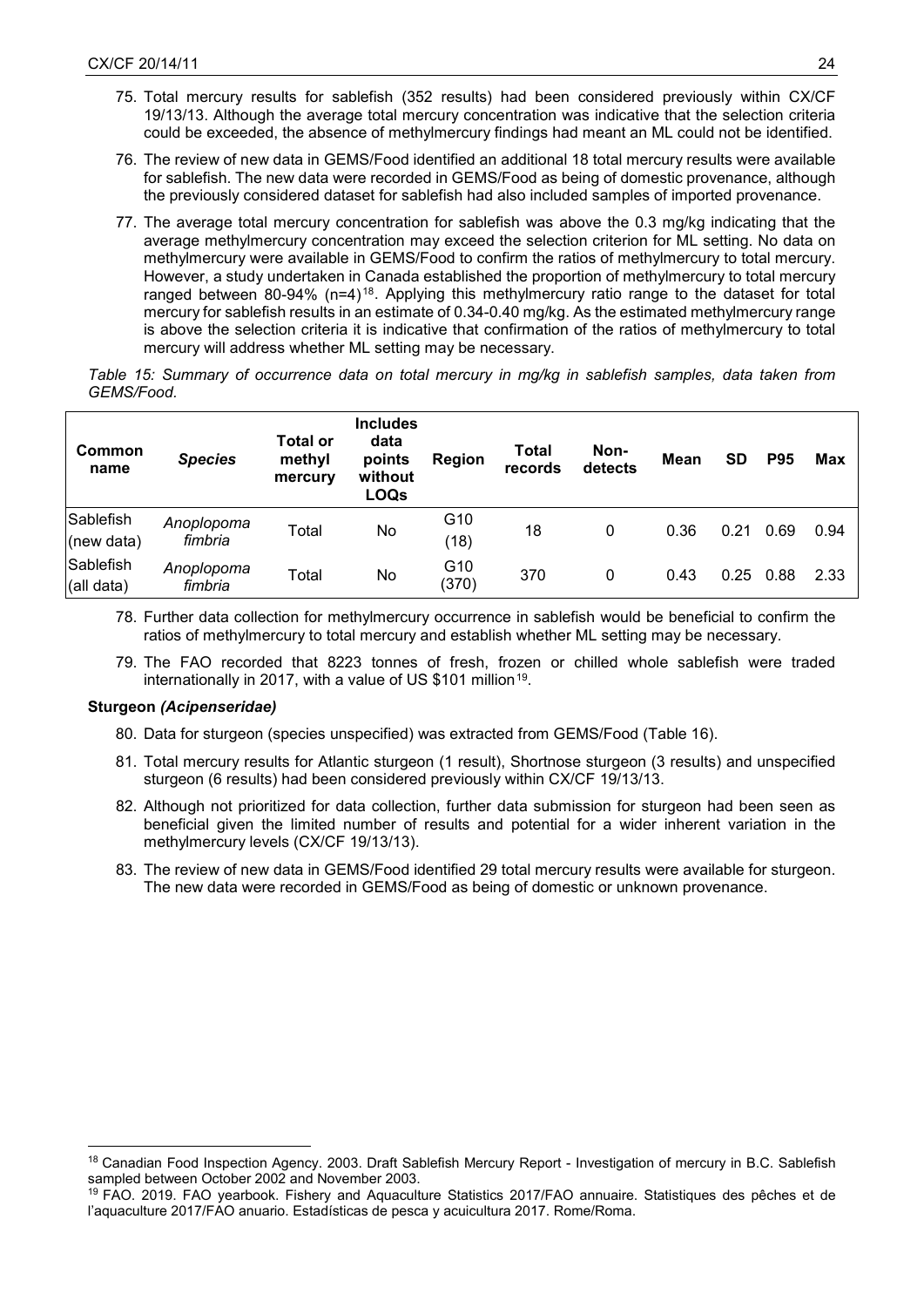*Table 16: Summary of occurrence data on total mercury in mg/kg in sturgeon samples, data taken from GEMS/Food.*

| Common<br>name         | <b>Species</b>       | <b>Total or</b><br>methyl<br>mercury | <b>Includes</b><br>data<br>points<br>without<br><b>LOQs</b> | Region                                | <b>Total</b><br>records | Non-<br>detects | <b>Mean</b> | <b>SD</b> | <b>P95</b> | <b>Max</b> |
|------------------------|----------------------|--------------------------------------|-------------------------------------------------------------|---------------------------------------|-------------------------|-----------------|-------------|-----------|------------|------------|
| Sturgeon<br>(new data) | Acipenseridae<br>sp. | Total                                | No                                                          | ER (29)                               | 29                      | 2               | 0.08        | 0.13      | 0.33       | 0.63       |
| Sturgeon<br>(all data) | Acipenseridae<br>sp. | Total                                | Yes                                                         | G07(1)<br>G08(3)<br>G10(6)<br>ER (29) | 39                      | 4               | 0.08        | 0.12      | 0.23       | 0.63       |

84. The mean values for total mercury for the sturgeon family grouping fell below 0.3 mg/kg indicating that the average methylmercury concentration would not exceed the selection criteria. It can be concluded that no ML is necessary. As a result, sturgeon can be removed from the species for which further data collection would be required.

#### **Newly reviewed species**

- 85. Analysis of the dataset in GEMS/Food identified that new results were available for two fish groupings, greenling (a family grouping containing atka mackerel and lingcod; two new results) and tilapia (11 new results), that would mean the updated dataset was sufficient for consideration (n= ≥10).
- 86. Two new results were available for dories and allies (*Zeomorphi*), however the updated dataset had only eight results which was too few for consideration.
- 87. No other fish or taxonomic groups for which CX/CF 19/13/13 had identified as data poor, or were not part of a taxonomic grouping considered in CX/CF 19/13/13, had new data submitted.

#### **Lingcod (***Ophiodon elongates),* **atka mackerel (***Pleurogrammus monopterygius***) and all greenling (***Hexagrammidae sp.)*

- 88. Data for lingcod and atka mackerel were extracted from GEMS/Food (Table 17). Both species are in the greenling family (*hexagrammidae* taxonomic code: 1,78(07)) as a result a grouping to family level was possible. All data points were for total mercury and had the assay LOD/LOQ values recorded.
- 89. Total mercury (9 results) for lingcod had been insufficient for consideration within CX/CF 19/13/13. The availability of two further results in the new GEMS data meant a review could be undertaken. The data were recorded in GEMS/Food as being of domestic and imported provenance.

*Table 17: Summary of occurrence data on total mercury in mg/kg in greenling samples, data taken from GEMS/Food.*

| <b>Common</b><br>name | <b>Species</b>                 | <b>Total or</b><br>methyl<br>mercury | <b>Includes</b><br>data<br>points<br>without<br><b>LOQs</b> | Region  | Total<br>records | Non-<br>detects | <b>Mean</b> | <b>SD</b> | <b>P95</b> | <b>Max</b> |
|-----------------------|--------------------------------|--------------------------------------|-------------------------------------------------------------|---------|------------------|-----------------|-------------|-----------|------------|------------|
| Atka<br>Imackerel     | Pleurogrammus<br>monopterygius | Total                                | No                                                          | G10(1)  | 1                | 0               | 0.05        | -         |            |            |
| Lingcod               | Ophiodon<br>elongates          | Total                                | No                                                          | G10(10) | 10               | 0               | 0.30        | 0.20      | 0.58       | 0.67       |
| All<br>greenling      | Hexagrammidae                  | Total                                | No                                                          | G10(11) | 11               | 0               | 0.28        | 0.20      | 0.57       | 0.67       |

90. The average total mercury for lingcod was 0.3 mg/kg indicating that there is potential for the average methylmercury concentration to meet the selection criteria. The single results for atka mackerel did not exceed 0.3 mg/kg indicating that the average methylmercury concentration would not exceed the selection criteria. No data on methylmercury were available to confirm the ratios of methylmercury to total mercury.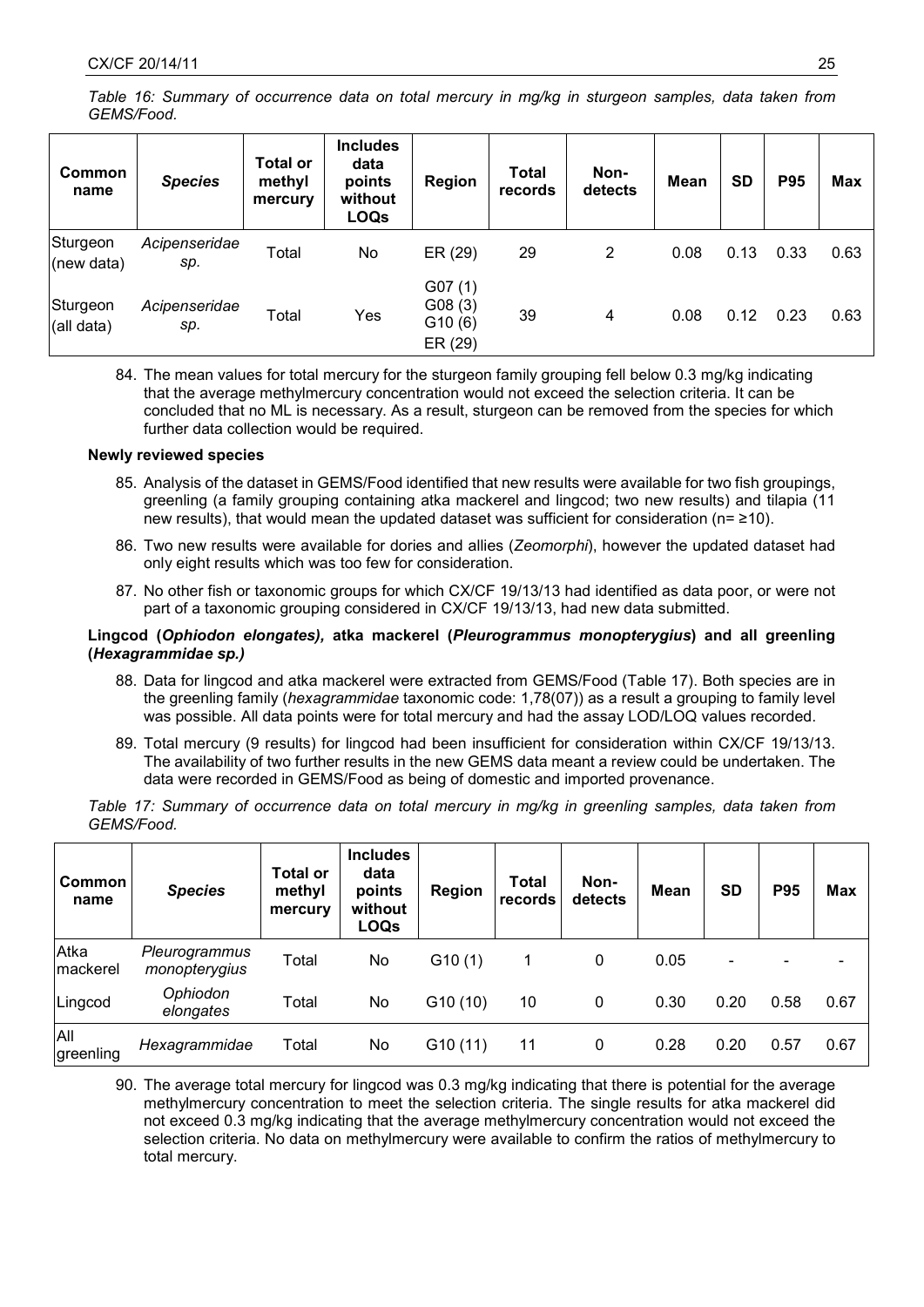$\overline{a}$ 

- 91. Further data collection for methylmercury and total mercury occurrence in greenling would be beneficial to confirm the ratios of methylmercury to total mercury and establish whether ML setting may be necessary.
- 92. The FAO recorded that 40,259 tonnes of frozen whole atka mackerel were traded internationally in 2017, with a value of US \$113 million<sup>20</sup>.

## **Tilapia (***Oreochromis sp.)*

- 93. Data for tilapia were extracted from GEMS/Food (Table 18). Commercial tilapia is typically Mozambique or Nile tilapia, however because species were not identified the data were grouped under the broader *oreochromis* genus (Taxonomic code 1,70(59)051). All data points were for total mercury and had the LOD/LOQ values recorded.
- 94. The dataset for total mercury (4 results) for tilapia had been insufficient for consideration within CX/CF 19/13/13. The availability of 11 further results in the new GEMS/Food data meant a review could be undertaken. The data were recorded in GEMS/Food as being of imported or unknown provenance.

*Table 18: Summary of occurrence data on total mercury in mg/kg in tilapia samples, data taken from GEMS/Food.*

| <b>Common</b><br>name | <b>Species</b>     | Total or<br>methyl<br>mercury | Includes data<br>points<br>without LOQs | <b>Region</b>       | Total<br>records | Non-<br>detects | Mean | SD   | <b>P95</b> | <b>Max</b> |
|-----------------------|--------------------|-------------------------------|-----------------------------------------|---------------------|------------------|-----------------|------|------|------------|------------|
| Tilapia<br>(all data) | Oreochromis<br>sp. | Total                         | No                                      | G09 (1)<br>G10 (14) | 15               |                 | 0.01 | 0.01 | 0.04       | 0.05       |

95. The mean value for total mercury for tilapia fell far below 0.3 mg/kg indicating that the average methylmercury concentration would not exceed the selection criteria. As a result, there is confidence no ML is necessary.

<span id="page-25-0"></span><sup>&</sup>lt;sup>20</sup> FAO. 2019. FAO yearbook. Fishery and Aquaculture Statistics 2017/FAO annuaire. Statistiques des pêches et de l'aquaculture 2017/FAO anuario. Estadísticas de pesca y acuicultura 2017. Rome/Roma.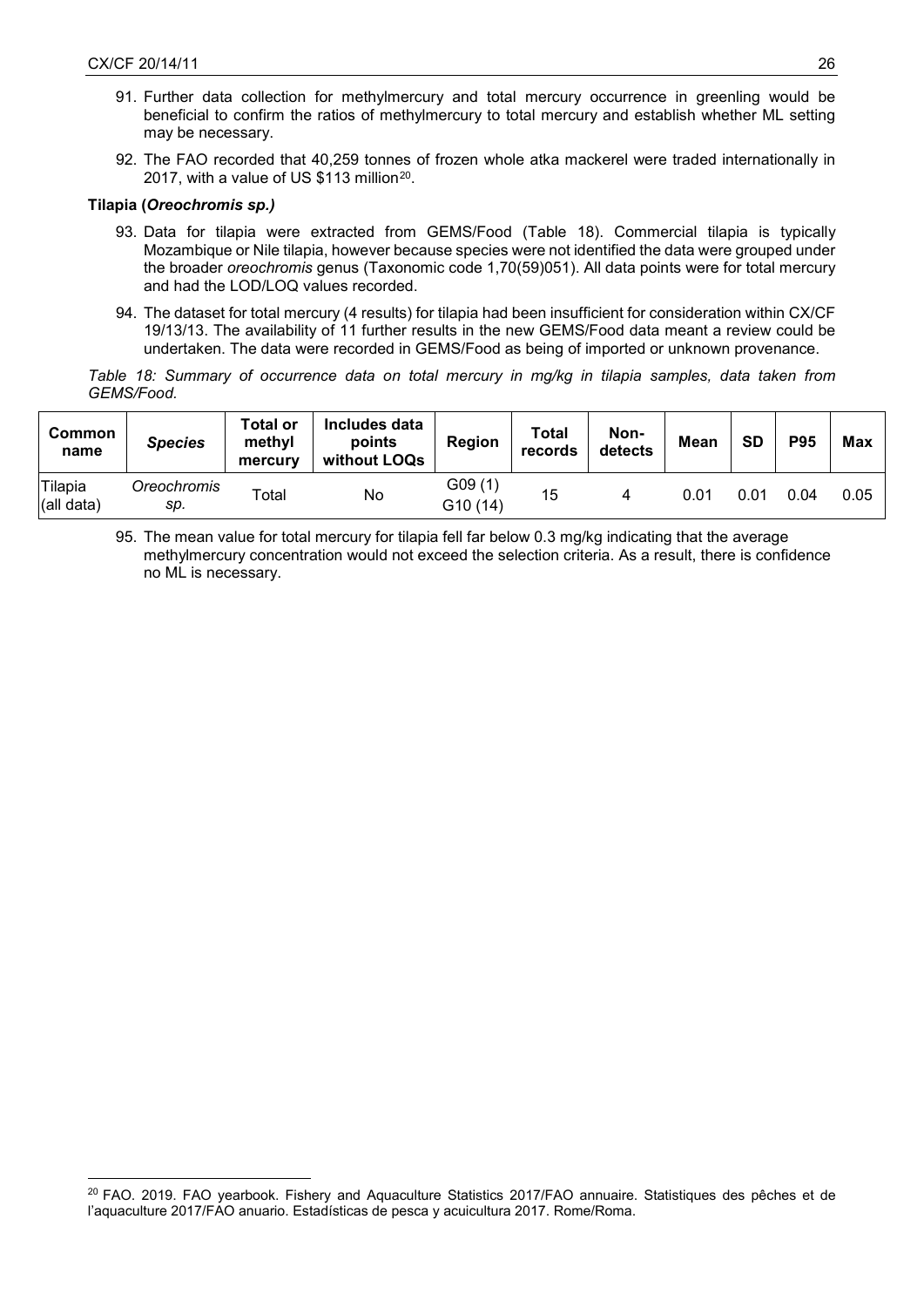## **APPENDIX IV**

#### **DISCUSSION PAPER ON**

## **ESTABLISHING A SAMPLING PLAN FOR METHYLMERCURY IN FISH (For information)**

- 1. The conclusions of CCCF11 in terms of progressing MLs for methylmercury in fish identified that MLs should be accompanied by sampling plans (REP 17/CF para 140).
- 2. A general sampling plan for methylmercury in fish was developed using European Union: Commission Regulation (EC) No 333/2007 as a basis. The draft sampling plan was discussed and presented to CCCF12 accompanying the proposed MLs for various fish species (CX/CF 18/12/7).
- 3. Following editorial amendments CCCF12 agreed to send the sampling plans to CCMAS for endorsement and to request advice on:
	- a. The necessary performance criteria for the MLs;
	- b. Whether there is evidence that methylmercury can vary widely between individual fish sampled at the same time. How this would apply to large fish sold as individual units and whether the sampling plan provides enough basis to deal with this; and
	- c. Whether the whole fish should be analyzed or only specific fractions of edible portions. Currently only mention is made that the mid-section should be sampled for some large fish (REP18/CF).
- 4. CCMAS39 was unable to respond to the questions raised in relation to the sampling plan as the questions were outside the remit of CCMAS (CX/CF 19/13/2). CCMAS endorsed the performance criteria for methods of analysis for methylmercury when amended to meet formatting requirements. However, CCMAS39 did not endorse the sampling plan for MLs for methylmercury in fish and agreed to return the sampling plan to CCCF for further consideration.
- 5. At CCCF13 the chair of the EWG informed the committee that a revised sampling plan would not be presented for approval as there were areas of inconsistency with other sampling plans in the GSCTFF that needed to be addressed. In addition, the two remaining questions CCMAS was unable to respond to were not discussed as further consideration was necessary, these questions had also not been discussed by the EWG in advance of CCCF13. CCCF13 agreed to consider issues related to sampling plans for methylmercury in fish, through the consideration of contemporary scientific literature and national monitoring data, as part of the re-established EWG examining the feasibility of MLs for additional fish species (REP 19/CF). It was agreed that the EWG would present these findings for consideration at CCCF14

## **Sample plan question 1: Can methylmercury vary widely between individual fish sampled at the same time?**

- 6. A number of studies have identified that the mercury concentration in freshly caught fish is positively correlated with the fish length (McKinney et al., 2016, Nilsen et al., 2016; Polak-Juszczak, 2017; Vega-Sánchez et al., 2017; Houssard et al., 2019). While other properties such as environmental factors may influence methylmercury concentration broadly across a species' geographical distribution (Nilsen et al., 2016; Azad et al., 2019; Houssard et al., 2019), the impact of this on a traded lot of fish is unlikely if the lot was sourced from catch taken in a single fishery region.
- 7. As a result, the variation in methylmercury in fish sampled at the same time and from a single fishery area is likely to be contingent on the variation of fish sizes in the lot. Fish that are graded by length (typically whole fish) or weight (for frozen fillets), and are sorted into lots, would be expected to show smaller variations in methylmercury. An exception however could be expected for processed fishery products which being drawn from a broad range of fish sizes and catches from different regions, may have larger variation in the methylmercury concentration.
- 8. The smaller variation in methylmercury for fish graded by length or weight is demonstrated through the interpretation of the results from the New Zealand survey of pink cusk-eel submitted to GEMS. Although not a species for which an ML is currently established the results provide contextual information on the importance of variation in length and weight. Samples were accompanied with information on capture length and weight. Fish length and weight was positively correlated and ranged considerably across the dataset (Figure 1).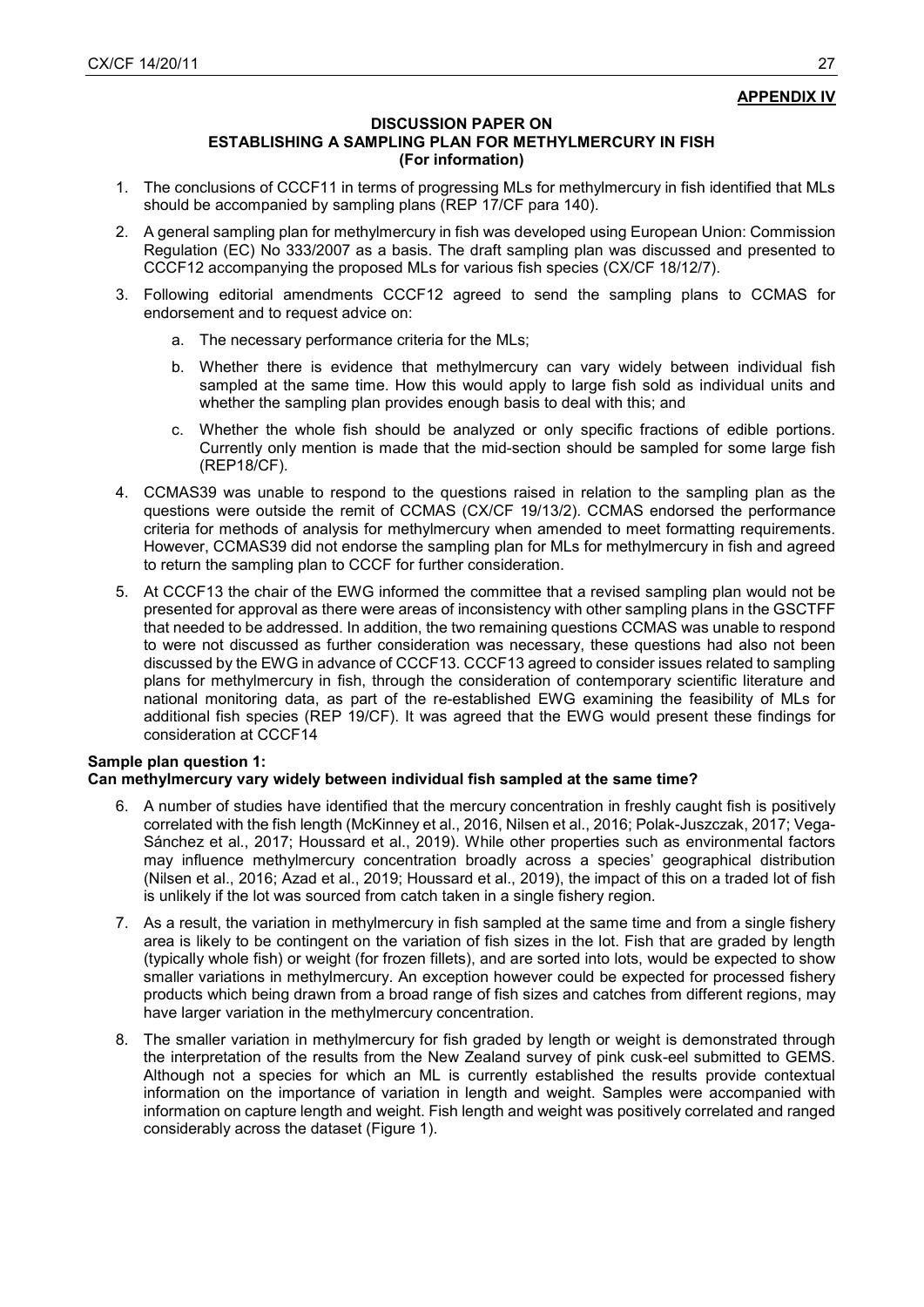

**Figure 1: Correlation of capture weight and length of pink-cusk eel (***Genypterus blacodes;* **n=118).** 

- 9. Consequently with the broad size distribution the range of methylmercury concentrations across the dataset is also large at 0.03-1.4 mg/kg.
- 10. Unless fish are graded by length or weight it is prudent to assume that the size variations will mean a large variation in the methylmercury concentrations. Analysis of methylmercury average concentrations and standard deviation by length for pink-cusk eel using 20 cm bins suggests variation in methylmercury concentrations within most length ranges is typically within 50% of the mean (Figure 2).

**Figure 2: Mean methylmercury concentrations and standard deviation for pink cusk-eel (***Genypterus blacodes)* **categorized by fish length. Sample numbers in each bin are noted in inset number**.



- 11. A suggested amendment to the sampling plan at CCCF13 was to define the fish length and weight within a lot (CF13/CRD04). It is noted that the differences in sizes amongst the four species/groupings of fish with MLs is considerable (alfonsino typically <50 cm; Atlantic blue marlin up to 500cm) and even within the groupings the variation may be large (bullet tuna:  $\sim$  50 cm; bluefin tuna  $\sim$  200 cm).
- 12. Defining the degree of size variation appropriate within a lot of fish is likely to be highly species dependent differing with the dimensions and growth ranges of the fish, and whether grading is typical for that species when traded. A general approach to draw a representative sample based on length or weight in the lot may not accurately encompass the broad ranges in fish lengths and weights for the fish species/groupings with MLs.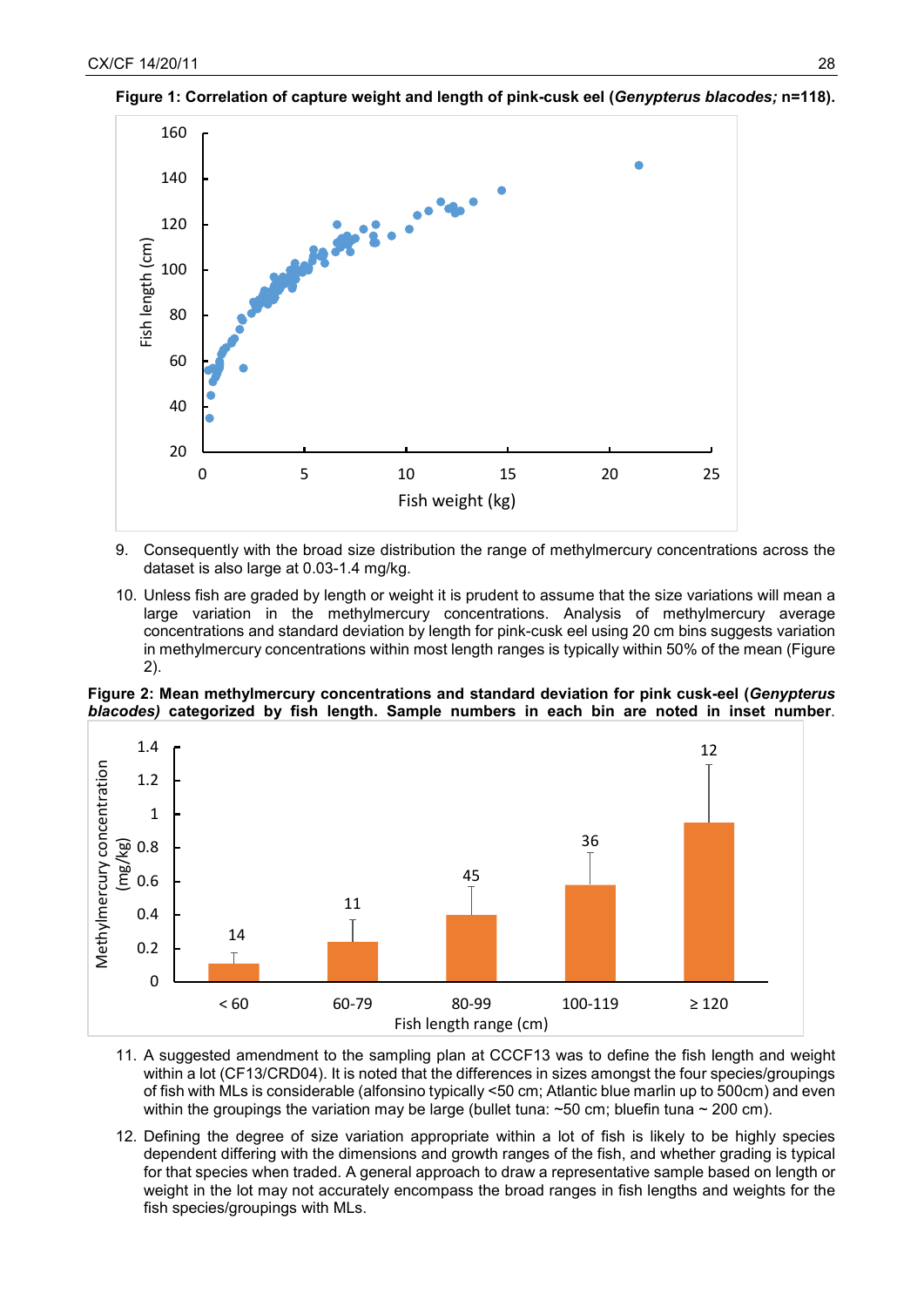13. There are insufficient data presently to define the influence of size variation for the fish species/ groupings when evaluating exceedance of MLs. Developing the database from which to establish specific recommendations of size variation in the lot for each of the species/fish groupings in relation to the MLs would be necessary to derive robust sampling plans that address potential variation in methylmercury concentrations within the lot. Species-specific information would be better captured in an annex of the sampling plan to supplement more general considerations on sampling. Each annex could also be tailored for the quantities and the type of fishery products in trade for each species/grouping.

## **References**

\* Azad, A.M., Frantzen, S., Bank, M.S., Nilsen, B.M., Duinker, A., Madsen, L., Maage, A., 2019. Effects of geography and species variation on selenium and mercury molar ratios in Northeast Atlantic marine fish communities, Science of The Total Environment: 652, 1482-1496.

\* Houssard, P., Point, D., Tremblay-Boyer, L., Allain, V., Pethybridge, H., Masbou, J., Ferriss, B.E., Baya, P.A., Lagane, C., Menkes, C.E., Letourneur, Y., Lorrain, A., 2019. A Model of Mercury Distribution in Tuna from the Western and Central Pacific Ocean: Influence of Physiology, Ecology and Environmental Factors. Environmental Science & Technology: 53 (3), 1422-1431

\* McKinney, M.A., Dean, K., Hussey, N.E., Cliff, G., Wintner, S.P., Dudley, S.F.J., Zungu, M.P., Fisk, A.T., 2016. Global versus local causes and health implications of high mercury concentrations in sharks from the east coast of South Africa. Sci Total Environ. 541:176-183.

\* Nilsen, B.M., Kjell Nedreaas, Måge, A., 2016. Kartlegging av fremmedstoffer i Atlantisk kveite (Hippoglossus hippoglossus). Sluttrapport for programmet «Miljøgifter i fisk og fiskevarer» 2013-2015. Nasjonalt institutt for ernærings- og sjømatforskning (NIFES), Bergen, Norway.

\* Polak-Juszczak, L., 2017. Methylmercury in fish from the southern Baltic Sea and coastal lagoons as a function of species, size, and region. Toxicol Ind Health. 33(6):503-511.

\* Vega-Sánchez, B., Ortega-García, S., Ruelas-Inzunza, J., Frías-Espericueta, M., Escobar-Sánchez, O., Guzmán-Rendón, J., 2017. Mercury in the Blue Marlin (Makaira nigricans) from the Southern Gulf of

California: Tissue Distribution and Inter-Annual Variation (2005-2012). Bull Environ Contam Toxicol. 98(2):156- 161

## **Sample plan question 2:**

## **Should the whole fish should be analyzed or only specific fractions of edible portions?**

- 14. Commercially traded lots of whole fish may involve individual fish of considerable size. For example pink cusk-eel caught in the New Zealand survey recorded a number of individuals greater than 10 kg in weight (Figure 1). The fish groupings with MLs for methylmercury include marlin, tuna and shark both of which contain individual species commonly weighing greater than 100 kg. Alfonsino are the smallest of the species with MLs, typically ranging up to 70 cm in length and up to 4 kg (FAO, 2016).
- 15. Homogenization of a whole fish to obtain a sample representative of the methylmercury concentration for any of the species/groupings with MLs would be expected to be a significant undertaking for a laboratory, and could result in significant wastage over that required for testing needs. As a result, the question has been raised over whether a fraction of the edible portion could be representative of the methylmercury concentration in the whole fish.
- 16. A further subset of this question relates to high value fish species for which carcass integrity is important for retail. A representative sample for these species from the centre of the carcass may cause considerable economic loss. There is also value therefore in establishing whether an alternative fraction could be sampled and still be representative of the whole fish methylmercury concentration.
- 17. A request for information was issued for any studies identifying any distribution of total or methylmercury in muscle sampled from different areas from fish. Three studies considering distribution of mercury concentrations in tuna were identified.
- 18. Ando and colleagues (2008) reported the statistical analysis of total mercury results for seven different portions of farmed bluefin tuna (dorsal front, middle and rear; ventral front, middle and rear, and tail). Of the averages for the different portions across nine individual fish, the largest difference occurred between the ventral front (0.49 mg/kg) and dorsal front (0.72 mg/kg). The other five tissue portions, fell within these ranges (0.58-0.67 mg/kg) and were not significantly different from each other. Analysis of the tail portion for total mercury across 98 farmed bluefin tuna identified no correlation between the body weight of the fish and the total mercury concentration in either ordinary or dark muscle, although for both male and female fish the concentrations in each muscle type were significantly different. There were no significant differences in the total mercury concentrations between different sexes. As farmed fish the variation between tissues may be less pronounced than might be expected for wild caught fish with more variable dietary sources of methylmercury.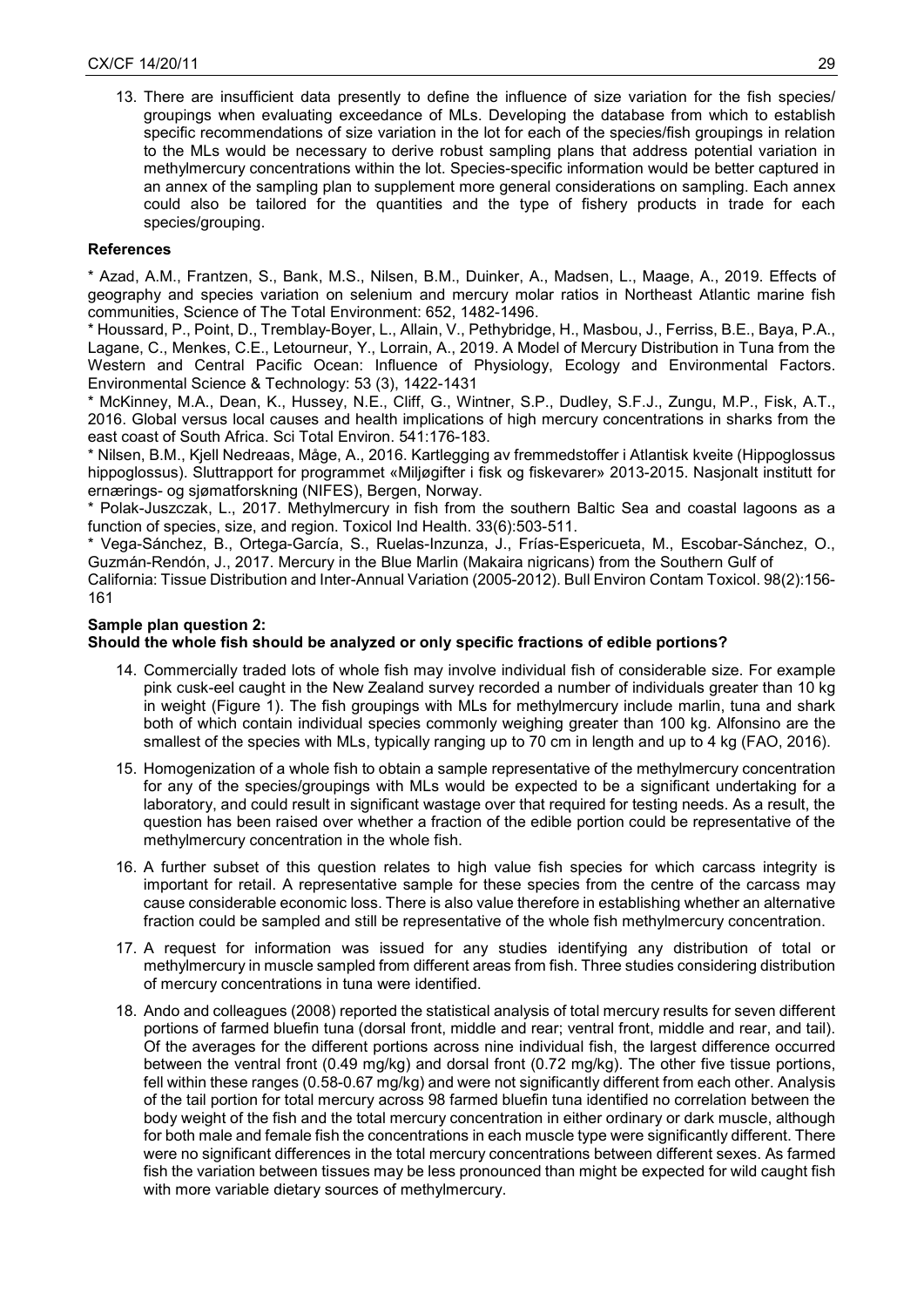- 19. A similar analysis of different portions of tuna was reported by Japan's Ministry of Agriculture, Forestry and Fisheries. This used the same sampled portions as Ando and colleagues (2008), with the exception that the tail value was not reported. The mean values across nine individual fish identified little variation between the portions (range: total mercury 0.6-0.75 mg/kg methylmercury 0.52-0.65 mg/kg). For both total mercury and methylmercury the middle portions had marginally higher concentrations than the front or rear (MAFF, 2007; 2008; 2009)
- 20. A further survey considered the variation in total mercury content between the different tissue cuts of bluefin tuna (akami, chu-toro and o-toro; Balshaw et al., 2008). Composite samples of the different tissue cuts taken from each of the six dorsal and ventral portions in the tuna as per the previous studies, with the exception of o-toro that is only present in ventral front and middle. Akami had consistently higher total mercury (0.36 mg/kg), followed by chu-toro (0.28 mg/kg) and o-toro (0.23 mg/kg). Analysis identified a negative correlation of total mercury with the lipid content of the tissue, with a common linear regression fit of -0.00476 mercury (mg/kg)/% lipid). It was proposed that subsamples of chu-toro would most accurately represent the mercury and lipid content of the fish white muscle.
- 21. The lateral variation of total mercury and methylmercury concentrations was investigated in the results from New Zealand surveys of orange roughy and pink cusk-eel submitted to GEMS. Although these are not species for which MLs are currently established the results for these species provide contextual information on lateral tissue distribution of methylmercury. A small proportion of fish weighing greater than 1 kg had been sampled separately at three locations to allow comparison of the methylmercury and total mercury concentrations (Table 1 and 2; Figure 2).

**Figure 2. Sampling locations and instructions for determination of lateral variation of total and methylmercury in orange roughy and pink cusk-eel.**



**Measuring from the mouth to the start of the caudal fin (tail) divide fish lengthwise into four equal parts as depicted by the solid lines A, B and C. Cut ~2 cm either side of the lines A, B and C to obtain sufficient tissue for the analytical method.**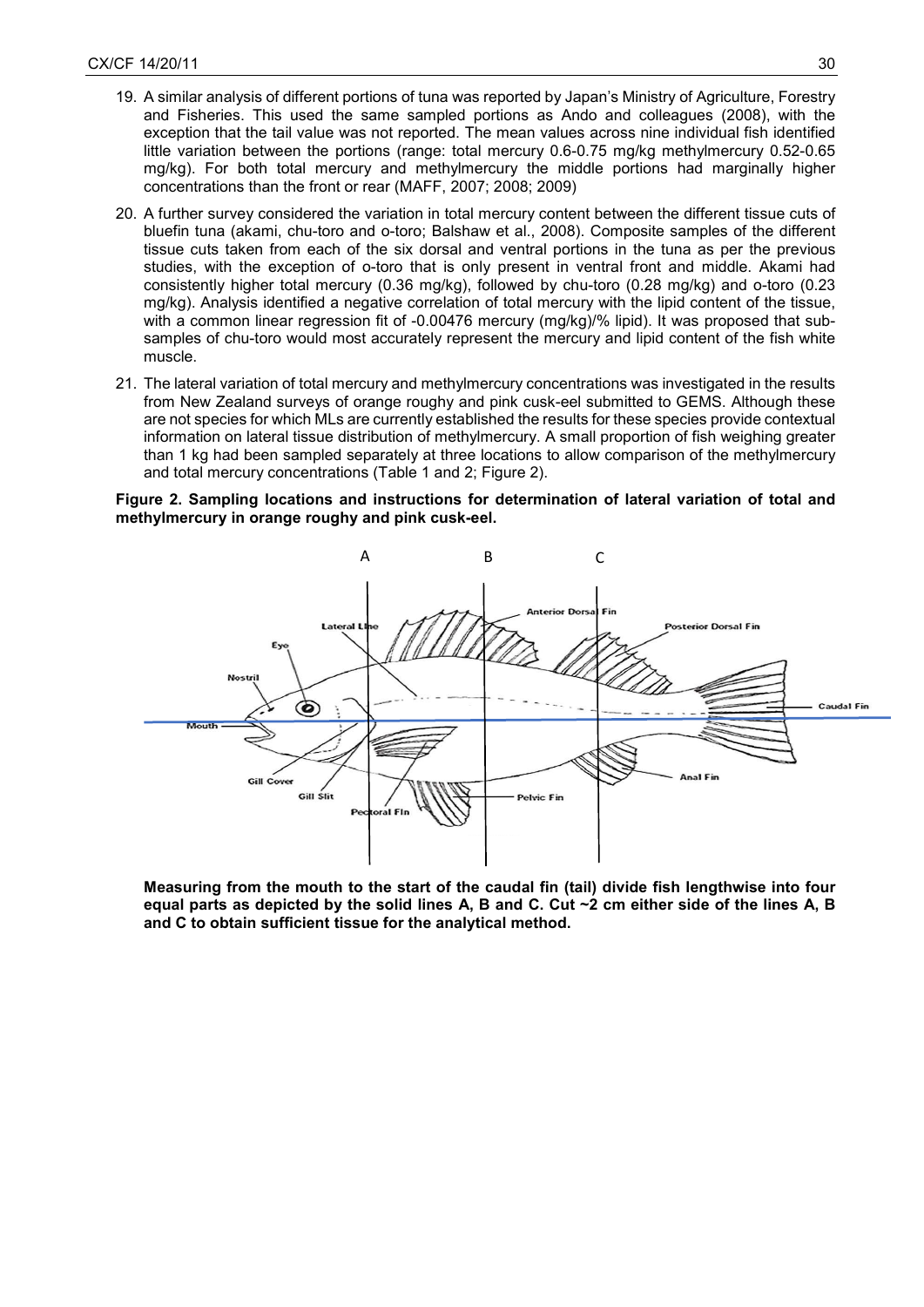| <b>Sample</b> | <b>Fish</b><br>length<br>(cm) | Total mercury (mg/kg) at sample<br>site |      |      |      | Methylmercury (mg/kg) at sample<br>site |      |      |             |
|---------------|-------------------------------|-----------------------------------------|------|------|------|-----------------------------------------|------|------|-------------|
|               |                               | A                                       | в    | C    | Mean | A                                       | в    | C    | <b>Mean</b> |
| 1             | 100                           | 0.88                                    | 0.84 | 0.65 | 0.79 | 0.83                                    | 0.73 | 0.53 | 0.70        |
| 2             | 113                           | 1.00                                    | 0.97 | 0.94 | 0.97 | 0.85                                    | 0.83 | 0.71 | 0.80        |
| 3             | 104                           | 0.33                                    | 0.31 | 0.31 | 0.32 | 0.25                                    | 0.28 | 0.25 | 0.26        |
| 4             | 115                           | 1.20                                    | 1.00 | 0.93 | 1.04 | 0.97                                    | 0.85 | 0.7  | 0.84        |
| 5             | 115                           | 0.71                                    | 0.65 | 0.61 | 0.66 | 0.58                                    | 0.54 | 0.47 | 0.53        |
| 6             | 114                           | 0.84                                    | 0.76 | 0.66 | 0.75 | 0.67                                    | 0.67 | 0.58 | 0.64        |
| 7             | 128                           | 1.80                                    | 1.60 | 1.30 | 1.57 | 1.60                                    | 1.40 | 1.10 | 1.37        |
| Mean          | 112                           | 0.97                                    | 0.88 | 0.77 | 0.87 | 0.82                                    | 0.76 | 0.62 | 0.73        |

**Table 1: Analysis of total mercury and methylmercury concentrations in different lateral sampling sites of pink cusk-eel (***Genypterus blacodes).*

**Table 2: Analysis of total mercury and methylmercury concentrations in different lateral sampling sites of orange roughy** *(Hoplostethus atlanticus)*

| <b>Sample</b> | Fish<br>length<br>(cm) | Total mercury (mg/kg) at sample<br>site |      |      |             | Methylmercury (mg/kg) at sample<br>site |      |      |             |
|---------------|------------------------|-----------------------------------------|------|------|-------------|-----------------------------------------|------|------|-------------|
|               |                        | A                                       | в    | C    | <b>Mean</b> | A                                       | B    | C    | <b>Mean</b> |
|               | 41                     | 0.65                                    | 0.72 | 0.61 | 0.66        | 0.53                                    | 0.69 | 0.51 | 0.58        |
| 2             | 38                     | 0.46                                    | 0.42 | 0.47 | 0.45        | 0.36                                    | 0.32 | 0.37 | 0.35        |
| 3             | 40                     | 0.59                                    | 0.57 | 0.49 | 0.55        | 0.52                                    | 0.54 | 0.39 | 0.48        |
| 4             | 37                     | 0.56                                    | 0.52 | 0.51 | 0.53        | 0.41                                    | 0.35 | 0.47 | 0.41        |
| Mean          | 39                     | 0.57                                    | 0.56 | 0.52 | 0.55        | 0.46                                    | 0.48 | 0.44 | 0.46        |

22. The relative ratio of the total mercury to methylmercury result for each sampling region to the average whole fish total mercury to methylmercury result was calculated for both species (Table 3).

23. Results for both pink cusk-eel and orange roughy support that a sample taken from the lateral centre of the fish is the closest to the concentration of the whole fish total mercury or methylmercury value, although the difference for tail or head cuts is low.

**Table 3: Ratios of total mercury and methylmercury concentrations in different lateral sampling sites of orange roughy and pink cusk-eel to whole fish concentrations**

| <b>Species</b> |      | Ratio of average total mercury at<br>sample site to whole fish total<br>mercury |      | Ratio of average methylmercury at<br>sample site to whole fish<br>methylmercury |      |      |  |
|----------------|------|---------------------------------------------------------------------------------|------|---------------------------------------------------------------------------------|------|------|--|
|                |      | в                                                                               |      | -                                                                               | в    |      |  |
| Pink cusk-eel  | 1.12 | 1.01                                                                            | 0.89 | 1.12                                                                            | 1.04 | 0.85 |  |
| Orange roughy  | 1.04 | 1.02                                                                            | 0.95 | 1.00                                                                            | 1.04 | 0.96 |  |

24. Additionally for Atlantic halibut (*Hippoglossus hippoglossus*) it was reported that the b-cut (Figure 3) was taken for mercury analysis due its lower lipid content (Nilsen et al., 2016).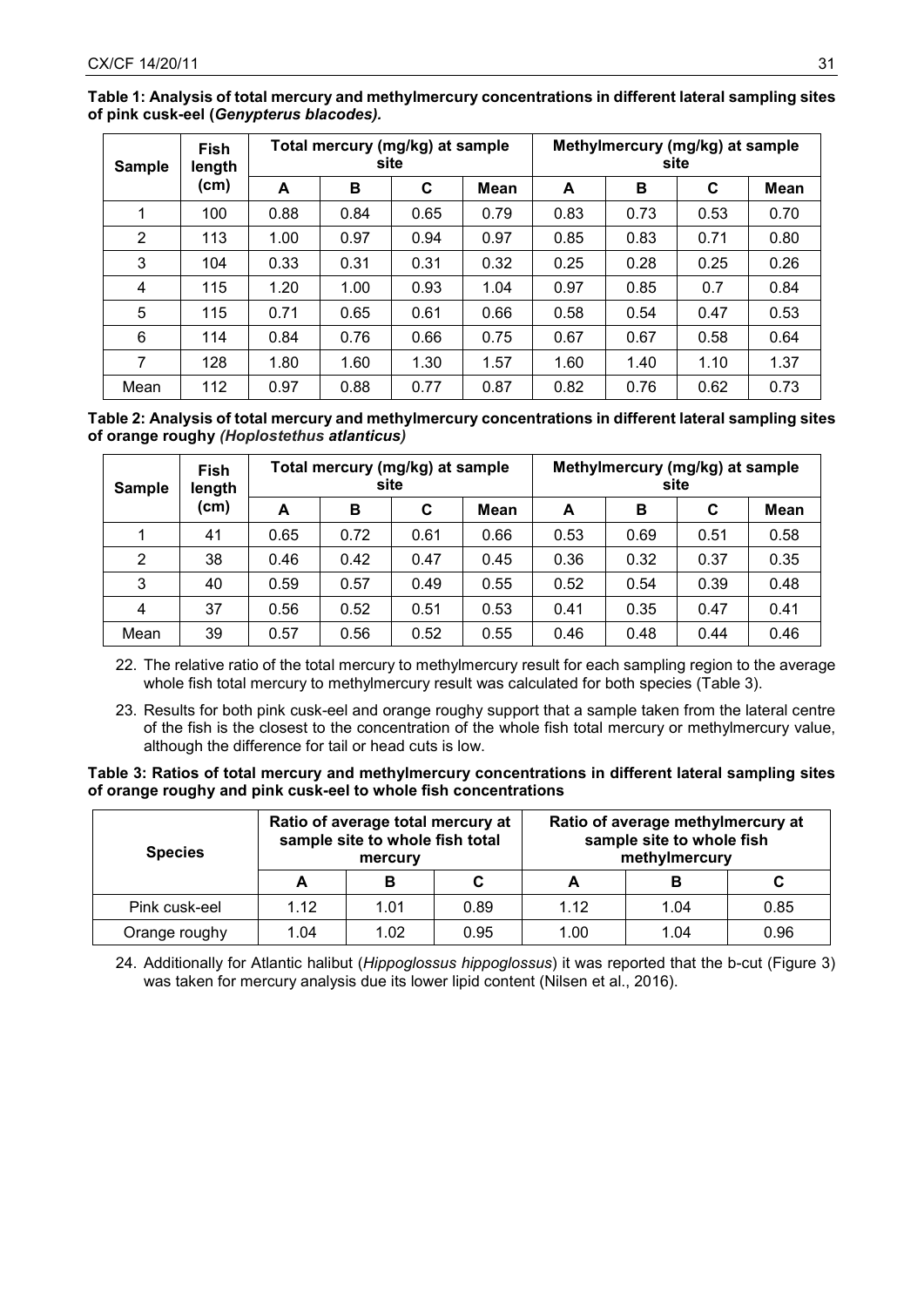## **Figure 3: Different cuts from Atlantic halibut (Reproduced from Nortvedt and Tuene, 1998)**



- 25. The findings in pink cusk-eel and orange roughy support that, in general, there is only a small variation in the total mercury or methylmercury concentration in different cuts of the fish. For bluefin tuna there was little variation between different sections of farmed fish, although between different muscle tissues that have varying lipid contents there was notable variation. There are limited data for other species so it is not possible to confirm that this would be the case for marlin, alfonsino and shark.
- 26. Guidance around the analysis of fish is likely to be contingent on the dimensions of the fish species and the specifics around its trade. A general approach applied to both 50 cm alfonsino and 500 cm marlin is unlikely to be fit for purpose. Continued development of a database to support species specific guidance on sampling is considered an approach that would deliver a sampling plan of most utility to national authorities.

#### **References**

\* Ando, M., Seoka, M., Nakatani, M., Tsujisawa, T., Katayama, Y., Nakao, M., Tsukamasa, Y., Kawasaki, K., 2008. Trial for Quality Control in Mercury Contents by Using Tail Muscle of Full-Cycle Cultured Bluefin Tuna (Thunnus orientalis). Journal of Food Protection 71(3); 595-601.

Balshaw, S., Edwards, J.W., Ross, K.E, Daughtry, B.J., 2008. Mercury distribution in the muscular tissue of farmed southern bluefin tuna (Thunnus maccoyii) is inversely related to the lipid content of tissues. Food Chemistry, 111(3); 616-621.

\* FAO. 2016. Global review of alfonsino (Beryx spp.), their fisheries, biology and management, by Ross Shotton. FAO Fisheries and Aquaculture Circular No. 1084. Rome, Italy.

MAFF, 2007, 2008, 2009. Reports Ministry of Agriculture, Forestry and Fisheries conducted in 2007, 2008, and 2009. MAFF, Tokyo.

\* Nilsen, B.M., Kjell Nedreaas, Måge, A., 2016. Kartlegging av fremmedstoffer i Atlantisk kveite (Hippoglossus hippoglossus). Sluttrapport for programmet «Miljøgifter i fisk og fiskevarer» 2013-2015. Nasjonalt institutt for ernærings- og sjømatforskning (NIFES), Bergen, Norway.

\* Nortvedt, R., Tuene, S. 1998. Body composition and sensory assessment of three weight groups of Atlantic halibut (Hippoglossus hippoglossus) fed three pellet sizes and three dietary fat levels. Aquaculture: 161, 295- 313

#### **Proposed Sampling Plan**

- 27. In the consideration of the two questions considered by the EWG it has been identified that a best fit approach may be to derive species-specific parameters in the sampling plan. Although at this stage the limited database precludes the development of these for species other than bluefin tuna.
- 28. To outline how the species-specific aspects would fit in a sampling plan a proposed draft format has been outlined. The general considerations have been retained from the sampling plan presented to CCCF13 (CF13/CRD15), although there may be aspects of this that require species-specific considerations to be included in all or some of the annexes.
- 29. Development of the sampling plan will require the development of a database for each of the species with an ML established (tuna, shark, alfonsino and marlin). Ideally this would include the following aspects:
	- a. Results of national sampling plans for tuna, shark, alfonsino and marlin, including where possible, indication on how the material has been sampled.
	- b. Data on correlation of fish length or weight with methylmercury for shark, alfonsino and marlin, and tuna species other than bluefin.
	- c. Data on tissue distribution of methylmercury for shark, alfonsino and marlin.
- 30. Other aspects of value to support the development of the sampling plan would include the evidence, or statistical basis, used by national authorities in the development of national sampling plans.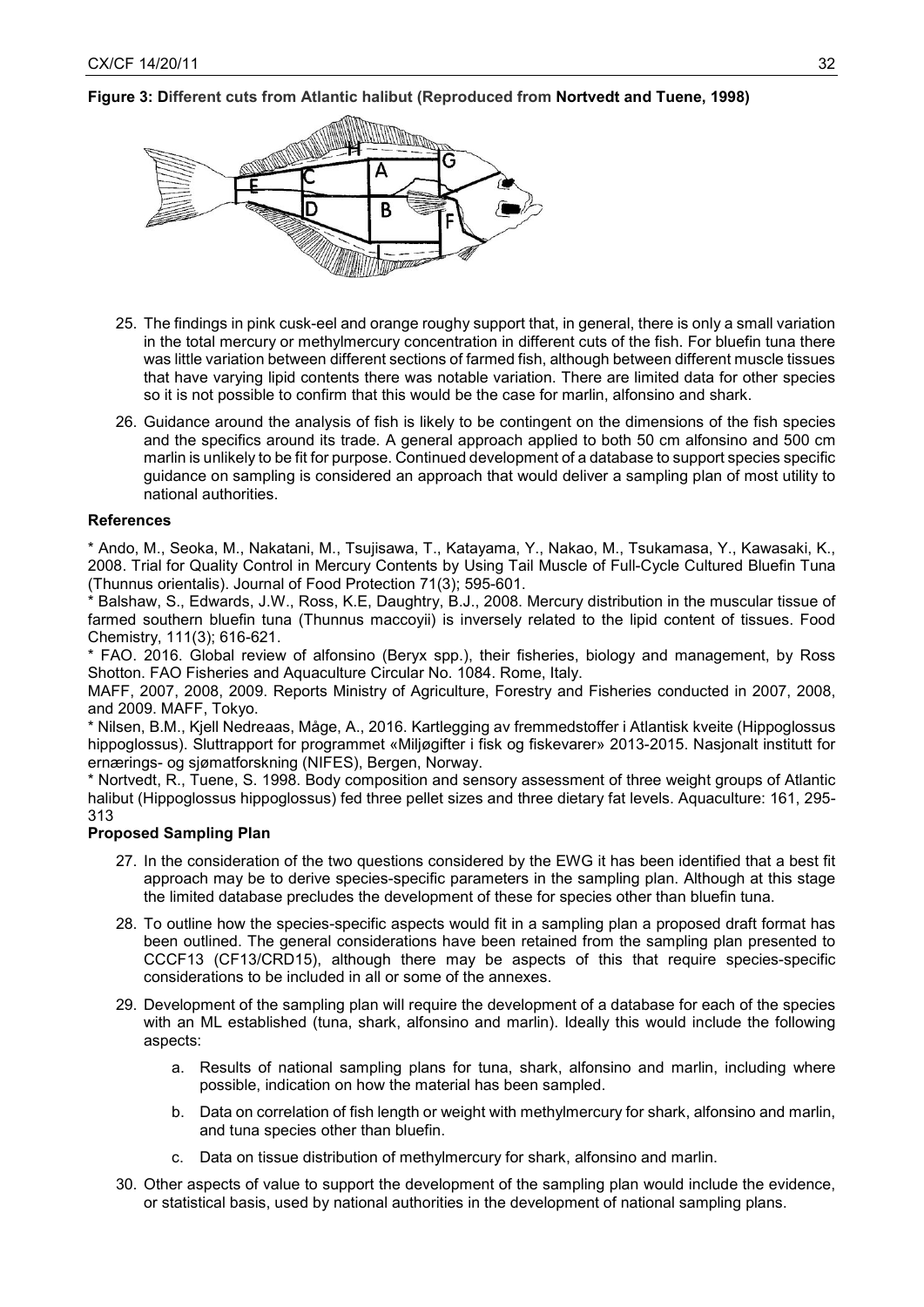## **PROPOSED SAMPLING PLAN FORMAT FOR METHYLMERCURY CONTAMINATION IN FISH**

## **GENERAL CONSIDERATIONS**

## **PACKAGING AND TRANSPORTATION OF SAMPLES**

- 1. Each laboratory sample should be placed in a clean, inert container offering adequate protection from contamination, loss of analytes by adsorption to the internal wall of the container and against damage in transit. All necessary precautions should be taken to avoid any change in composition of the sample which might arise during transportation or storage (for example avoiding excess heat or the sample drying out).
- 2. Each laboratory sample taken for official use shall be sealed at the place of sampling and identified. A record must be kept of each sampling, permitting each lot, or sublot, to be clearly identified and giving the date and place the sampling occurred, together with any additional information likely to be of assistance to the analyst.

## **SAMPLE PREPARATION**

## **PRECAUTIONS**

- 3. In the course of sampling, precautions should be taken to avoid any changes which would affect the levels of contaminants, adversely affect the analytical determination or make the aggregate samples unrepresentative.
- 4. Wherever possible, apparatus and equipment coming into contact with the sample should not contain mercury and be made of inert materials, e.g. plastics such as polypropylene, polytetrafluoroethylene (PTFE) etc. These should be acid cleaned to minimise the risk of contamination. High quality stainless steel may be used for cutting edges.

## **HOMOGENIZATION – GRINDING**

5. The complete aggregate sample should be finely ground (where relevant) and thoroughly mixed using a process that has been demonstrated to achieve complete homogenization. Depending on the equipment available frozen samples may need to be thawed prior to homogenization.

## **TEST PORTION**

- 6. Procedures for selecting the test portion from the comminuted laboratory sample should be a random process. If mixing occurred during or after the comminuting process, the test portion can be selected from any location throughout the comminuted laboratory sample. Otherwise, the test portion should be the accumulation of several small portions selected throughout the laboratory sample.
- 7. It is suggested that three test portions be selected from each comminuted laboratory sample. The three test portions will be used for enforcement, appeal, and confirmation if needed.

## **ANALYTICAL METHODS**

- 8. A criteria-based approach, whereby a set of performance criteria is established with which the analytical method used should comply, is appropriate. The performance criteria-based approach has the advantage that, by avoiding setting down specific details of the method used, developments in methodology can be exploited without having to reconsider or modify the specific method.
- 9. Refer to The Procedural Manual of the Codex Alimentarius Commission for principles for the establishment of methods of analysis.
- 10. Possible performance criteria are detailed for the species of fish in each annex. Utilizing this approach, laboratories would be free to use the analytical method most appropriate for their facilities.
- 11. Countries or importers may decide to use their own screening when applying the ML for methylmercury in fish by analysing total mercury in fish. If the total mercury concentration is below or equal to the ML for methylmercury, no further testing is required and the sample is determined to be compliant with the ML. If the total mercury concentration is above the ML for methylmercury, follow-up testing shall be conducted to determine if the methylmercury concentration is above the ML (REP18/CF).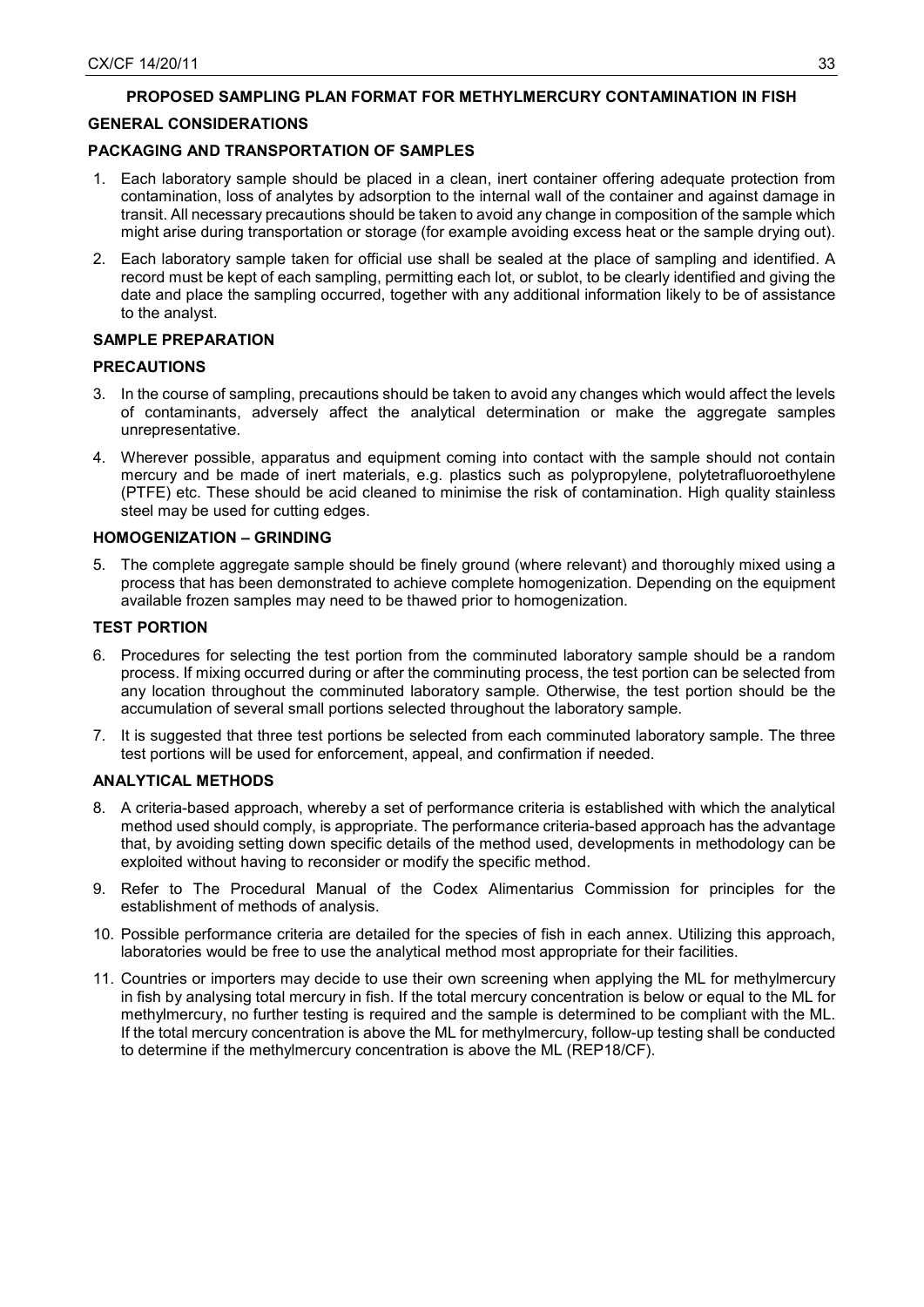## **ANNEX I: ALFONSINO –** *proposed sections to be developed with species specific dataset*

**Definitions:**

**Sample selection** 

*to cover: sample fraction, application to processed forms; separation of lots into sublots, and numbers of incremental samples taken per lot/sublot.*

**Sample preparation (if any species specific measures necessary)**

**Proposed method criteria**

**ANNEX II: MARLIN –** *proposed sections to be developed with species specific dataset*

**Definitions:**

**Sample selection** 

**Sample preparation (if any species specific measures necessary)**

**Proposed method criteria**

**ANNEX III: SHARK –** *proposed sections to be developed with species specific dataset*

**Definitions:**

**Sample selection** 

**Sample preparation (if any species specific measures necessary)**

**Proposed method criteria**

**ANNEX IV: TUNA –** *proposed sections to be developed with species specific dataset*

**Definitions:**

**Sample selection** 

**Sample preparation (if any species specific measures necessary)**

**Proposed method criteria**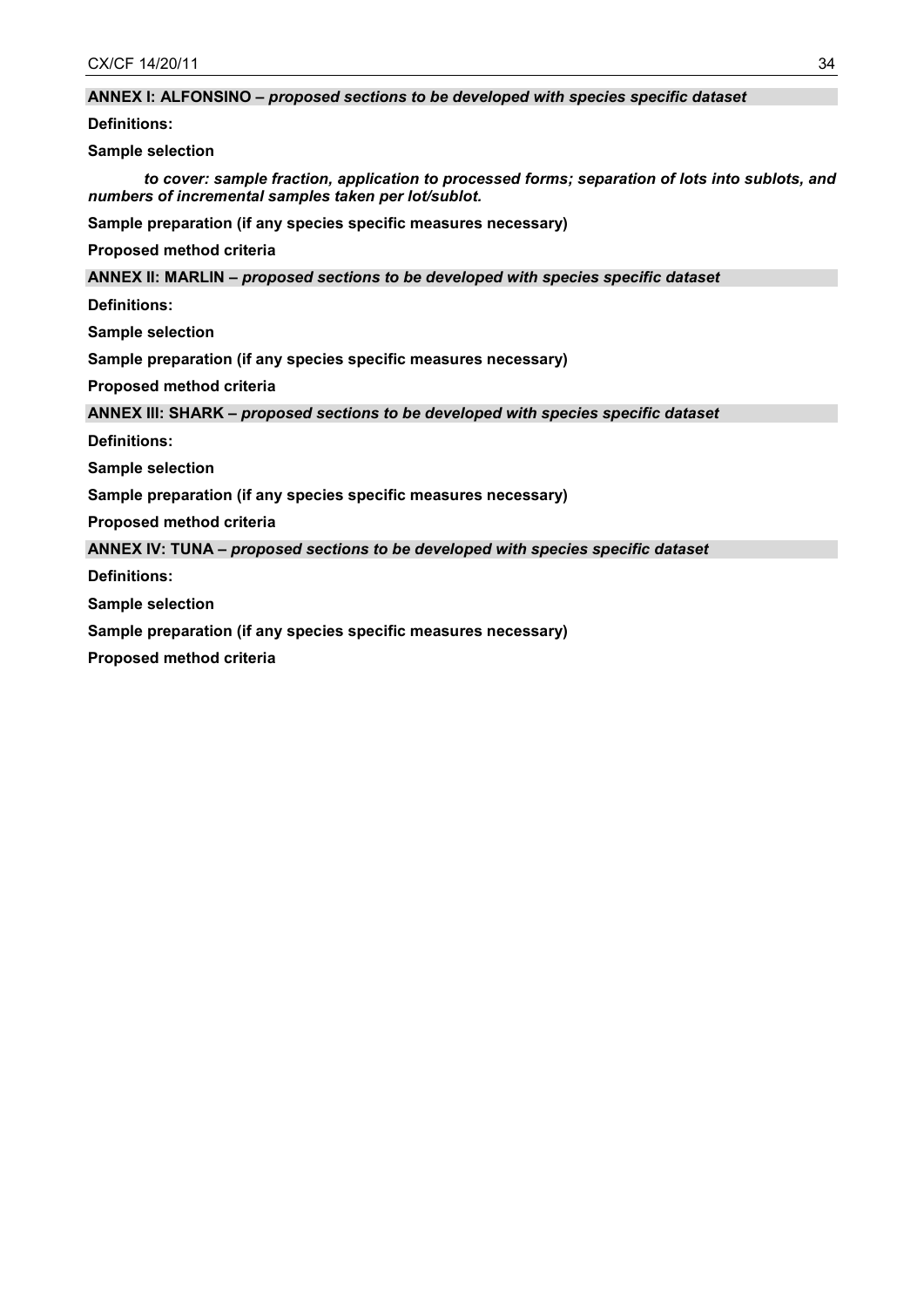## **APPENDIX V**

# **LIST OF PARTICIPANTS**

## **Chair**

Andrew Pearson Manager Food Risk Assessment New Zealand Food Safety Ministry for Primary Industries **Co-chair** Sonya Billiard Chief, Chemical Health Hazard Assessment Division

Health Canada

#### **Argentina**

Silvana Ruarte Head of Analytical Food Service National Food Institute

Punto Focal Codex Alimentarius Ministerio de Agricultura, Ganadería y Pesca

#### **Australia**

Matthew O'Mullane Section Manager – Standards & Surveillance Food Standards Australia New Zealand.

Glenn Stanley Section Manager – Monitoring & Surveillance Food Standards Australia New Zealand.

# **Austria**

Irike Mayerhofer Austrian Agency for Health and Food Safety (AGES)

#### **Brazil**

Ligia Lindner Schreiner Health Regulation Specialist Brazil Health Regulatory Agency

Carolina Araújo Viera Health Regulation Specialist Brazil Health Regulatory Agency

Larissa Bertollo Gomes Porto Health Regulation Specialist Brazil Health Regulatory Agency

## **Canada**

Matthew Decan Scientific Evaluator Bureau of Chemical Safety, Food Directorate Health Canada

Elizabeth Elliott Head, Food Contaminants Section Bureau of Chemical Safety, Health Products and Food Branch, Health Canada

#### **China**

Yongning Wu Chief Scientist China National Centre of Food Safety Risk Assessment (CFSA)

Xiaohong Shang Professor China National Centre of Food Safety Risk Assessment (CFSA)

Lei Zhang Professor China National Centre of Food Safety Risk Assessment (CFSA)

Yi Shao Associate Professor China National Centre of Food Safety Risk Assessment (CFSA)

Di Wu Yangtze Delta Region Institute of Tsinghua University, Zhejiang

Zihui Chen Deputy Chief Physician Guangdong Provincial Center for Disease Control and Prevention

Weiliang Wu Assistant Professor Food Safety and Health Research Center, Southern Medical University

## **Costa Rica**

Yajaira Salazar Coordinator National Committee CCCF Section of Residues and Contaminants in Food of Aquatic Origin, Ministry of Agriculture and Livestock.

Amanda Lasso Codex Secretariat National Codex Contact Point

**Ecuador** Ana Gabriela Escobar AGROCALIDAD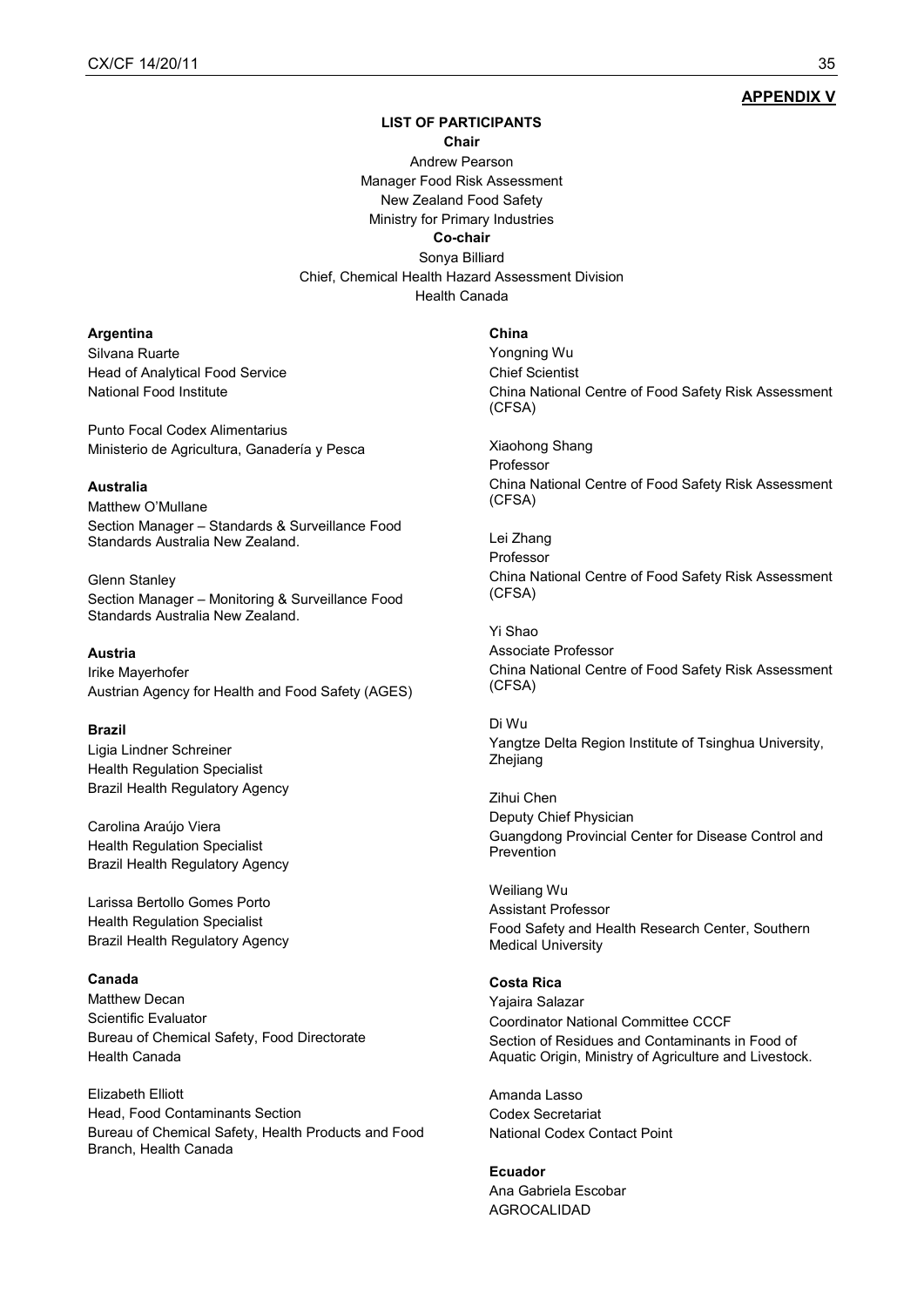**European Union** Veerle Vanheusden European Commission

Codex Contact Point

**France** Mélanie Lavoignat Ministry of Agriculture

Laurent Noel Ministry of Agriculture

Estelle Bitan-Crespi Ministry of Agriculture

**Germany**

Benjamin Conrads Scientific Officer Federal Office of Consumer Protection and Food Safety

**Guatemala** Julio Armando Palencia Villaseñor Coordinador de Unidad de Autorizaciones Sanitarias

**India** Satyen Kumar Panda Principal Scientist ICAR-Central Institute of Fisheries Technology

R.M. Mandlik Deputy Director Export Inspection Council (EIC), Ministry of Commerce & Industry

Krishnan Karma Sharma Coordinator, Pesticide Residues ICAR-IARI

Vandana Tripathy Senior Scientist ICAR-IARI

Codex contact point Codex-india@nic.in

**Jamaica** Linnette Peters Director, Veterinary Public Health Ministry of Health [petersl@moh.gov.jm](mailto:petersl@moh.gov.jm)

#### **Japan**

Takashi Kawamura Technical Officer Food Safety Standards and Evaluation Division, Pharmaceutical Safety and Environmental Health Bureau, Ministry of Health, Labour and Welfare of Japan

Norie Kaneshige Technical Official Fish and Fishery Products Safety Office, Food safety and Consumer Affairs Bureau, Ministry of Agriculture, Forestry and Fisheries of Japan

**Kazakhstan** Zhanar Tolysbayeva

**Republic of Korea** Yeji Seong Codex researcher Food Standard Division, Ministry of Food and Drug Safety

Miok Eom Senior Scientific Officer Ministry of Food and Drug Safety (MFDS)

Jihye Yang Researcher Ministry of Oceans and Fisheries

SPS Researcher Ministry of Agriculture Food and Rural Affairs (MAFRA)

Codex Korea contact point Ministry of Food and Drug Safety (MFDS), Republic of Korea

Codex Korea contact point Ministry of Agriculture Food and Rural Affairs (MAFRA)

**Malaysia** Raizawanis Abdul Rahman Ministry of Health Malaysia

Rabia'atuladabiah Hashim Senior Assistant Director Ministry of Health Malaysia

**Mexico** Irma Rossana Sanchez Delgado SCCF-CMCAC Comisión Federal para la Protección contra Riesgos Sanitarios (COFEPRIS)

## **New Zealand**

Jeane Nicolas Senior Adviser – Toxicology Ministry for Primary Industries